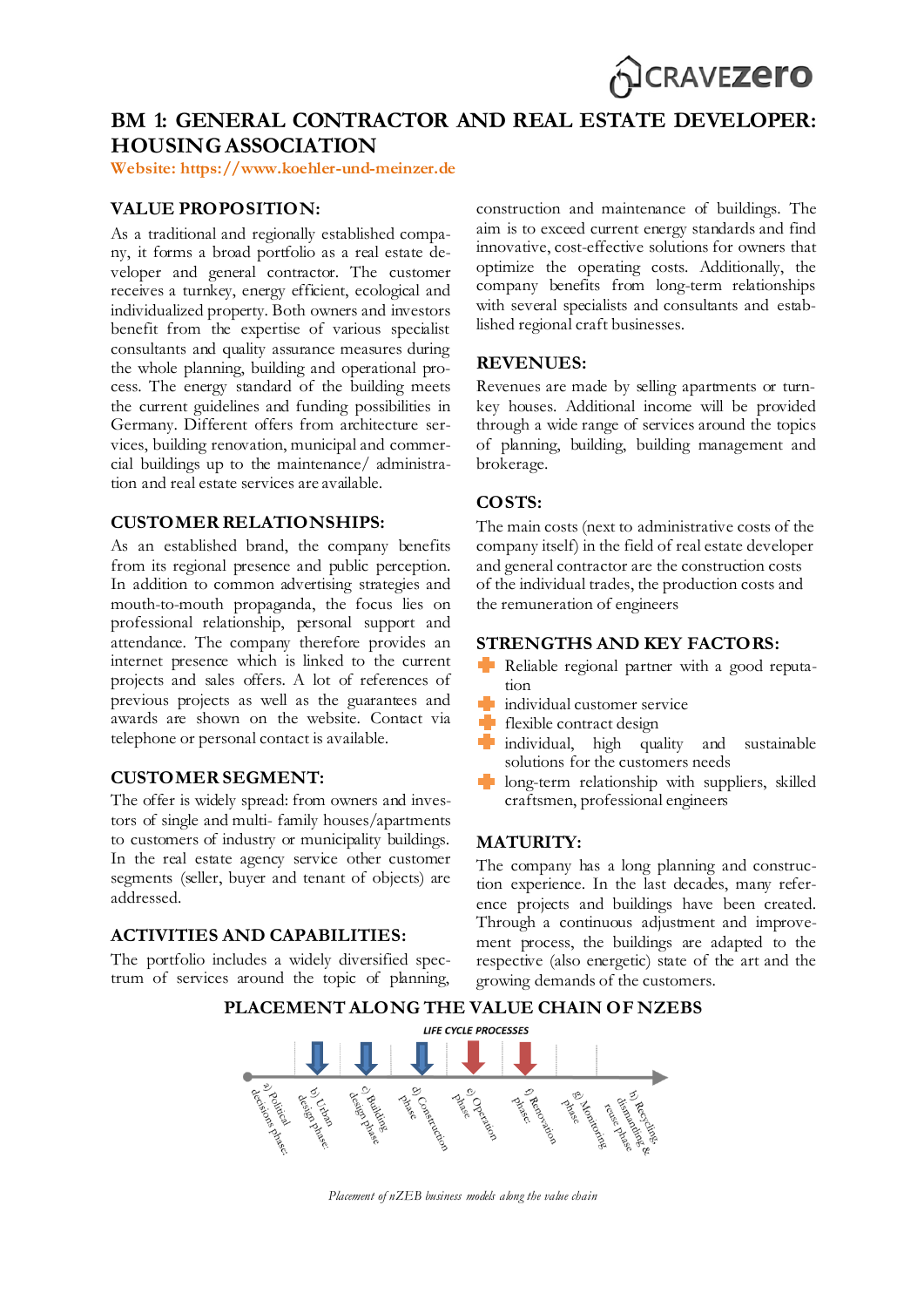# **BM 2: CONSTRUCTION COMPANY - VÄLA GÅRD**

**Website: https://www.skanska.se/vart-erbjudande/vara-projekt/57810/Vala-Gard**

#### **VALUE PROPOSITION:**

The value proposition consists of three parts: more efficient use of office space, the no1 green construction company, and a showcase for clients and other stakeholders.

The construction and developing company Skanska was situated in many different locations in Helsingborg. By relocating everyone to the same office, it was possible to offer a modern and energy efficient office space with no increased rental costs.

Skanska wants to be perceived as the leading company in the world within green building. In 2009, our new business goals for green were released and Väla Gård wanted to be the first project to manage the toughest level Deep Green (a Skanska term for net Zero Energy buildings with high environmental standards) - a state of art green office. With a plus energy performance, highest LEED-points in Europe, attention from media and many awards and prizes received, Väla Gård exceeded the expectation.

Customers who want to order environmentally responsible buildings and infrastructure should feel that the natural choice is Skanska.

Skanska built the office for itself, thus being developer, tenant and constructor. This enabled simple and fast communication. Furthermore, the team strived towards a common goal, thus reducing sub optimizing.

#### **CUSTOMER SEGMENT:**

Clients with interest in offices like Väla Gård have an LCC-perspective on investments and deep green ambitions, e.g. industry or real estate clients.

#### **ACTIVITIES AND CAPABILITIES:**

An extensive pre-study was carried out to gather alternative rental costs elsewhere compared to predicted costs for the new office, and a concept analysis in order to define important design parameters. The design process was iterative with focus on dialog and cooperation.

#### **REVENUES:**

Value is generated through the thousands of projects executed by Skanska each year. The construction business stream does not tie up capital but instead operates with free working capital. This capital combined with the profits enables the financing of investments in project development, which generally generate an excellent return on invested capital. This is illustrated in Figure 2.

#### **COSTS:**

Important costs were superstructure, heating- and cooling system and PV's. Being both a constructor and developer, Skanska is able to design projects in a cost-efficient way. Additional costs, compared to a standard project, are  $6-8\%$ , with a favorable life cycle cost due to very low operational costs.

#### **STRENGTHS AND KEY FACTORS:**

- **Early** involvement of energy engineer designing design principles and parameters
- ÷ Internal costumer, enabling fast/simple and straightforward communication.
- Setting a clear target and holding on to it (NetZEB)
- **Costruction** team; outperforming in every step.

#### **MATURITY:**

The company has had its green vision since 2009 and has since gathered expertise and experience.



*Placement of nZEB business models along the value chain*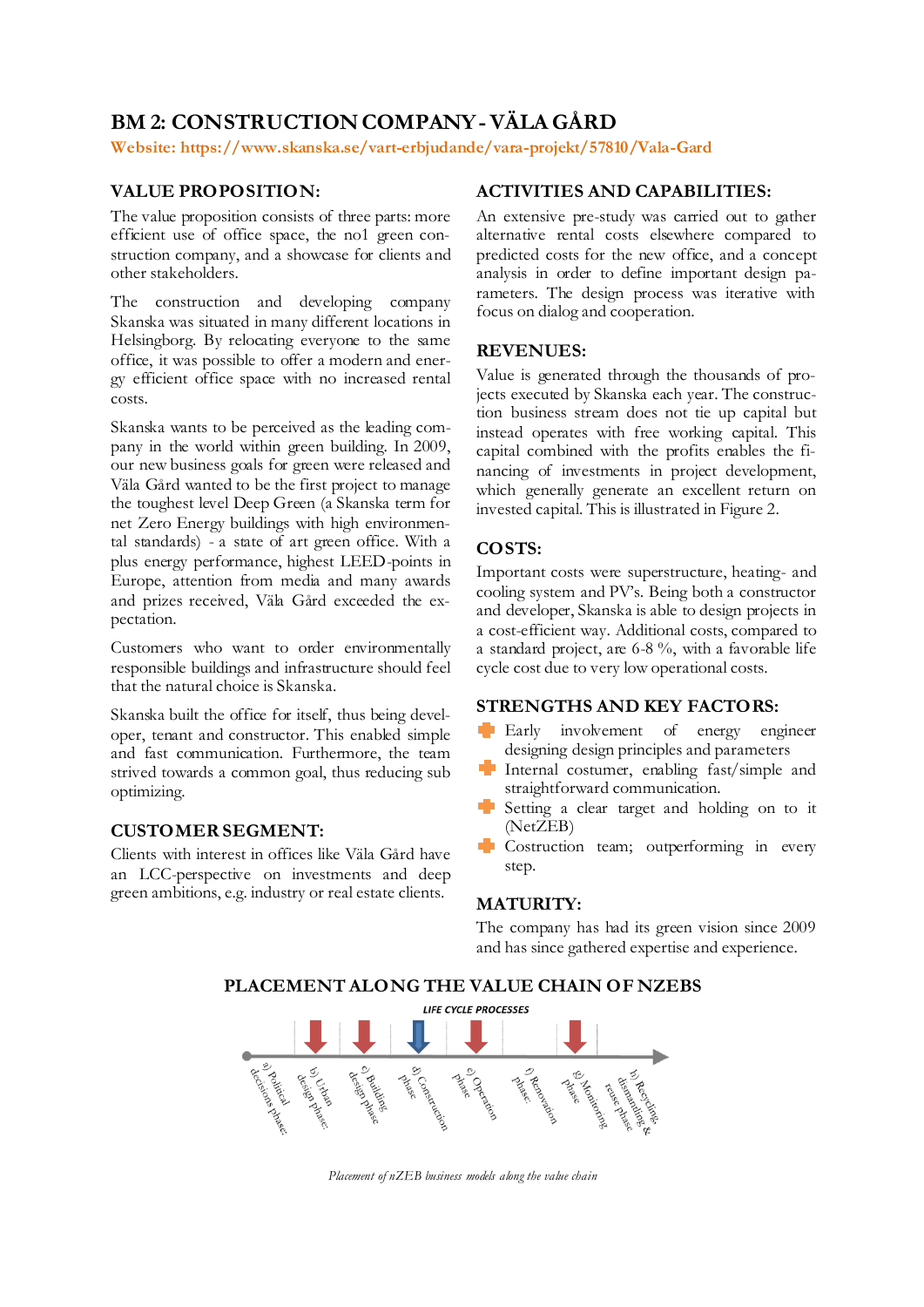# **BM 3: CONSTRUCTION COMPANY – SOLALLÉN**

**Website: https://www.skanska.se/vart-erbjudande/vara-projekt/57940/Solallen%2C-Vaxjo**

## **VALUE PROPOSITION:**

The houses in Solallén are NetZEB, i.e. they generate slightly more renewable energy than the total demand. They are certified according to the Swedish green label "Svanen", i.e. the houses have minimal energy costs and are built with endurable, low emitting materials with low GHG-impact. End customer will get a healthy home, very low operational costs, innovative "free" cooling from the ground source bore holes distributed by the ventilation, and a green future-friendly quarter.

Skanska is involved in the first two years in the user stage measuring and optimizing the energy use for the building. Quarterly meetings are conducted with representatives from the owners to ensure that the client expectations are met.

#### **CUSTOMER RELATIONSHIPS:**

Ongoing residential projects are displayed on the Skanska website where people sign up to state their interest. A selling brochure explaining the extraordinary green features of Solallén was handed out. All interested people were invited to a meeting where they got more information and a personal contact. The personal contact is maintained through the process of the customer choose to buy a dwelling.

#### **CUSTOMER SEGMENT:**

The offer is directed to small/young families and couples, preferably with a green interest. The houses are designed as one-storey buildings with small plots, appealing to families with small children.

#### **ACTIVITIES AND CAPABILITIES:**

An extensive pre-study was carried out in order to define important design parameters, which helped

the project to reach its goals. The green ambition was communicated to the municipality to not only get a building permission but also a reduced price for the land – this was a general offer from the city, an incentive for energy efficient building. Furthermore, external funding was received for follow-up costs.

## **REVENUES:**

Value is generated through the thousands of projects executed by Skanska each year. The construction business stream does not tie up capital but instead operates with free working capital. This capital combined with the profits enables the financing of investments in project development, which generally generate an excellent return on invested capital.

## **COSTS:**

The most important costs were superstructure. The total extra costs for Deep Green performance was 10 %. Being a construction company and a developer Skanska is able to design projects with high performance in a cost efficient way.

#### **STRENGTHS AND KEY FACTORS:**

- **Early involvement of energy engineer who**<br>defined design principles and design design principles and design parameters
- Setting and holding on to a clear target (Net-ZEB)

#### **MATURITY:**

The company has a long history in Sweden  $> 100$ years, so customers trust Skanska to deliver on its promises. The high green ambitions and expertise are well-known in Sweden since a few years back.



*Placement of nZEB business models along the value chain*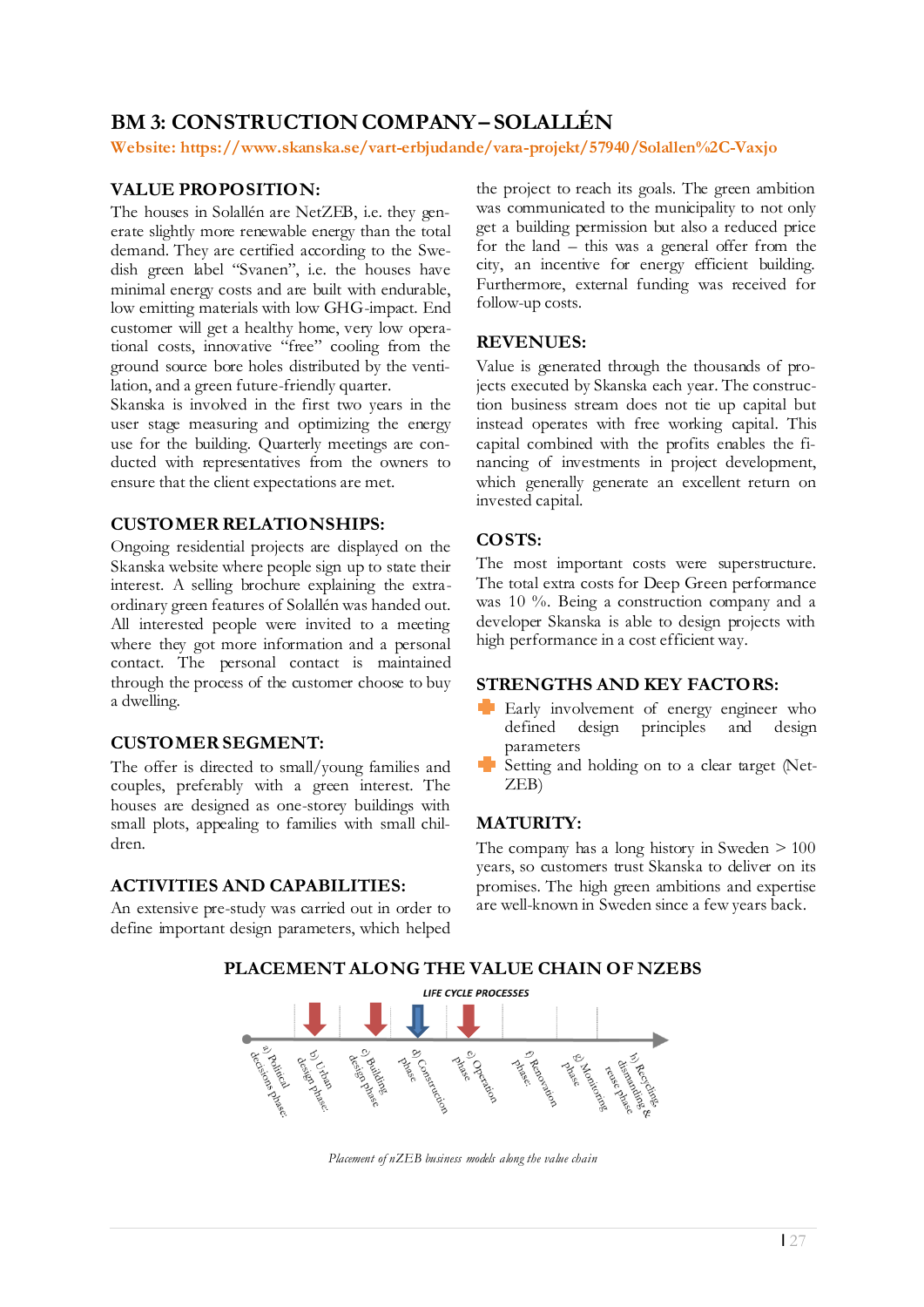# **BM 4: URBAN PLANNING -BOUYGUES CONSTRUCTION**

**Website[: www.bouygues-construction.com](http://www.bouygues-construction.com/)**

#### **VALUE PROPOSITION:**

The value proposed is to guarantee a balanced district ecosystem in social, economic and environmental manners. In addition, BYCN guarantee the district performance by a third party via obtaining environmental labels. And finally, BYCN restores the attractiveness of the areas on which the eco-district is located.

#### **CUSTOMER RELATIONSHIPS:**

BYCN will develop customer relationships by responding to calls for tenders and by involving the users in the decision making processes such as co-creation and co-development.

#### **CUSTOMER SEGMENT:**

The customer segment will be dedicated to property developer, public institutions such as schools, hospital and investors.

#### **ACTIVITIES AND CAPABILITIES:**

We are a global player in construction and services. Thanks to our know-how and our expertise, we are a leader in sustainable construction. Operating in more than eighty countries, with 47,350 employees, we have a long-term commitment to our customers thanks to our primary source of added value, shared innovation.

Bouygues Construction operates in the sectors of building, infrastructure and industry, seeking to be a global player positioned at every stage of the construction value chain; also acknowledged as a key player in sustainable construction. It is responsible for numerous eco-neighborhoods, lowcarbon buildings (timber construction), structures that meet the world's most stringent eco-standards and positive-energy renovations of sites.

The success of our strategies depends on our capacity to differentiate ourselves and to innovate in all areas, for the benefit of our customers as much as of our employees. Such innovation has to result from close collaboration between external and internal partners.

#### **REVENUES:**

The only source of revenues for the urban planning will be the sale of the area and the district project. The type is an asset sale with transaction revenues. The pricing mechanism will depend on the feature of the product.

#### **COSTS:**

The main costs for Bouygues are the supply of raw materials, purchase of the land, development services, the creation of roads and sharing energy production systems; all of which are variable costs. Everything is a variable cost. Economies of scale could be done on all the previous expenditures.

#### **STRENGTHS AND KEY FACTORS:**

- Guarantee of neighborhood performance
- Upgrade of life quality
- Focus on value
- Know-how in urban planning



*Placement of nZEB business models along the value chain*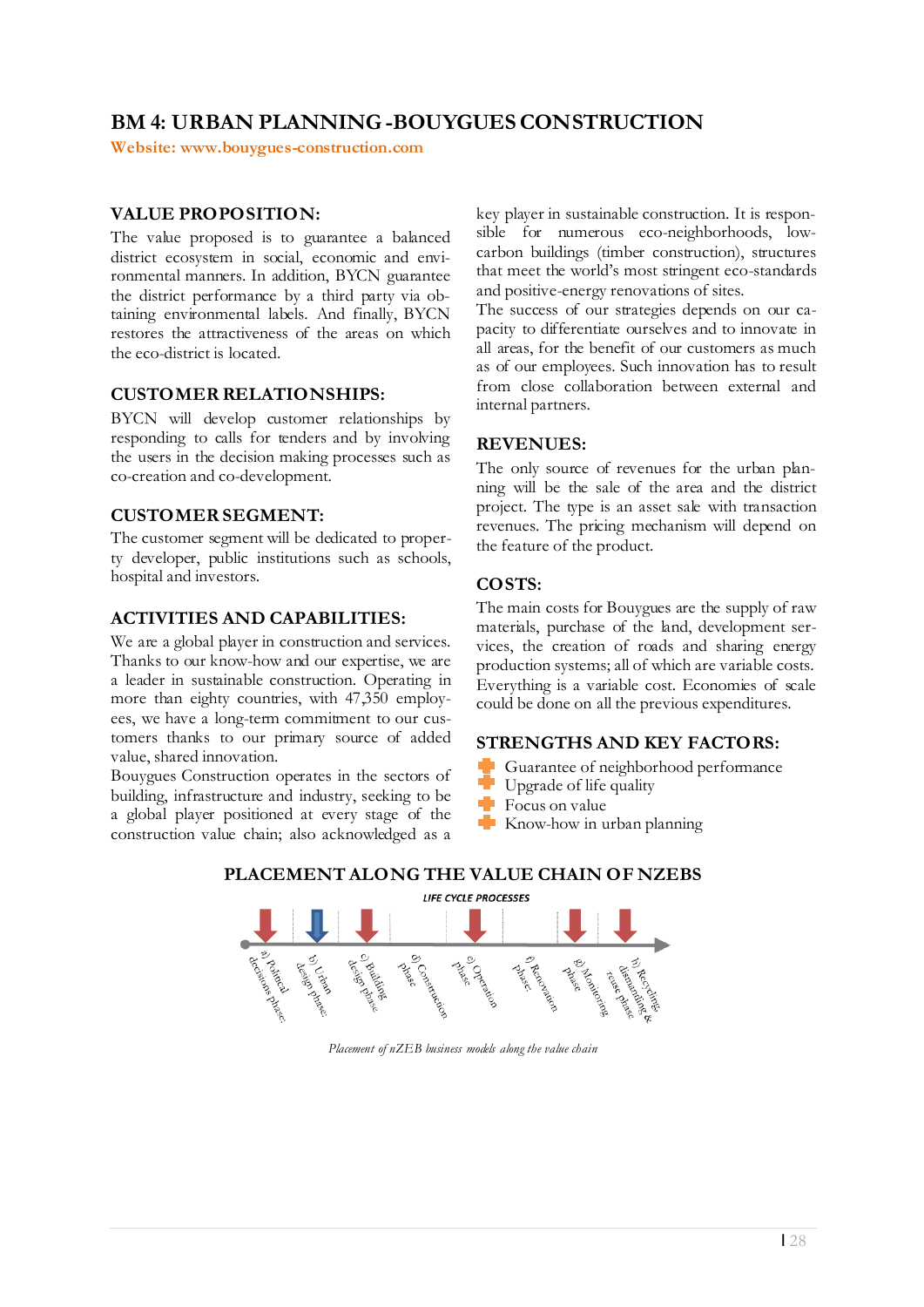

# **BM 5: COOPERATIVE HOUSING - DIE WOGEN**

**Website: https://diewogen.at/wie-funktioniert-ein-wogen-projekt/**

#### **VALUE PROPOSITION:**

The idea behind WoGen is the implementation of community living by offering know-how, support in participation processes, legal framework, experiences from other projects, credit-worthiness for financing, affordable and sustainable living and mobility solutions – all in one cooperative housing model. The inhabitants of a house usually form an association that rents the house from WoGen and in turn rents the individual apartments to its members. As a cooperative member of WoGen you combine three roles in one person – and so commit yourself strongly to the cooperative:

1. As a member of the cooperative you are coowner in all WoGen real estates (some real estates are also open for company use);

2. As a member of the operator association you are your own landlord;

3. As a resident, you are a tenant.

#### **CUSTOMER RELATIONSHIPS:**

Members of the association and representatives of the cooperative themselves live and network these projects and contacts. In order to get in touch with customers the community projects are actively advertised. WoGen provides sociocratic-organized gatherings and events.

#### **CUSTOMER SEGMENT:**

The offer is directed at residents who are interested in a community living model, at private and commercial customers interested in collaborative building projects and in future maybe at communities/municipalities which are interested in developing cross-generational living projects.

#### **ACTIVITIES AND CAPABILITIES:**

The service portfolio includes workshops and gatherings to establish core-groups for the imple-

mentation of the community living projects. Financial and legal negotiations as well as the professional search for planning and construction teams are organized. WoGen develops, builds and operates a variety of social, sustainable and inclusive housing projects, in which people of all generations live and work.

#### **REVENUES:**

The WoGen members/tenants are willing to pay for the building project development, the solvency, the know-how for implementation, different usage and subscription fees / rent, basics to establish and run the cooperative.

#### **COSTS:**

The costs are clearly value-driven with a variable cost-structure depending on each single project. They are composed of bank loans, construction, planning and capital costs as well as service charges from the operation of the community living. There are only few fixed costs for the office administration, but on a very minimum level when no project is actually in development.

#### **STRENGTHS AND KEY FACTORS:**

- Professional help for coopertive housing
- Special legal and financial support
- Strong involvement of all tenants respectively members of the cooperative
- Life-long customer support for liaison

#### **MATURITY:**

The WoGen is Austria's first and only property developer who exclusively implements cooperative housing projects with and for people who want to live in community.



*Placement of nZEB business models along the value chain*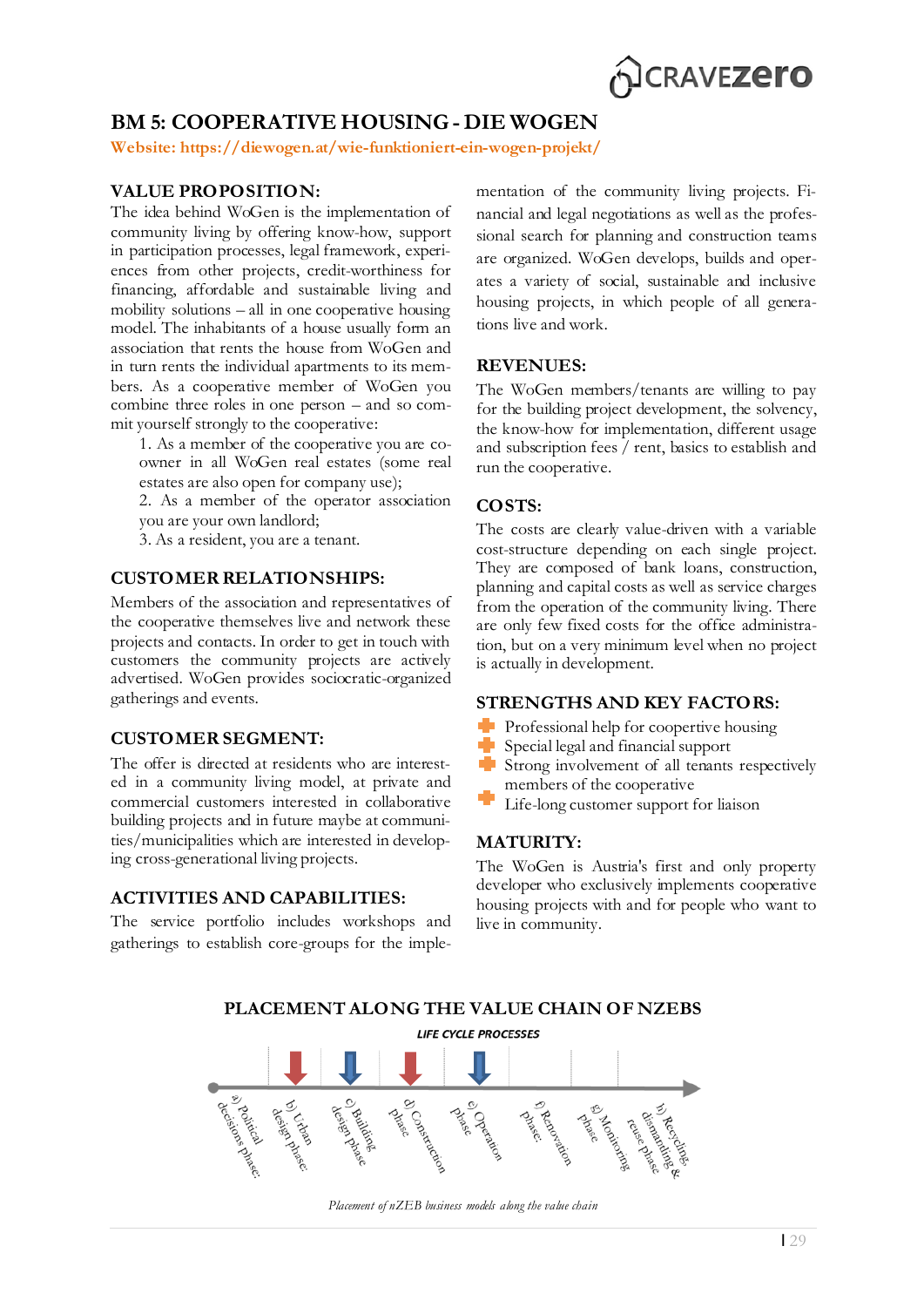

# **BM 6: PARTICIPATION IN COMPETITIONS**

Pending

# **BM 7: LCC + CO2 OPTIMIZATION IN EARLY DESIGN STAGE** Pending

# **BM 8: PASSIVE HOUSE CERTIFICATION / PHPP**

Pending

# **BM 9: DAYLIGHT OPTIMIZATION**

Pending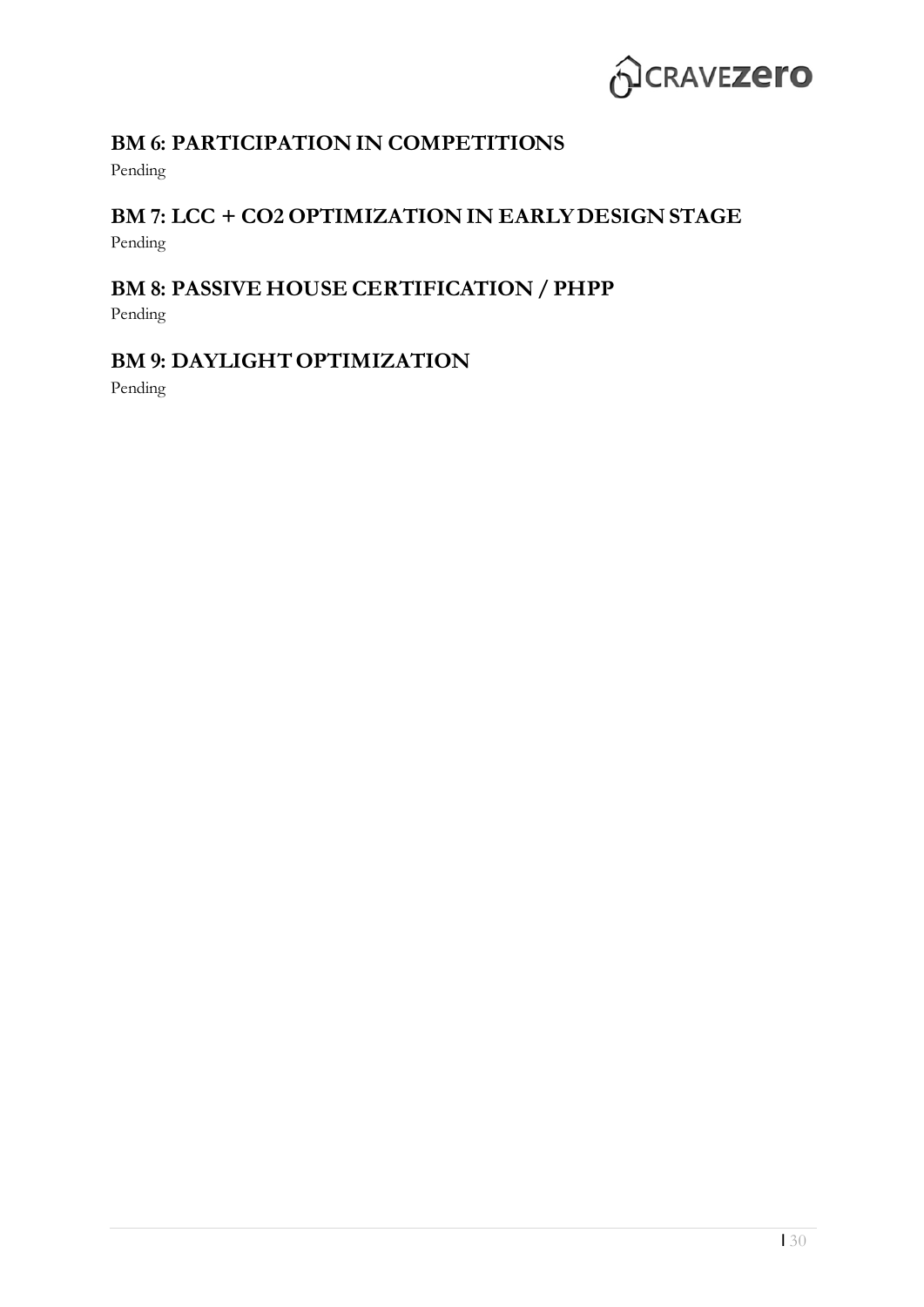

# **BM 10: DESIGN AND BUILD RESIDENTIAL SECTOR**

**Website[: www.bouygues-construction.com](http://www.bouygues-construction.com/)**

#### **VALUE PROPOSITION:**

The value proposed for social housing and private renters will be to lower the risks of not paying fuel costs by end users, to ease the maintenance and operation, to enhance quality, durability and comfort. In addition, nZEB building has less risk of obsolescence from a thermal regulation point of view where we can propose energy performance engagements and warranties. Rent charges will remain stable for the end users for a period of 20- 30 years. On the other hand, private investors will have the possibility to sell nZEB houses at a higher price since we are known for the quality of our works and achievements. We can propose energy performance engagements and warranties for the whole building for a period of 20-30 years. As a final point, Bouygues can propose and advice environmental certifications or labels where the quality of the building will be certified by a third party.

#### **CUSTOMER RELATIONSHIPS:**

Private sectors will have simple and clear communications with their clients. They build a trustful and reliable relation with customers by showing them our skills and our past in nZEB references. They will target the largest and top investors to explain them the benefits of a nZEB building.

On the other hand, public investors will comply their applications with the public market code. Since, they have to launch calls for tenders and compare at least three offers, marketing will less necessary in the most cases.

#### **CUSTOMER SEGMENT:**

The customer segment will be dedicated to social housing companies such as semi-public bodies. In addition, private investors will be a beneficial customer by investing and selling directly after con-

struction. As a final customer, private renters will invest and then rent the building.

#### **ACTIVITIES AND CAPABILITIES:**

Thanks to our know-how and our expertise, we are a leader in sustainable construction operating in more than eighty countries, with 47,350 employees. We have a long-term commitment to our customers thanks to shared innovation. The success of our strategies depends on our capacity to differentiate ourselves and to innovate in all areas, for the benefit of our customers as much as of our employees. Such innovation has to result from close collaboration between external and internal partners.

#### **REVENUES:**

Revenues of the company will be by selling the building (asset sale both product and feature dependent). On the other hand, energy savings for EPG contracts will create value and revenues. The value of revenue will depend on the monthly energy consumption of the building.

#### **COSTS:**

The main costs are the supply of raw materials for construction and production, labor for installation, studies/consultancies and certification costs all of which are variable costs except certifications which have fixed annual cost. Economies of scale could be done on raw materials and labor costs.

#### **STRENGTHS AND KEY FACTORS:**

- Guarantee of building performance and operation cost
- Widespread competencies
- Learning and up/ down-scaling from previous projects.



*Placement of nZEB business models along the value chain*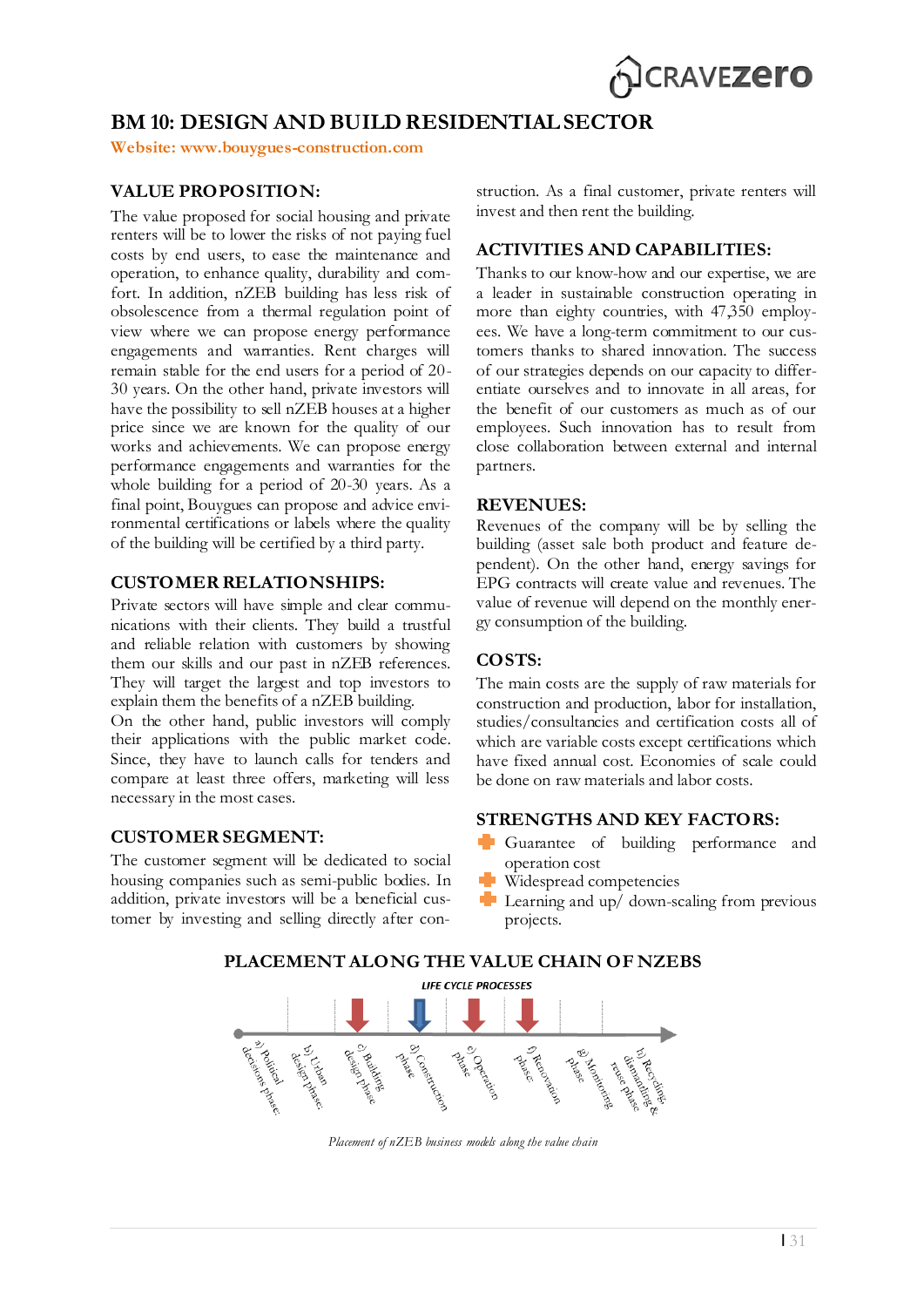

# **BM 11: DESIGN AND BUILD TERTIARY SECTOR**

**Website[: www.bouygues-construction.com](http://www.bouygues-construction.com/)**

### **VALUE PROPOSITION:**

The value proposed for tertiary sectors is to ease the maintenance and operation, to enhance quality, durability and comfort. In addition, nZEB building has less risk of obsolescence from a thermal regulation point of view where we can propose energy performance engagements and warranties. Rent charges will remain stable for the end users for a period of 20-30 years. Bouygues can propose and advice environmental certifications or labels where the quality of the building will be certified by a third party. Finally, we can propose energy performance engagements and warranties for the whole building for a period of 20-30 years.

#### **CUSTOMER RELATIONSHIPS:**

Customers will have simple and clear communications with their clients. We build a trustful and reliable relation with customers by showing them our skills and our past in nZEB references. We will target the largest and top investors to explain them the benefits of an nZEB building.

#### **CUSTOMER SEGMENT:**

The customer segment will be dedicated to private investors that will sell or rent the building to their clients immediately after the construction phase or in a period less than 5 years. In addition, these private investors may occupy the buildings like company's headquarters.

#### **ACTIVITIES AND CAPABILITIES:**

Thanks to our know-how and our expertise, we are a leader in sustainable construction operating in more than eighty countries, with 47,350 employees. We have a long-term commitment to our customers thanks to shared innovation. The success of our strategies depends on our capacity to differentiate ourselves and to innovate in all areas, for the benefit of our customers as much as of our employees. Such innovation has to result from close collaboration between external and internal partners.

#### **REVENUES:**

Revenues of the company will be by selling the building (for design and build contracts). The revenue stream will be an asset sale with a pricing mechanism related to features and products. The value of revenues will depend on the type of the building.

On the other hand, energy savings for EPG contracts will create value and revenues. The value of revenue will depend on the monthly energy consumption of the building.

And finally, leasing of the building (for PPP contracts) will be a source of revenues by lending or renting spaces. The pricing mechanism will depend on the product features and contract duration.

## **ACTIVITIES AND CAPABILITIES:**

The main costs for Bouygues are the supply of raw materials for construction and production, labor for installation, studies/consultancies and certification costs; all of which are variable costs except certifications which have fixed annual cost. Economies of scale could be done on raw materials and labor costs.

#### **STRENGTHS AND KEY FACTORS:**

- Guarantee of cost and performance;
- Knowledge of process and detailed cost data



*Placement of nZEB business models along the value chain*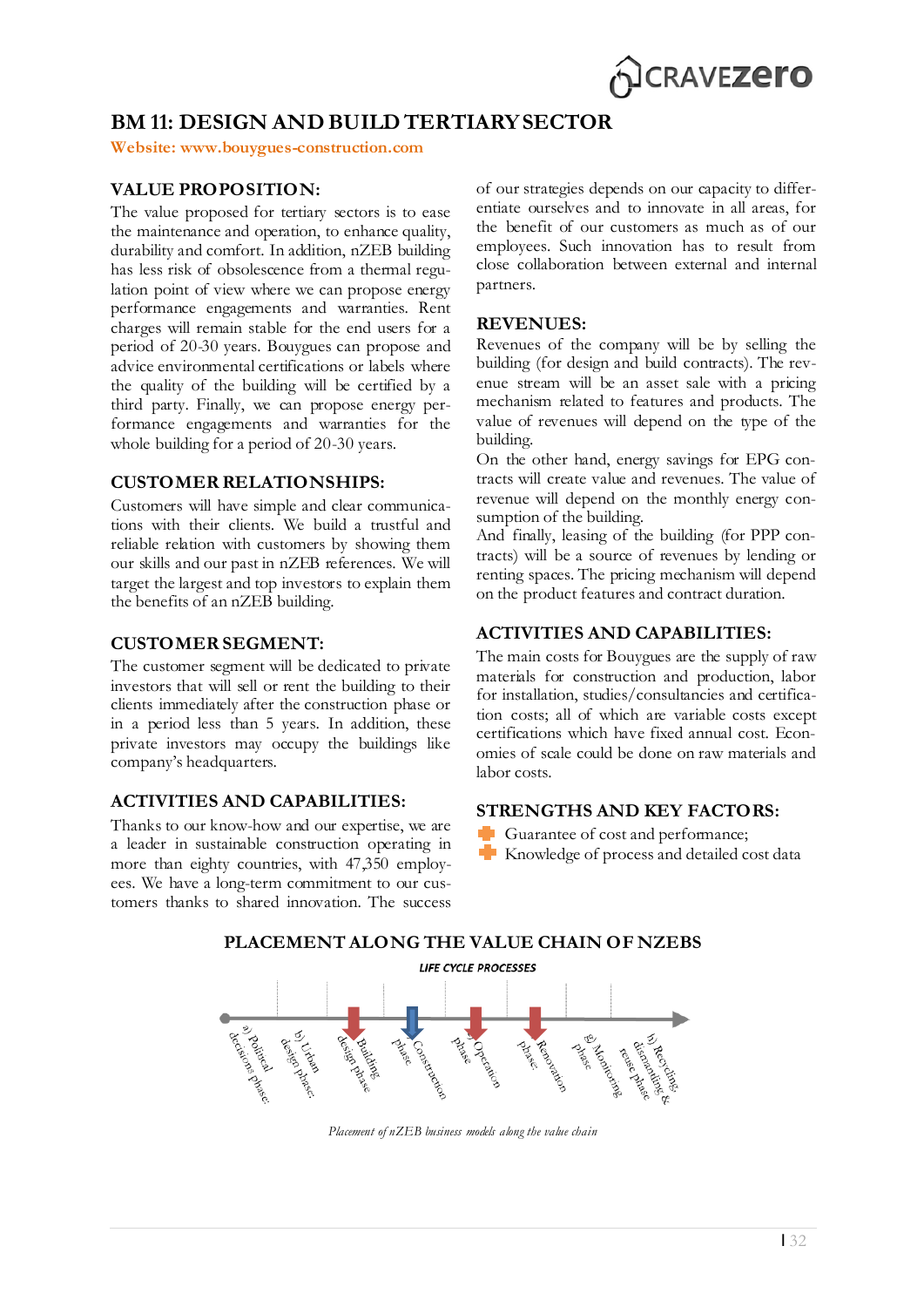# **BM 12: CONSTRUCTION COMPANY - MORETTI MULTIPLAN**

**Website: https://morettispa.it** 

## **VALUE PROPOSITION:**

The company offers architectural & engineering competencies, prefabricated solutions, purchasing contracts and on site operation management. It provides cost and time control and flexibility for custom solutions or variances.

#### **CUSTOMER RELATIONSHIPS:**

The company offers personal relations based on technical design, cost competencies and good family owner reputation. The company relies upon the partnership of architectural & engineering firms and has direct relationships with final customer companies.

## **CUSTOMER SEGMENT:**

The offer is directed at Real Estate companies or developers and small, medium and large private companies.

## **ACTIVITIES AND CAPABILITIES:**

The key activities of the company consist in estimating precisely the costs and in providing engineering solutions. Other activities include purchasing contracts, project management and business relationships.

#### **REVENUES:**

Revenues come from engineering & construction, even if each single big work is like a single stream. Price derives from detailed costs "plus" a mark-up for the contracting and works management.

### **COSTS:**

Main costs are referred to direct costs for the work. The company uses extensively external work, so the most of costs are variable. Fixed costs are related to indirect structures for commercial activities, project management & control and purchasing process.

#### **STRENGTHS AND KEY FACTORS:**

- Project manager
- Cost estimator
- Buyer & contract manager

# **MATURITY:**

The company has a long construction history and a long track of experience in high quality prefabricated solutions.

#### **PLACEMENT ALONG THE VALUE CHAIN OF NZEBS** LIFE CYCLE PROCESSES ac designal spase. A Cross Reser e) Ore<sup>ctiv</sup>ich Paricinal BIODERADO Recyclender<br>Sierparkings<br>Meccleinase E REDORADO S Bullions of **Disco** P. Prosci. **astrage** Se Choichean in engance

*Placement of nZEB business models along the value chain*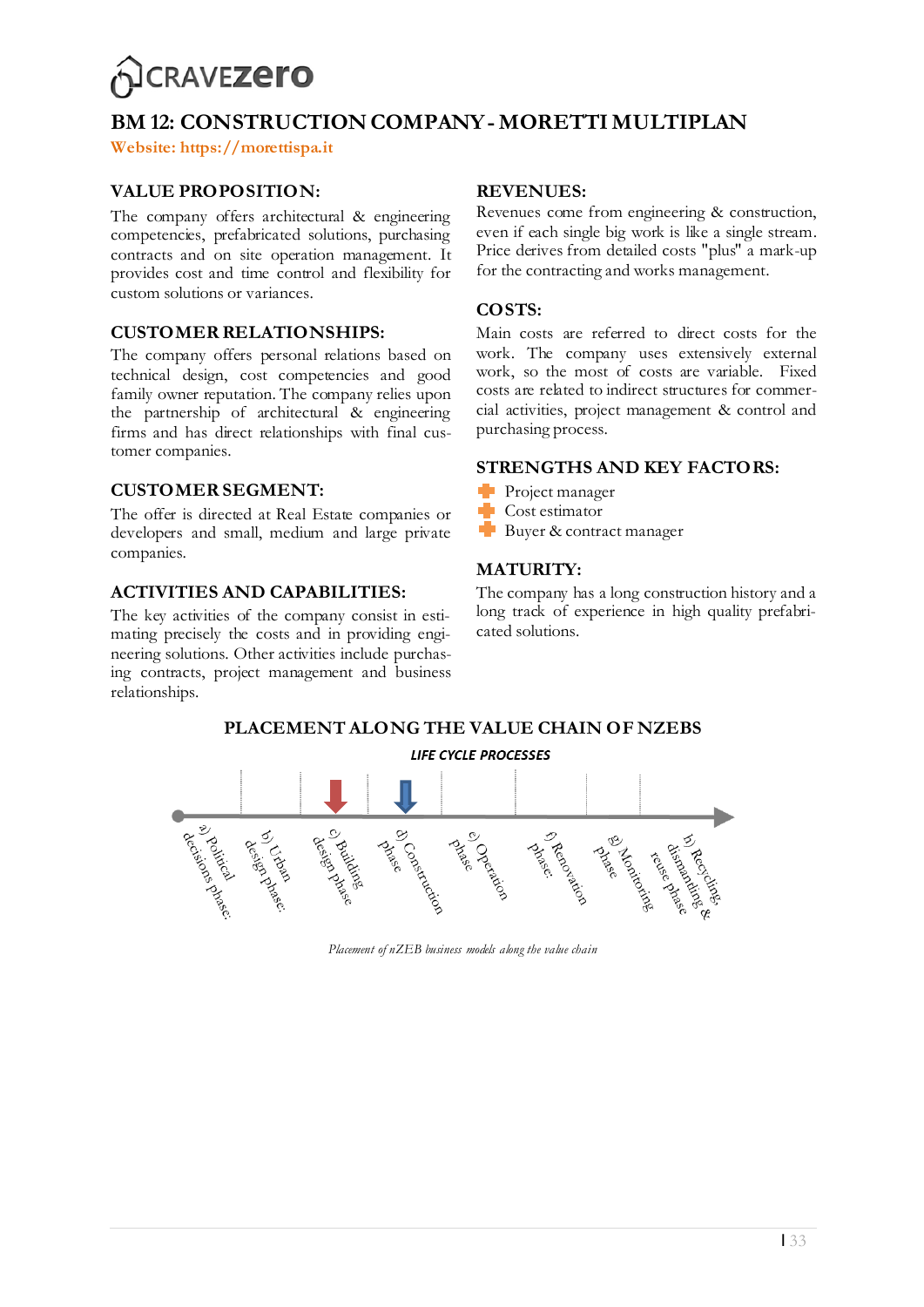

# **BM 13: CONSTRUCTION COMPANY - MORETTI MORE**

**Website: https://morettispa.it** 

#### **VALUE PROPOSITION:**

The company offers Architectural Design of the houses model and high quality in any details, together with the opportunity of a high customization with the qualified support of an architect. The offer includes total contract service managing the whole process from design to delivery and fixed and guaranteed time and costs. The company uses innovative technologies (2 patents) and provides the possibility of integration of concrete and wood.

#### **CUSTOMER RELATIONSHIPS:**

The company guarantees a deep direct relationship with experts based on service and competencies in order to make the costumer satisfied. In this way last customers will became the main promoters of the company. It exploits direct approaches for the final customers using mkt and communication channels and it relies upon the publicity of external architects and other professionals.

#### **CUSTOMER SEGMENT:**

The offer is directed at families wishing to build their own home as well as high spending customers, 40-65 years old, professionals, entrepreneurs and corporate executives. Ideal customers like architectural quality and modern design, want total contract service because they do not have time and / or do not want to deal with the numerous suppliers and appreciate the role of the architect to support the custom design and his/her own decision-making process.

#### **ACTIVITIES AND CAPABILITIES:**

The key activities of the company include sales process and customized process, product delivery and product development.

#### **REVENUES:**

Revenues come from architectural design & engineering & construction for "customized the product" (home model). Price derives from detailed costs "plus" a mark-up for design, contracting, works management and, in the future, for the brand quality.

#### **COSTS:**

Main costs are referred to direct costs for work and production operation. Moreover, there are fixed costs, related to indirect structure for marketing & sales, project management, product development and improving collection. Design, operation and purchasing process costs should be compressed by standardization of model houses.

#### **STRENGTHS AND KEY FACTORS:**

- Mkt & sales manager
- Customizer owner
- Project / client manager
- Product developer

#### **MATURITY:**

The company has a long construction history; indeed, it has been building for 50 years, so it can guarantee experience and solidity.

#### **PLACEMENT ALONG THE VALUE CHAIN OF NZEBS**

**LIFE CYCLE PROCESSES** 



*Placement of nZEB business models along the value chain*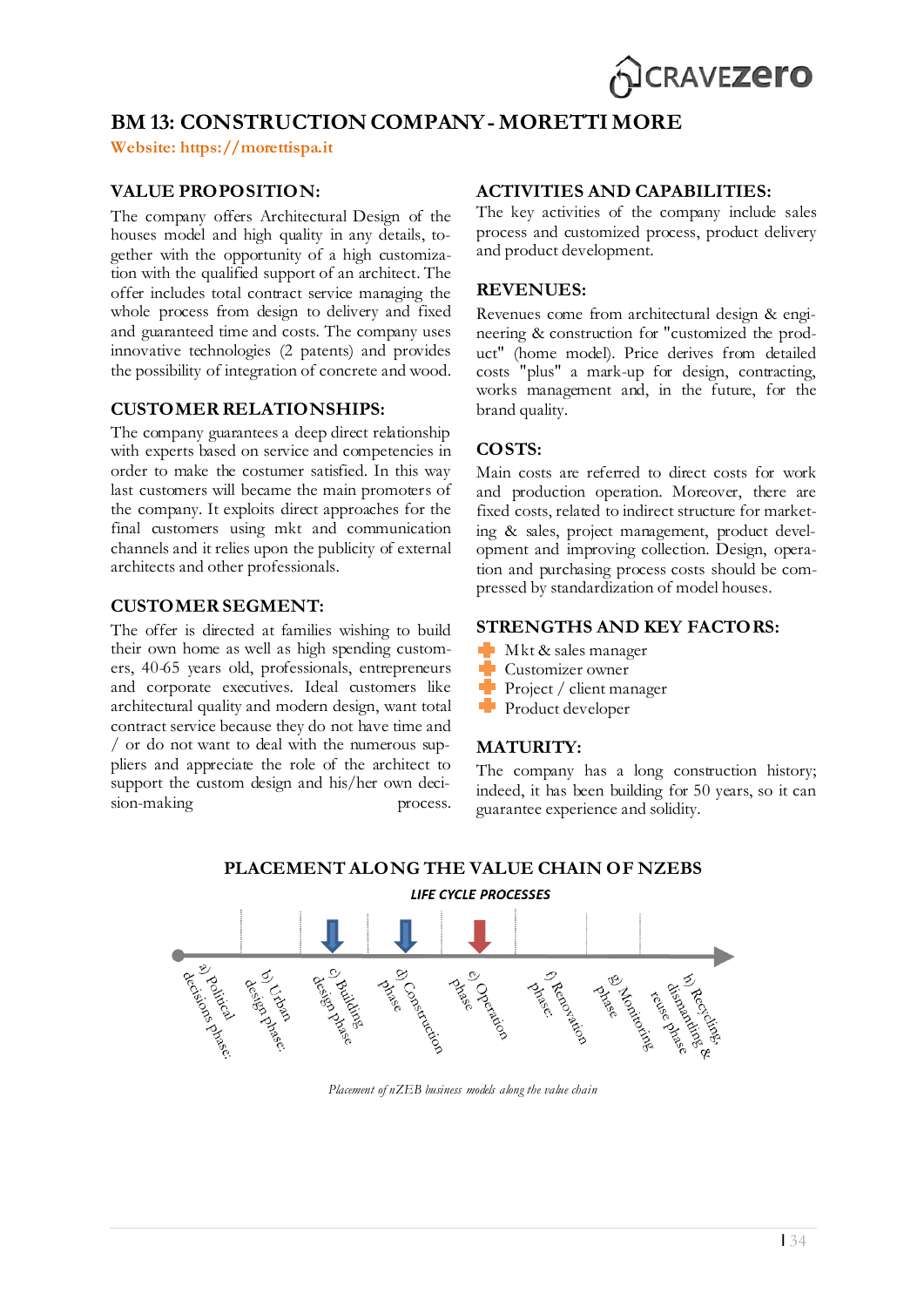

# **BM 14: FACILITY MANAGEMENT**

**Website[: www.bouygues-construction.com](http://www.bouygues-construction.com/)**

#### **VALUE PROPOSITION:**

Bouygues Energies & Services is a global player in energy, digital and industrial transition all over the world. It designs, builds, maintains and operates projects in the sectors of buildings, infrastructure, and industry. The value proposed is the strong know-how in energy performance and energy management. In addition, energy (produced from RES…) and comfort performances can be guaranteed to clients due to the EPG for example. Also, we can help the client with the administrative steps to benefit from government financial incentives, when they have to renew their equipment. BYES offers a regular audits of the state and performances of the building equipment in order to optimize their functioning. In order to choose the best value of money, BYES offer the possibility of renegotiation of the supply contract with clients. BYES uses BIM to monitor all interventions and changes in the performance of the building.

#### **CUSTOMER RELATIONSHIPS:**

BYES develops an everyday client relationship. The facility managers from BYES become part of the client's team in order to meet its needs and constraints.

#### **CUSTOMER SEGMENT:**

The customer segment will be mainly private tertiary companies (such backs, offices...) and industries; more precisely, owners of the building or sometimes managers. Less frequent, public tertiary (such hospitals, schools, prisons…) within Public-Private Partnership contracts only can be a targeted segment.

#### **ACTIVITIES AND CAPABILITIES:**

We are living in an increasingly interconnected world, and the way in which we use energy is changing. We put the expertise of our 12,500 employees and the combined strength of a major group to work for you, providing long-term support. Bouygues Energies & Services operates in the sectors of telecom, building, infrastructure and industry and energy. As a player in the energy, digital and industrial transition, we deliver tailormade solutions and services for your infrastructure, buildings and processes.

#### **REVENUES:**

Revenues of the company will be by signing maintenance contracts in order to subscribe to maintenance services over a certain period.

On the other hand, replacement of defective equipment will be a source of revenues only if the related costs are higher than the maximum amount included in the maintenance contract. The pricing mechanism will depend on the feature of every product.

#### **COSTS:**

The main costs for BYES are supply of raw materials, subcontracting (around 35k€/10000m²), supply and installation of spare parts and new equipment and BYES manpower such as energy managers... (~ 35k $\epsilon$ /10000m<sup>2</sup>); all of which are variable costs. Economies of scale could be done on the supply of raw materials, spare parts and new equipment. Economies of scope will be applied on the other types of costs.

#### **STRENGTHS AND KEY FACTORS:**

knowledge and automated controls **Maintenance organization** 



*Placement of nZEB business models along the value chain*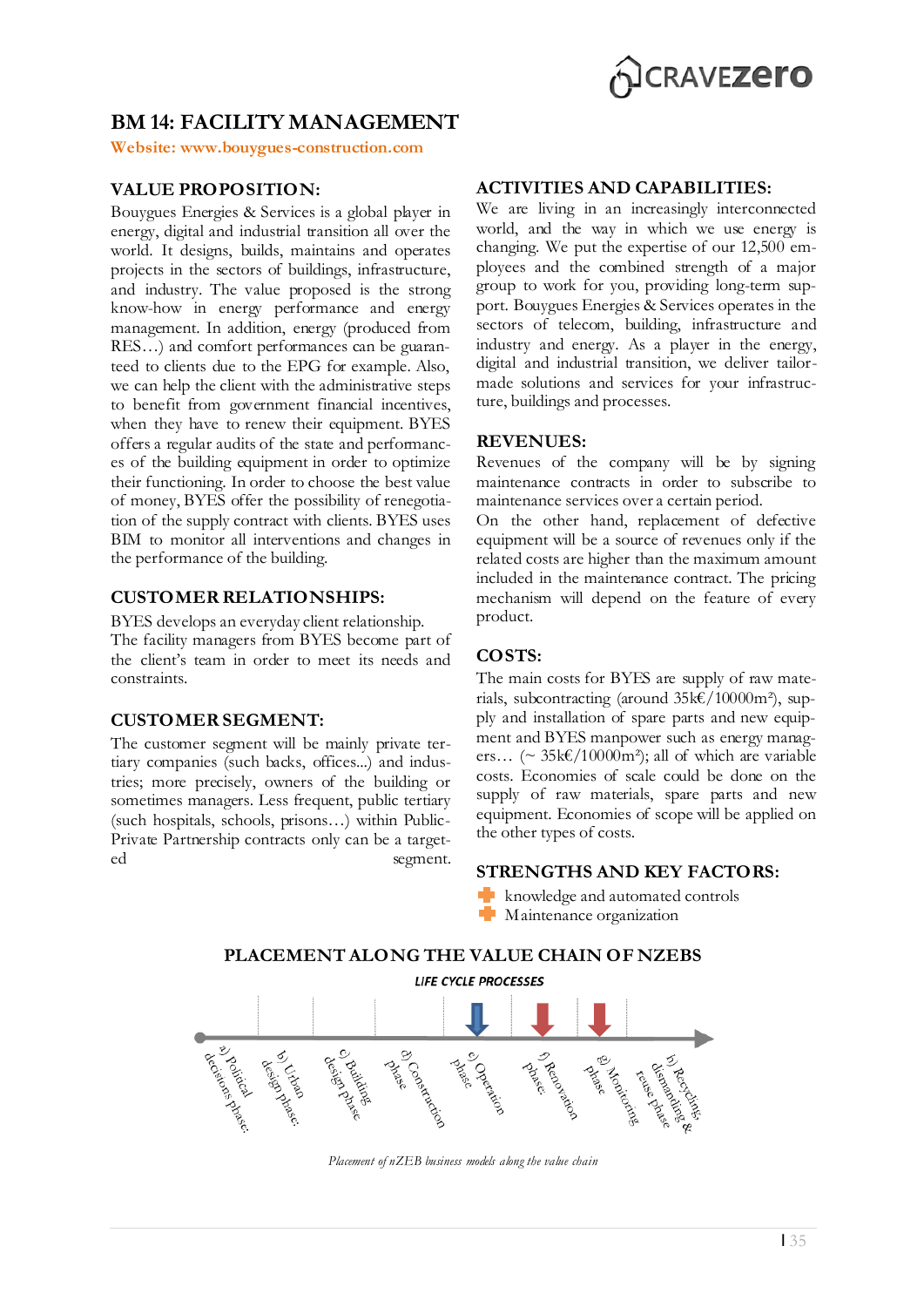

# **BM 15: MONITORING**

Pending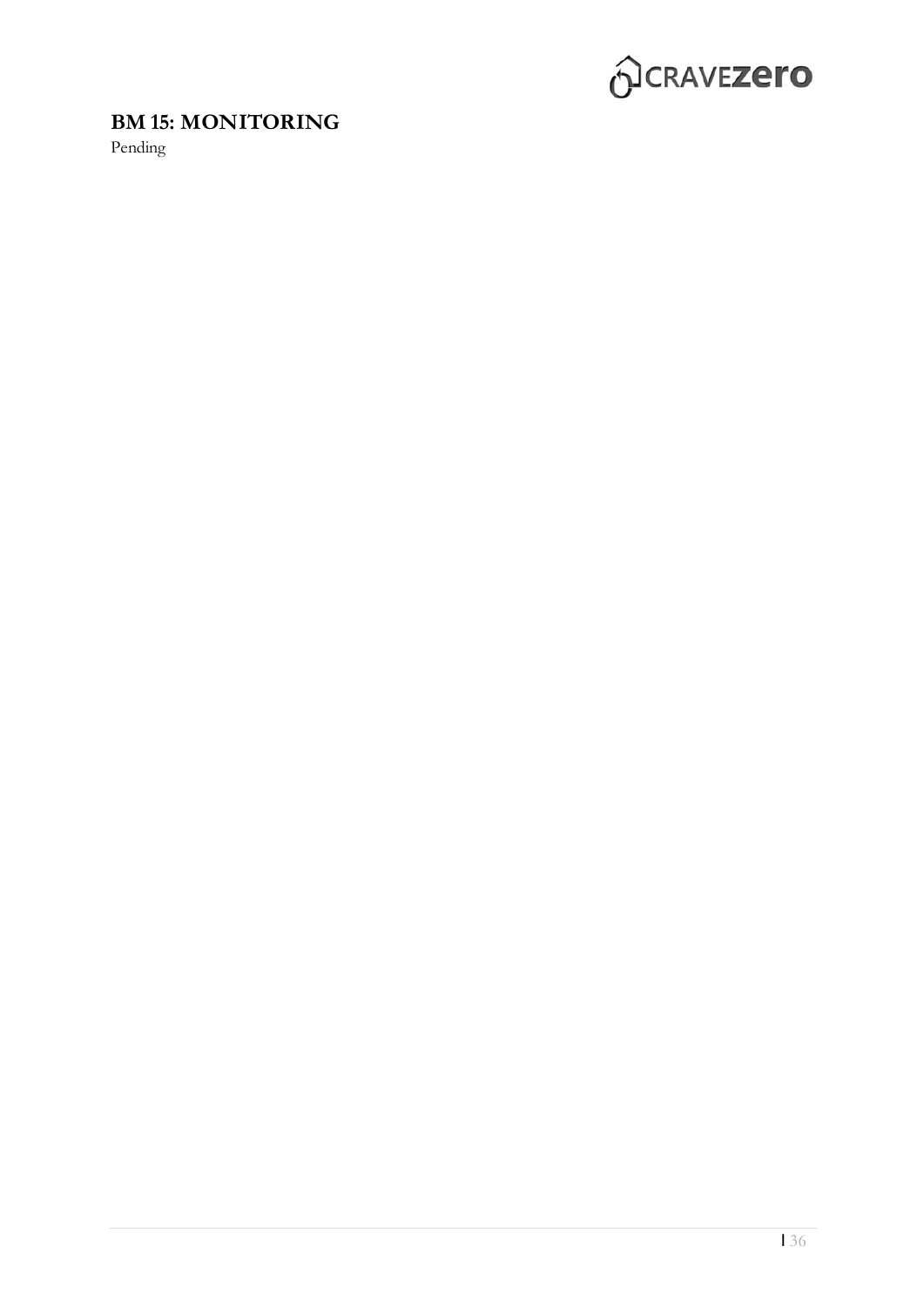

# **BM 16: PV-CONTRACTING: HELIOS**

**Source: https://www.helios-sonnenstrom.at/photovoltaik**

#### **VALUE PROPOSITION:**

The contractor plans, implements and operates PV-systems. For this purpose, the company uses suitable public and private roof areas, which are provided for 13 years. During this time, HELIOS manages the solar energy production, trade and selling of the produced power, and takes care for the maintenance of the roof area. At the end of the 13th year, HELIOS hands over a well-maintained photovoltaic system to the owner of the property.

In order to finance these and other PV-systems, the company offers "sun bonds" with the value of EURO 500,- as a kind of civic participation process: Customers can buy them and will be refunded within 13 years with 2,2% of annual interest. So the company invests in local and green energy supply with reduced risks of construction and maintenance for the building owner.

#### **CUSTOMER RELATIONSHIPS:**

Members of the company themselves live and network these projects and force face-to-face contacts. In order to get in touch with customers the "sun bonds" and contracting model are actively advertised. On site visibility of installations is important.

#### **CUSTOMER SEGMENT:**

The offer is directed at energy utilities and their customers who pay for the "green" power, and at building owners like municipalities, industry, private and commercial offering roof area.

#### **ACTIVITIES AND CAPABILITIES:**

The service portfolio includes the update of technical, legal and financial know-how to plan, implement and maintain PV-systems. This includes also sale and marketing, set up of contracts, accounting and controlling. The companies' activities establish strong relationships to the customers.

#### **REVENUES:**

Revenues come from the sold power (usually by contract with energy supplier and Austrian ecopower funding coordination), incentives (on investment or on sold power – mostly fixed prices). Costumers pay for services like "sun bonds" or a full range service of PV-system implementation.

#### **COSTS:**

The costs are composed of installation and purchase of PV-modules, pay-back of investment to the "sun bond"-holders, maintenance of components like roof, establishment of contracts and legal advice, handling of insurance and subsidies, training on technology.

#### **STRENGTHS AND KEY FACTORS:**

- All in one solution for green power production
- Easy future ownership of PV-systems for building owners
- Life-long customer support if needed

#### **MATURITY:**

The contractor is all in one supplier of photovoltaic solutions, producing electricity from sunlight in an affordable and "on every roof" mountable way.



*Placement of nZEB business models along the value chain*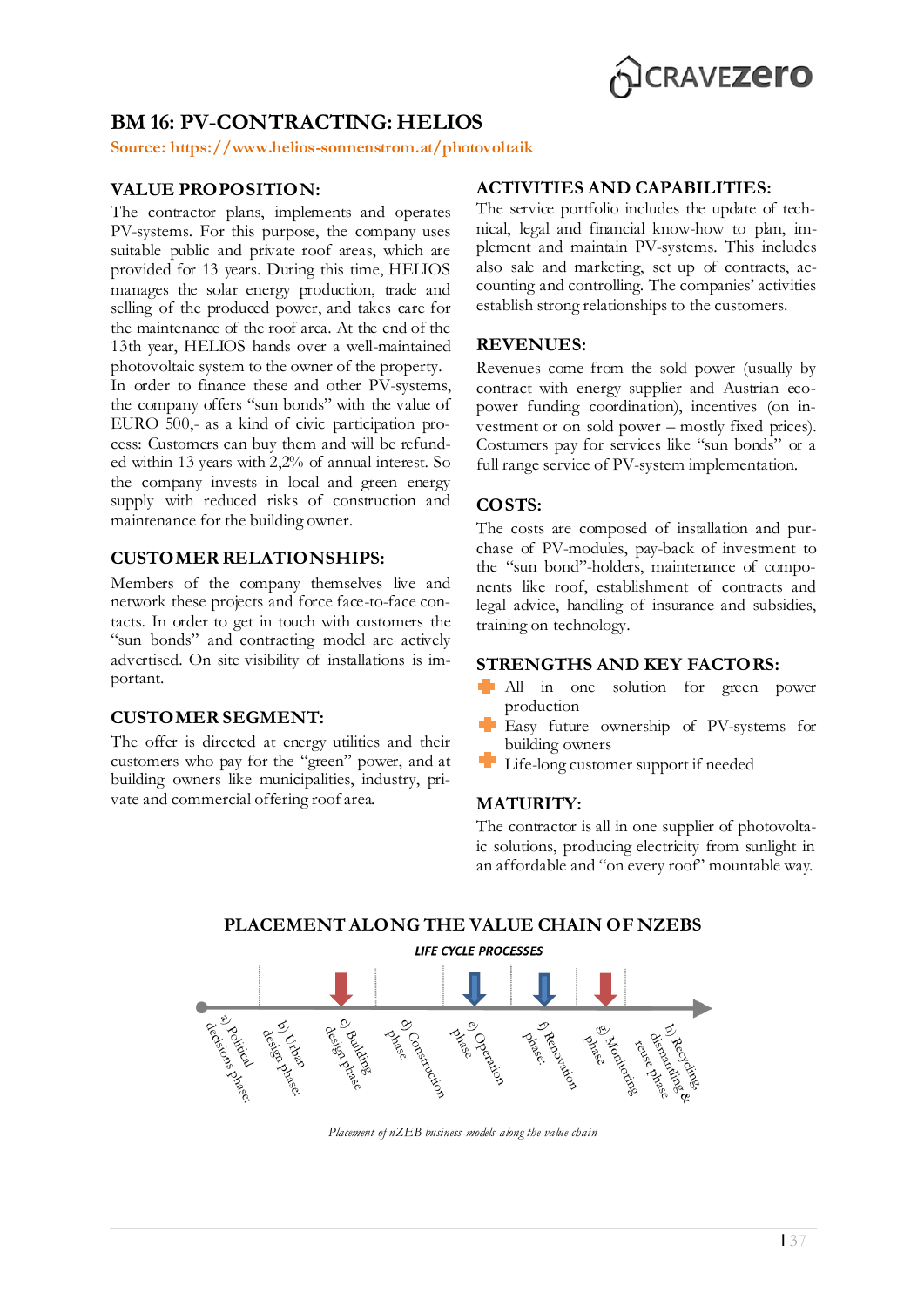# **BM 17: REAL ESTATE DEVELOPER-BOUYGUES CONSTRUCTION**

**Website[: www.bouygues-construction.com](http://www.bouygues-construction.com/)**

## **VALUE PROPOSITION:**

The company offers a reduction of cost due to the installation of renewable energy in order to produce free energy from sun, wind, geothermal… In addition, to the enhancements done during the design and construction phases in facades, HVAC systems… in order to lower energy consumption and respect the future thermal regulations. As a result of these two services, user will resale the extra produced energy to the grid provider. Also, the neighborhood performance will be guaranteed by a third party via obtaining environmental labels. With time, the quality of life of users will be improved and maintained.

## **CUSTOMER RELATIONSHIPS:**

The company developed a business to customer strategy, since the community will be maintained to collect opinions and suggestions proposed by the users. In addition, providing support to exploit and maintain the district will be very important at least at the beginning.

#### **CUSTOMER SEGMENT:**

The offer is dedicated for two types of customers: Private investors such as individuals or companies and public investors such as social housing.

#### **ACTIVITIES AND CAPABILITIES:**

Real estate development is a multi-step process that can be risky, lengthy and complicated. It can take years to bring a project from the initial planning stage through construction to final completion stage. Real estate development projects provide the scope of delivering a product that does not currently exist in a market, often providing the

fresh new supply to please pent-up market demand.

A real estate development project can be divided into three stages:

- Early stage (pre-development): It focuses on due diligence, research and permits. It can vary in duration.
- Middle stage (Construction): It involves construction works and risks at this stage are reduced but certainly not eliminated.
- Final stage (Operation): The final stage of the development process, operation, is the first stage of the building's life. While the pre-development and construction risks may be removed by this point, obtaining tenants is still at risk.

#### **REVENUES:**

Revenues of the company will be made by selling lots such as buildings, apartment

#### **COSTS:**

The main costs for a real estate developer are as follow:

- Raw material for production
- Purchase of land
- Construction costs
- Sub-contractors (community life anima $tor...$ )

#### **STRENGTHS AND KEY FACTORS:**

- Influence on decision level
- Touching all building relevant sectors
- Communication and organization of many stakeholders



*Placement of nZEB business models along the value chain*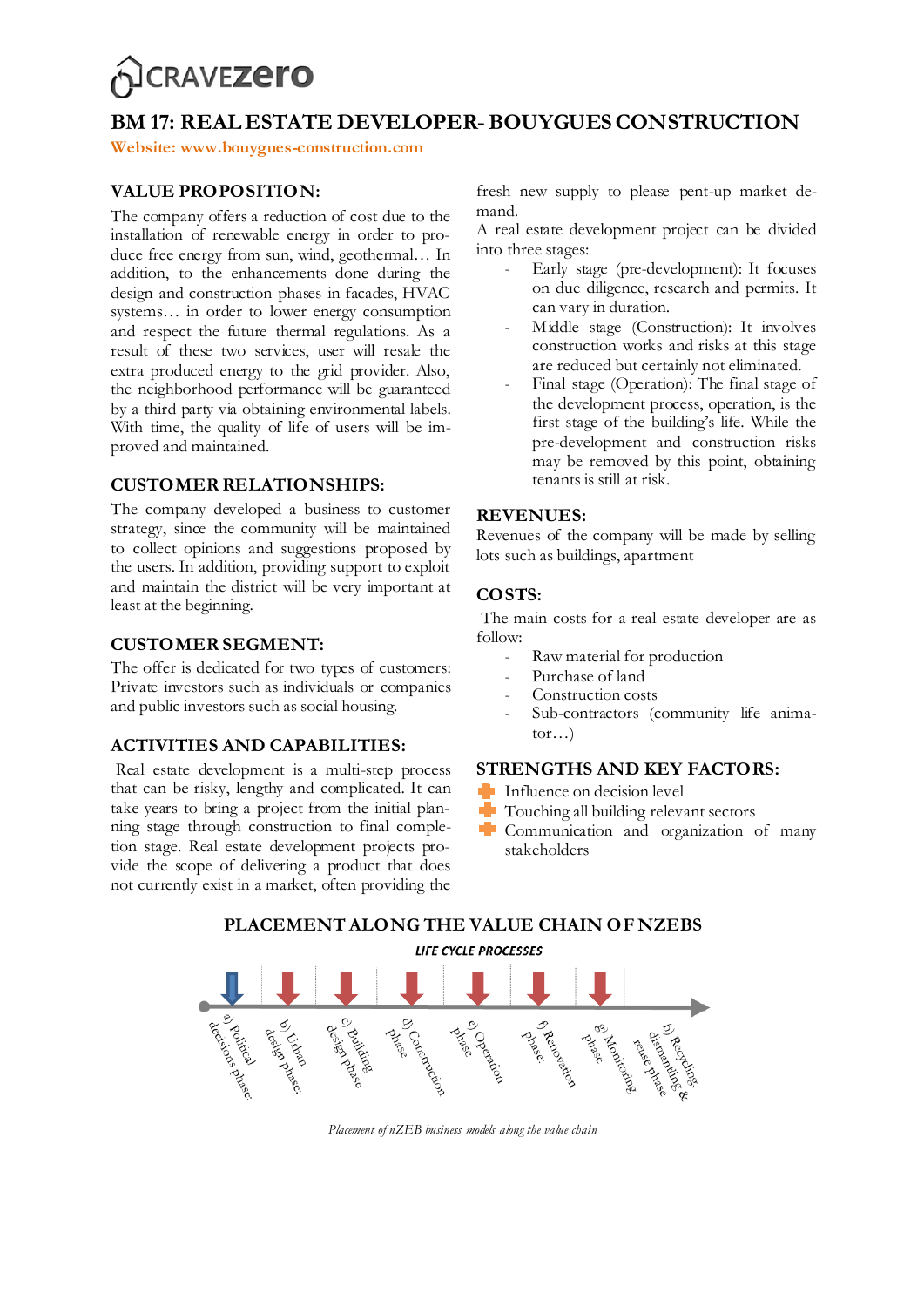# **BM 18: CONSTRUCTION COMPANY-PREFABRICATED HOUSES**

**Website[: https://www.schwoererhaus.com/en-gb/](https://www.schwoererhaus.com/en-gb/)**

### **VALUE PROPOSITION:**

The company offers prefabricated houses with very high energetic standards such as efficiency houses (40+, 40, 55), Plus-energy houses and passive houses such as single or multiply family homes, bungalows and double houses. The offer includes a carefree support starting with informing and advising customers to the actual building and (optionally) renovating processes of a building. With a high level of customization as well as cost and planning security the customer's wishes are met. Moreover, the company promises stable building value and a secure, healthy and sustainable building process, fair cost effectiveness and a transparent communication of costs.

#### **CUSTOMER RELATIONSHIPS:**

In order to get in touch with customers the company provides "Building information days", brochures and a detailed website. References of previous projects as well as guarantees of prices and various certificates and awards shown on the website are used to build trust. Personal assistance, a customer service reachable via telephone hotline as well as internet and the offer of renovation services helps building a long-term customer relationship.

#### **CUSTOMER SEGMENT:**

The offer is directed at families wishing to build their own home as well as private and public investors building single and multiply family houses all of which emphasize on sustainable and energy efficient buildings.

#### **ACTIVITIES AND CAPABILITIES:**

The service portfolio includes providing the necessary information for customers, consultancy, intermediation of architects, construction and its

supervision as well as optional financing services, renovation and customer support. Additionally, the company benefits from having their own production sites for building parts, parks with show houses, kitchen studios, design joineries and finance services spread across Germany.

#### **REVENUES:**

Revenues are made depending on the relevant contract. The company offers various different contracts depending on the construction stages included. Furthermore, costs depend on the customers' wishes such as type of building, architectural style, technical equipment etc. Moreover, additional revenue streams for financial consultancy, interior furnishing or renovating tasks are possible.

#### **COSTS:**

The company produces their building materials and prefab parts itself which is likely to be the most expensive expenditure (resources) followed by personnel expenditures for the construction phase, consultancy and customer support.

#### **STRENGTHS AND KEY FACTORS:**

- Prefab buildings for faster construction
- Easy coordination (most services inhouse)
- Own manufacturing facilities, finance service, kitchen center and show house parks
- Life-long customer support for lock-in

#### **MATURITY:**

The company has a long construction history and can provide clients with technical data from older buildings. These data can be used for e.g. future energy efficiency upgrades and design changes.



*Placement of nZEB business models along the value chain*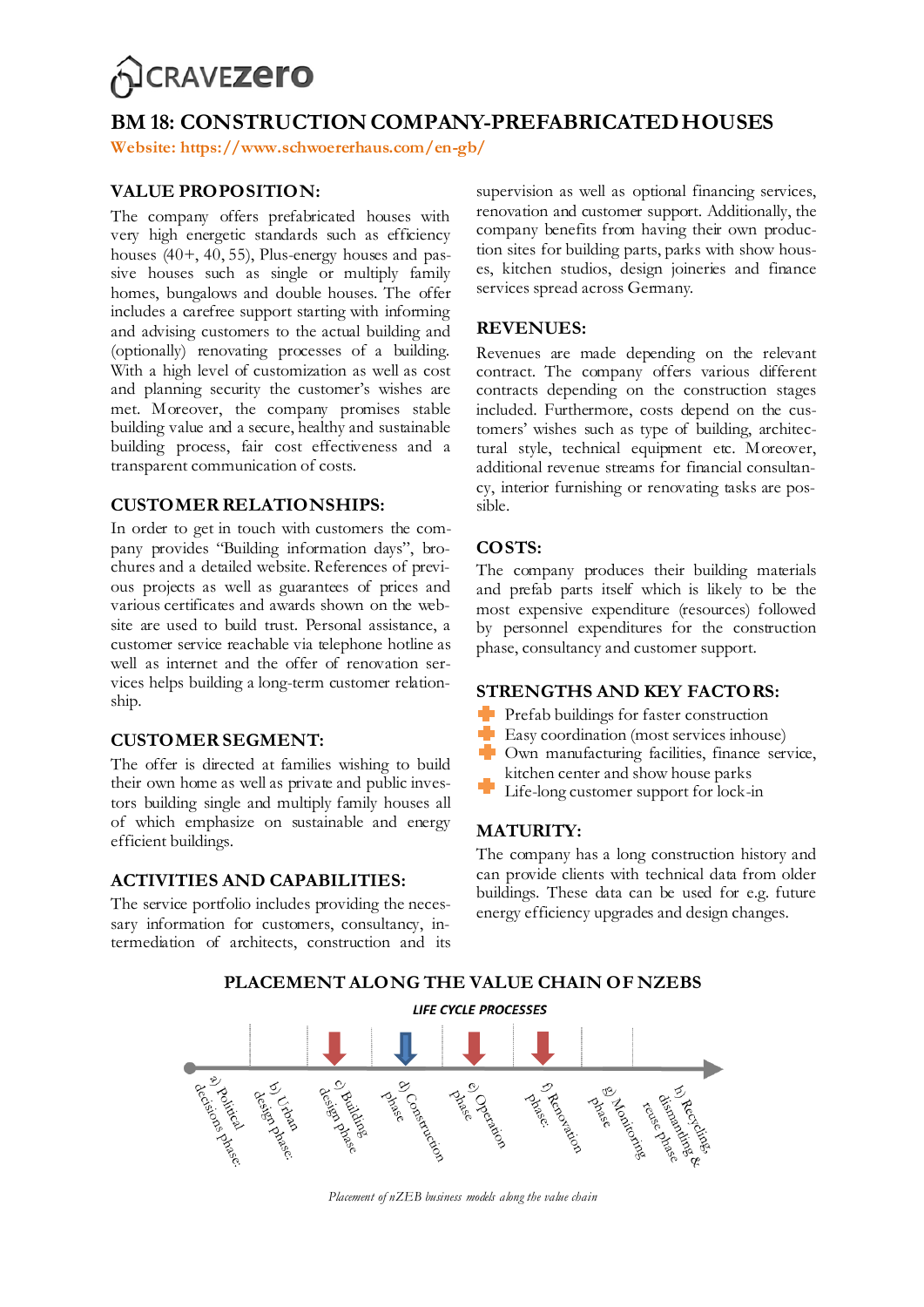

# **BM 19: DECONSTRUCTION/CONSULTING/REUSE**

**Website: https://rotordc.com/workshops/**

#### **VALUE PROPOSITION:**

The company offers services in the field of salvaged building components. It dismantles and sells materials and provides assistance to building owners, contractors and architects on the subject. The main service is physical removal of reusable materials from demolition and renovation site and sale of these materials. Moreover, the company accepts materials in consignment: after an assessment of the value, the item is put on sale on the website. Finally, it offers a consultancy and design assistance prior to demolition and on potential for site reuse.

#### **CUSTOMER RELATIONSHIPS:**

In order to get in touch with customers the company organizes workshops and events in its shop's atelier or conference room and provides brochures and a detailed website. There is an online shop where the customer can directly buy products. In the news' section case histories are shown with typical interventions and a focus on products. For consultancy and sales the customer can get in touch with the company going directly to the warehouse, by email or by phone.

#### **CUSTOMER SEGMENT:**

Services are offered to large building owners and demolition companies wishing to reuse materials from demolition and renovation sites as well as private customers, architects and engineers who need a consultancy.

#### **ACTIVITIES AND CAPABILITIES:**

The service portfolio includes providing consultancy and assessing the potential for site reuse, assistance in the drafting or technical specifications, project planning and logical support. Addi-

tionally, the company remove materials deemed fit for reuse and follow the sale part, arranging for national and international shipping thanks to the web shop.

#### **REVENUES:**

Revenues are made depending on the offered service. The company removes reusable materials and the client pay a fee per material type per ton, with costs lower than classical demolition. For the customer, the cost of the service of consignment sales is typically about half of selling price. Moreover, there are additional revenue streams for consultancy, brokerage and historic preservation, which depend on the complexity of the project.

#### **COSTS:**

The company removes materials from sites so there are transportation costs, followed by costs of the warehouse and personnel expenditures for the deconstruction, consultancy and customer support.

#### **STRENGTHS AND KEY FACTORS:**

- $\blacksquare$  Lower demolition costs
- Easy assessment of the value of materials (requires only some pictures)
- Avoiding the accumulation of waste but give it a new life.
- **Reuse strategy tailored according to the re**quirements of the client

#### **MATURITY:**

The company is a young actor in the field of salvaged building components. However, in the last years it has received some awards for sustainability and ecodesign.



*Placement of nZEB business models along the value chain*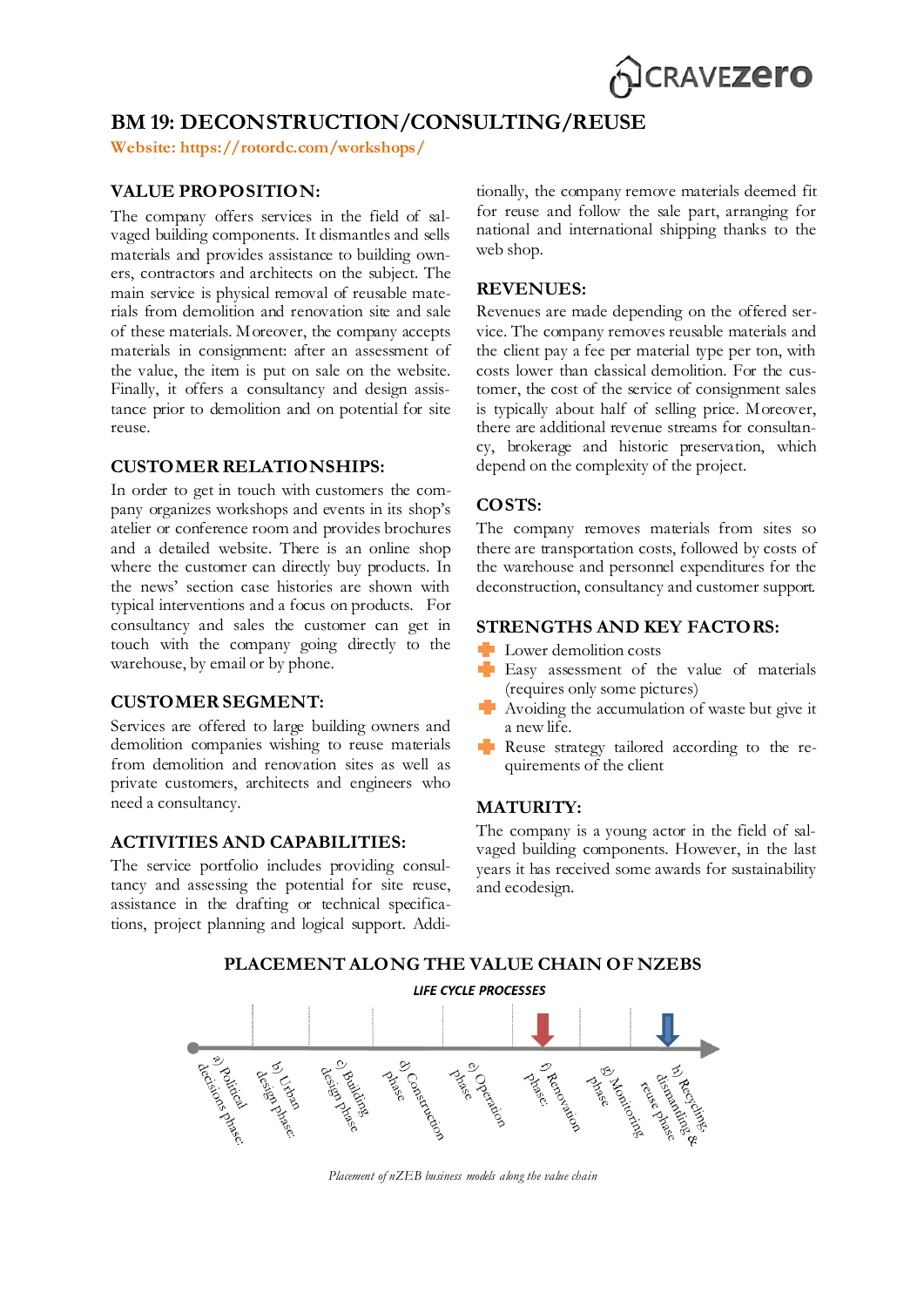

# **BM 20: CONSTRUCTION COMPANY**

**Screenshot: https://www.progroup.eu/** 

#### **VALUE PROPOSITION:**

The company offers the realization of sustainable constructions and real estates, respecting budgets and deadlines. It is specialized in interior fit-out and interior design, too. Moreover, it is involved in project development and urban planning. It is committed to defend its clients' interest and to minimize the risks of their real estate and construction projects. By a permanent search of innovative solutions combined to a rigorous execution, it creates positive and measurable impacts.

#### **CUSTOMER RELATIONSHIPS:**

The company uses its website to get in touch with the costumers and to show past projects. Its team works in strict contact with customers in order to realize the best final solution.

#### **CUSTOMER SEGMENT:**

The offer is directed at families wishing to build their own home as well as private and public investors all of which emphasize on sustainable and energy efficient buildings and innovative solutions.

#### **ACTIVITIES AND CAPABILITIES:**

The service portfolio includes providing the necessary information for customers, consultancy, and intermediation of architects and designers. The

integrated design approach is particularly interesting in the early conception phase of a project. The principle is to bring together all important actors, in order to create a different environment which allows the heterogenic team to produce optimal results.

#### **REVENUES:**

Revenues are made depending on the relevant contract and the company is rewarded according to the time spent on building the project.

#### **COSTS:**

The costs are related to the planning phase of buildings and projects. Other costs come from consultancy and customer support.

#### **STRENGTHS AND KEY FACTORS:**

- Innovative and sustainable solutions
- **Client and result oriented**
- Respect of budgets and deadlines

#### **MATURITY:**

The company is leading in its sector because it is focused on clients and innovation, It was founded in 1996 and its team is composed by qualified architects, engineers and designers.



*Placement of nZEB business models along the value chain*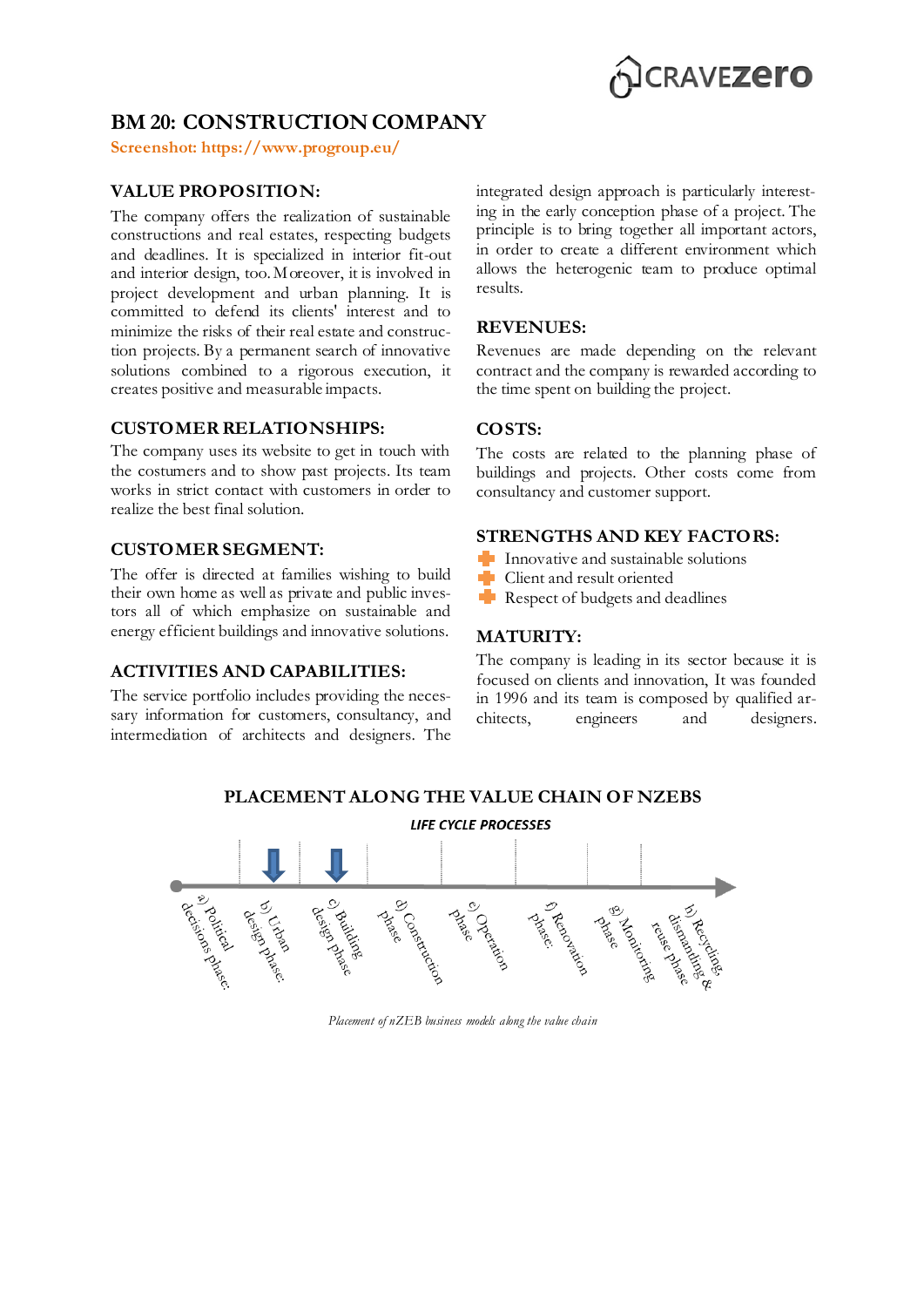# **ACRAVEZEro**

# **BM 21: CONSULTANCY**

Pending

# **BM 22: TRADING PLATFORM**

Pending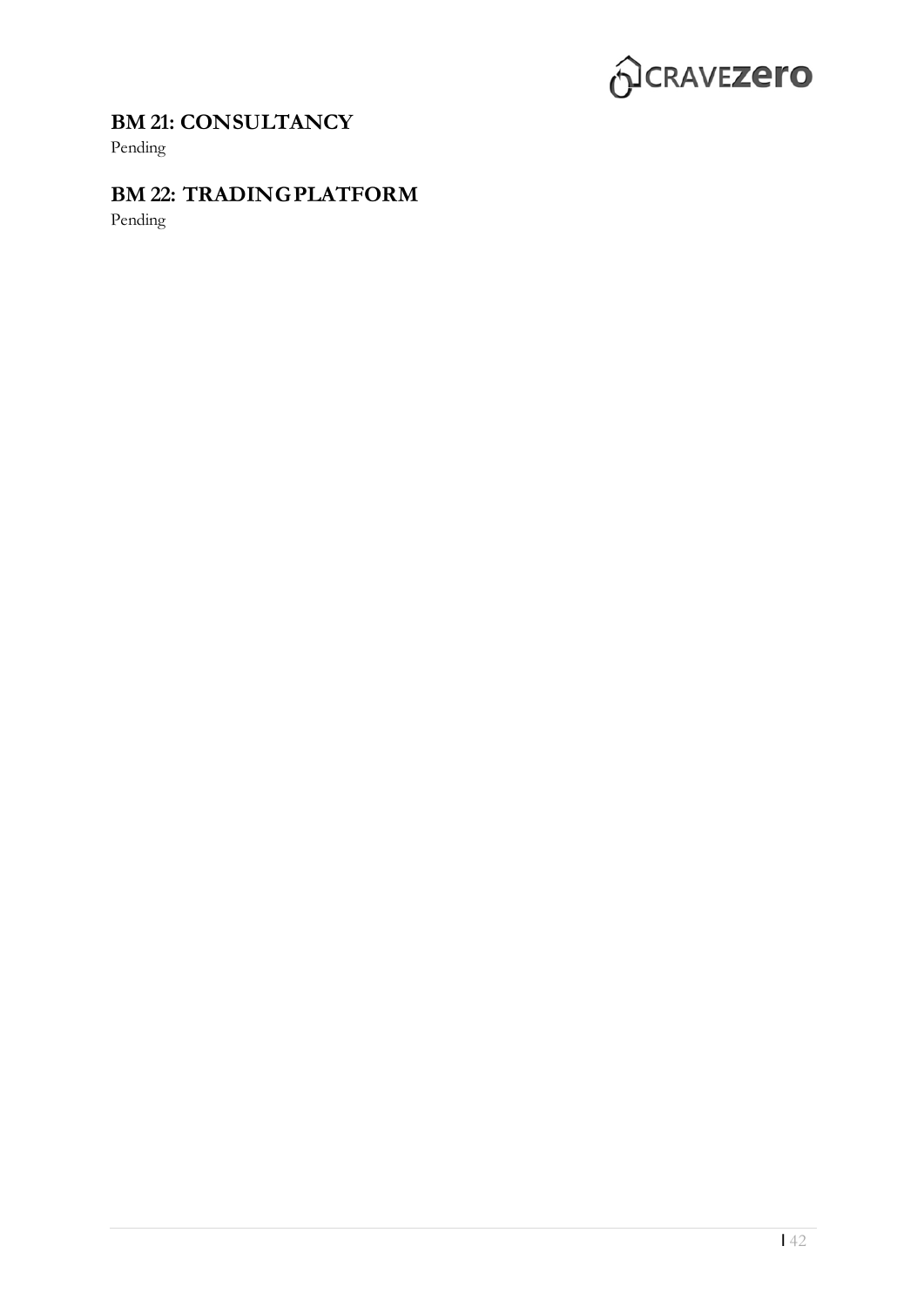

# **BM 23: CONSTRUCTION COMPANY**

**Website: https://planetreuse.com/** 

### **VALUE PROPOSITION:**

The company makes easier to incorporate reclaimed building materials into projects around the world. It is the place to find all reclaimed, reused or remade things for new houses and it connects buyers and sellers of reused materials. It, also, offers the possibility to work on real projects in order to provide a new perspective on reuse opportunities.

#### **CUSTOMER RELATIONSHIPS:**

The company uses extensively social media, mobile applications and the website in order to get in touch with the costumers. In particular, on the website all the awards and articles related to the company published by press and media are shown in order to build trust. If it is involved in the realization of a project, its architects collaborate with the design team to integrate reused materials.

## **CUSTOMER SEGMENT:**

The offer is directed at architects who want to include reused materials in their projects as well as contractors who want either to buy or to sell reused goods. The company also refers to homeowners who seek remade materials for their houses and to resellers who want to sell them.

#### **ACTIVITIES AND CAPABILITIES:**

The company offers to costumers the possibility to post inventory on the Marketplace, their website, Facebook and Twitter in about 43 seconds. Moreover its architects are specialized to integrate projects in order to introduce more and more reused materials.

#### **REVENUES:**

Revenues come mainly from projects, where the need for the expertise in incorporating reclaimed materials is greater. So the company works as a consultant on a lump sum or hourly basis. As a broker, it earns a fee upon sale, which is incorporated into the material cost.

#### **COSTS:**

There are fixed costs, related to indirect structure for marketing, project management, product development, consultancy and customer support. Other costs are related to the consultation of expertise architects involved in projects.

#### **STRENGTHS AND KEY FACTORS:**

- Use of technologies and social media
- $\blacksquare$  Fast and easy use of its instruments
- Sustaintability
- Customer support

#### **MATURITY:**

The company was founded by an architectural engineer with construction expertise, so its consultants know the design and construction world and can help make the most of reclaimed materials.



*Placement of nZEB business models along the value chain*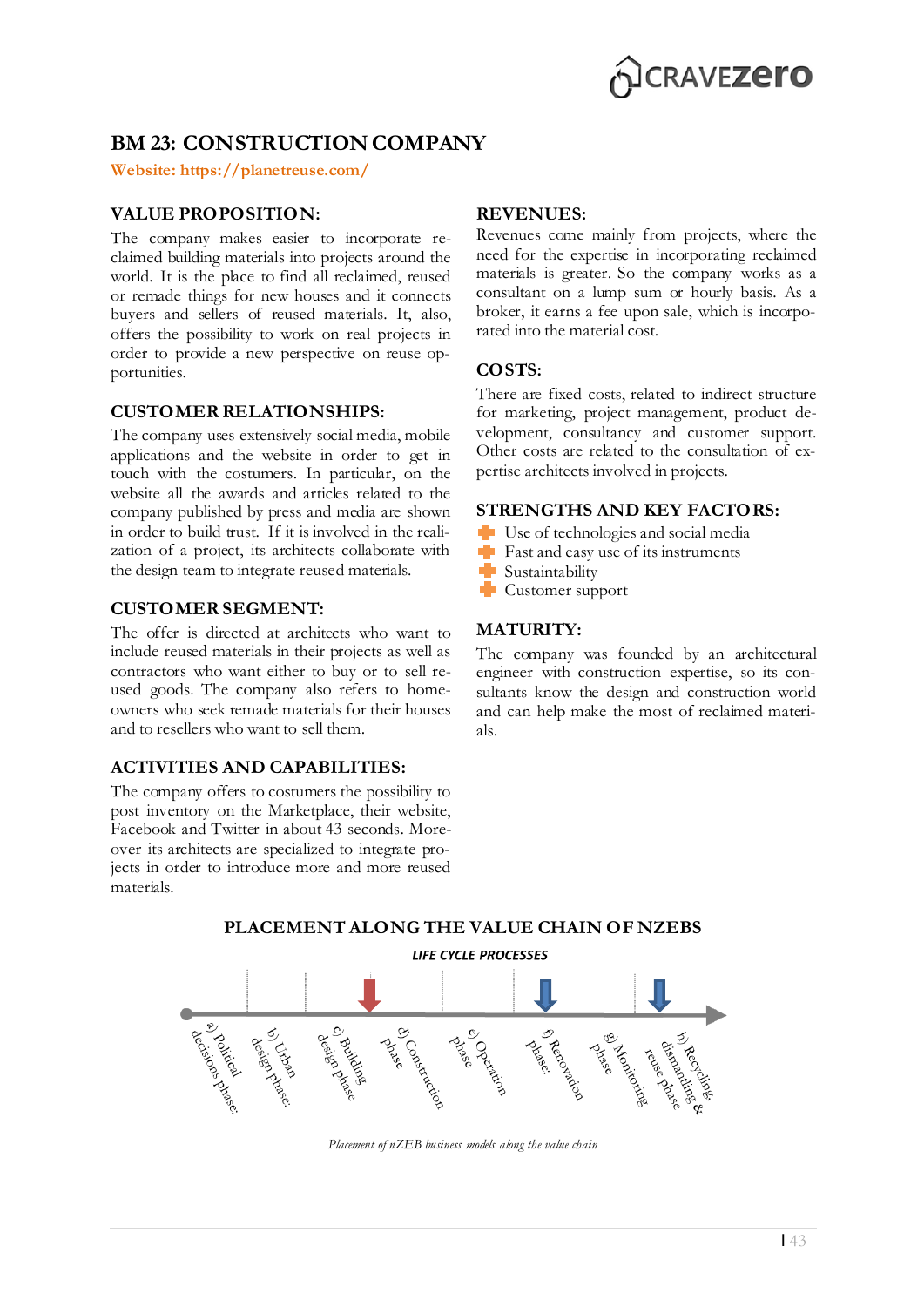# **BM 24: ASSOCIATION: GREEN BUILING COUNCIL ITALIA**

#### **VALUE PROPOSITION:**

Association and platform for advocacy, networking, and conduct of activities for building sustainability. Italy's primary point of contact for sustainability in the construction sector.

Sustainability is profitable. Green buildings consume less energy (24-50%), produce less emissions (33-39%), consume less water (40%) and produce less solid waste (70%).

#### **CUSTOMER RELATIONSHIPS:**

GBC Italia holds events and has marketing campaigns dedicated to the attainment and maintenance of members.

#### **CUSTOMER SEGMENT:**

Building professionals/consultants, architects, planners, engineering firms, construction firms, material producers and suppliers, public administrations, universities, real estate and asset managers.

#### **ACTIVITIES AND CAPABILITIES:**

Certification, Training, R&D, Advocacy, Communication and Events.

#### **REVENUES:**

Member dues are the primary source of revenue. Certifications, training and events (registra-

tion/sponsorship) may have small revenues, but the intent is to recoup costs and not generate profit. GBC Italia is a non-profit and its mission is to develop and promote sustainability in the built environment – not generate profit.

#### **COSTS:**

Staff costs, marketing costs, event costs, costs related to training, costs related to working groups / protocol development, costs related to association maintenance and governance.

#### **STRENGTHS AND KEY FACTORS:**

- GBC is the largest sustainability network worldwide. 70 countries. 25000 companies. 24000 professionals. In Italy, approximately 300 organizations.
- Protocols (LEED, BREEAM and WELL) are the most recognized and used in the world
- Collaborative network of 27 national GBCs across Europe

#### **MATURITY:**

GBC has its origins in the 1990s. GBC Italia in 2008. 13 Chapters are active in Italy (regions). GBC Italia has developed several "Made in Italy" protocols which may be internationalized (GBC Historic Buildings as one example).



*Placement of nZEB business models along the value chain*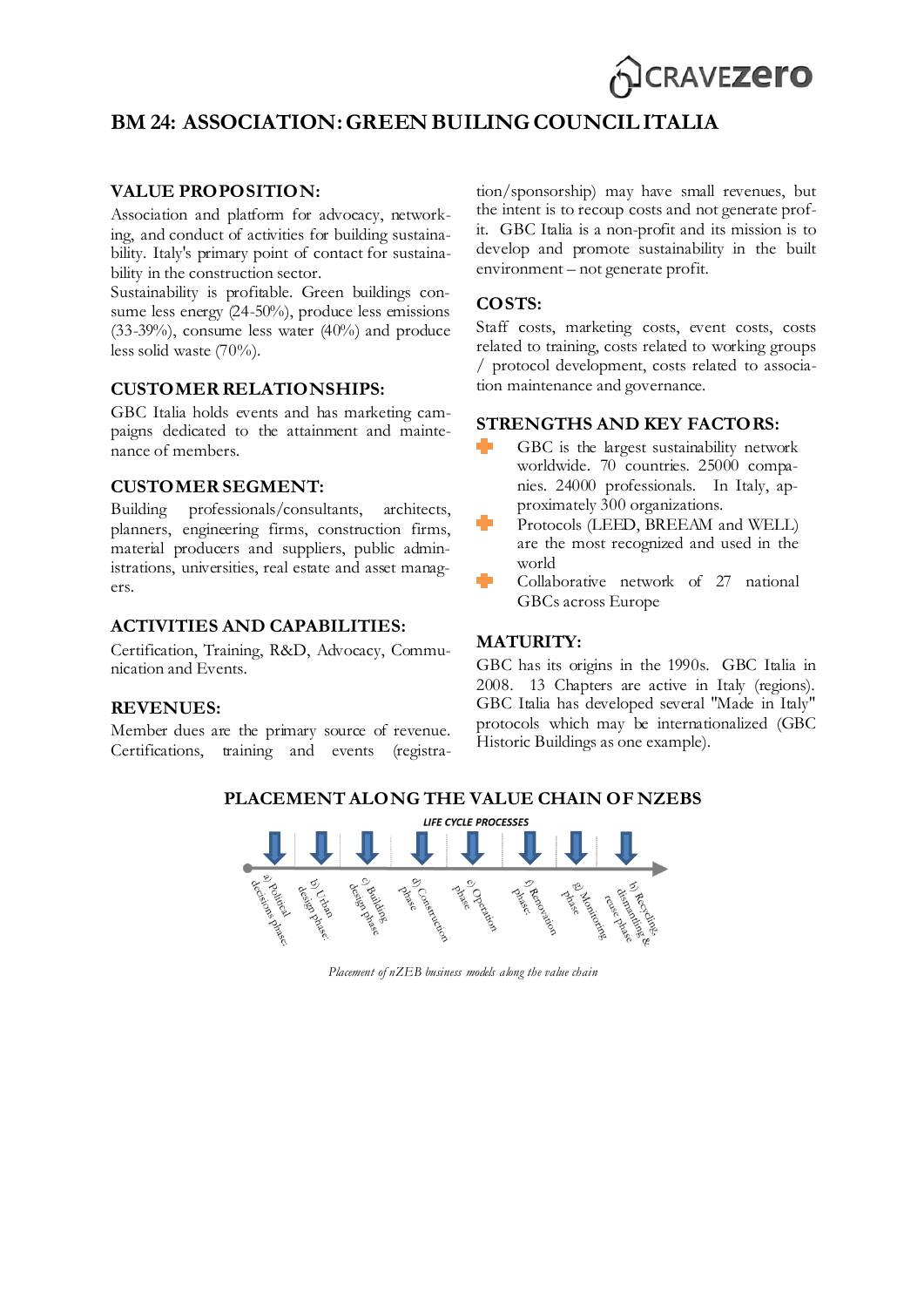# <u> ပဲ</u>CRAVE**Zero** ဂါCRAVE**Zero**

# **BM 25: GOVERNMENT INITIATIVE: GREENDEALS NETHER-LANDS**

## **VALUE PROPOSITION:**

Act to remove bureaucratic obstacles that impede the development of green initiatives in all fields, such as:

- Removing obstacles in legislation
- Network creation and Knowledge bridge
- Access to capital markets

When initiatives are enrolled, the average time to market is between two and three years.

## **CUSTOMER RELATIONSHIPS:**

Clients are managed according to different fields, to provide specific support to the initiatives. Main topics fall into: energy, climate, construction, raw materials, mobility, etc.

## **CUSTOMER SEGMENT:**

Companies, social organizations, local governments are eligible to get support

## **ACTIVITIES AND CAPABILITIES:**

Procurement, scouting of funding sources, R&D.

#### **REVENUES:**

The initiative promotes sustainability in the built environment at no cost for the final client. It is funded by the Dutch Government (Economic Affairs, Infrastructure and Environment, Interior<br>and Kingdom Relationship). and Kingdom Relationship).

## **COSTS:**

Staff costs, marketing costs. No extra cost as the initiative owners does not receive money.

#### **STRENGTHS AND KEY FACTORS:**

- Green deals has supported more than 200 deals so far
	- Covering projects in 9 different fields,
- 10% of them in the construction sector, 30% related to energy
- Newsletter on sponsored project to promote the model

## **MATURITY:**

Green Deals started in 2011.

## **PLACEMENT ALONG THE VALUE CHAIN OF NZEBS**



*Placement of nZEB business models along the value chain*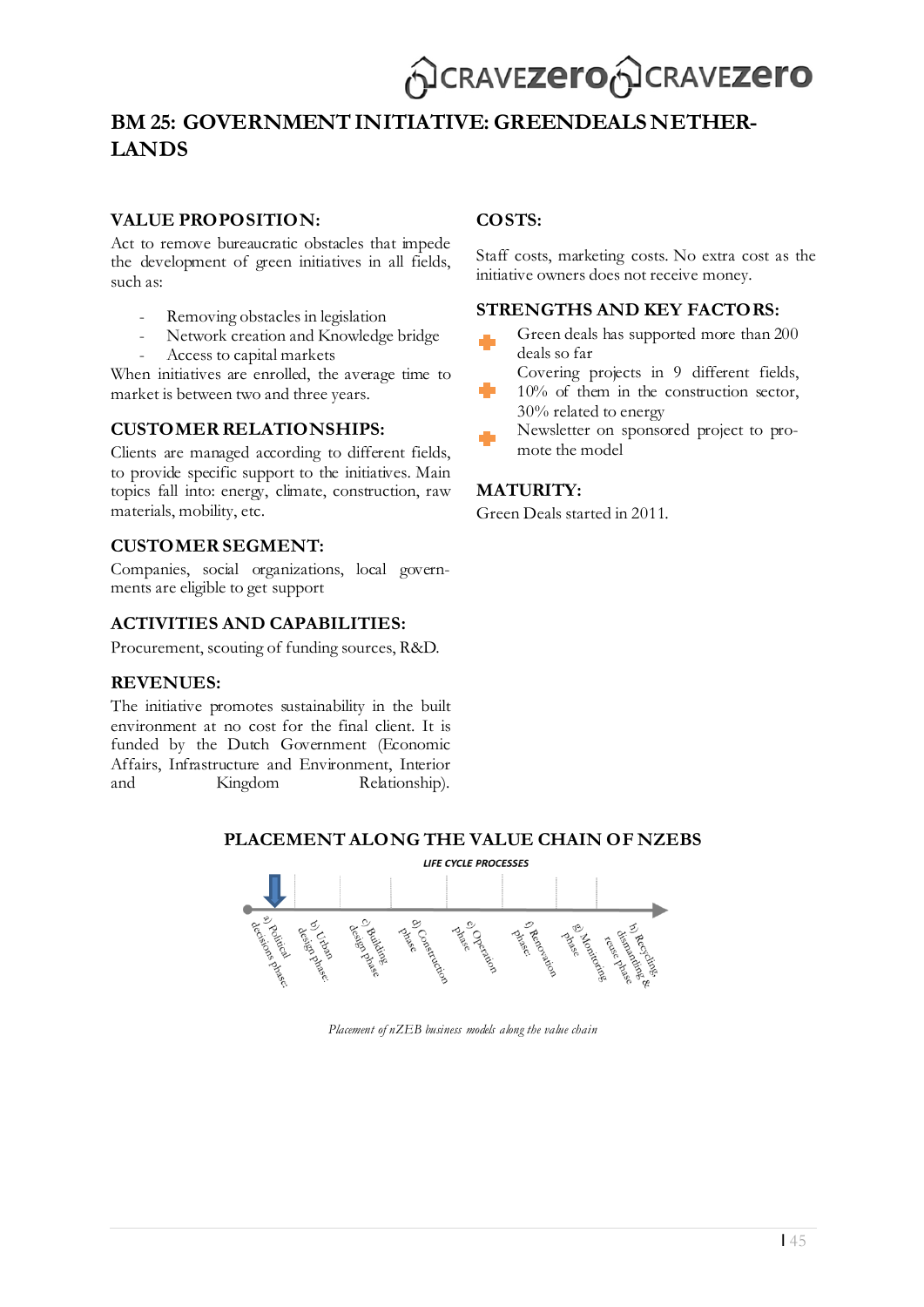# ၣcrave**zero**ၣcrave**zero**

# **BM 26: EPEA - EARN MONEY WITH C2C-CONSULTING**

**Website: http://www.epea.nl/circularity-passports/**

## **VALUE PROPOSITION:**

The Cradle to Cradle (C2C) design concept is a unique feature, which covers the entire range of process and product development. EPEA develops and innovates products as well as processes. Tools for upcoming challenges, for example by analyzing the transformation potentials of companies and by evaluating products and materials regarding their compatibility for the bio- and technosphere, are offered by EPEA. Cradle to Cradle certified products are available at [www.c2ccertified.org](http://www.c2ccertified.org/).

Circularity Passports® generate value by mapping the possibilities and value for reuse and recycling of products and materials at various levels and making them available for the right parties and at the right time. By closing the information gap in the value chain, Circularity Passports® pave the way for products and projects in the direction of circularity.

## **CUSTOMER RELATIONSHIPS:**

Michael Braungart, who is professor at different universities and headed the chemistry section of Greenpeace Germany in former days, is CEO of EPEA. His network and some participation in European projects like BAMB - Buildings as Materials Banks (BAMB) under Horizon 2020 create various contacts. The C2C certification scheme is actively advertised.

#### **CUSTOMER SEGMENT:**

The offer is directed at business, science and public partners, who pay for the C2C-certification of their products, processes, etc. The clients of course have strong commitment to circular economy and remanufacturing processes.

## **ACTIVITIES AND CAPABILITIES:**

EPEA offers desk work and service to facilitate the sharing of information, the recovery of raw materials and value, and new circular revenue models. EPEA develops a tool for all stakeholders involved. EPEA applies Circularity Passports® in projects at different scale levels, for example in a new municipal office, in which various materials and products will be provided with passports. This is in line with the ambition to make optimum use of the residual value of a building and its materials and products.

## **REVENUES:**

Revenues come from the consulting-services, and from European project participation also selling knowledge there. Costumers pay for services like certification and product or process consulting.

#### **COSTS:**

The costs are composed of wages for the experienced staff, office equipment and costs for renting office space. Of course there are also costs for staff trainings on technologies and consulting knowledge.

#### **STRENGTHS AND KEY FACTORS:**

- All in one know-how for circular economy consultancy services
- Innovative approach to create and develop future oriented products and processes
- Very intensive customer relationship and support if requested

## **MATURITY:**

EPEA is the first address if talking about services and know-how around Cradle to Cradle solutions. It is consulting and certification body of this innovative concept and has good public feedback.

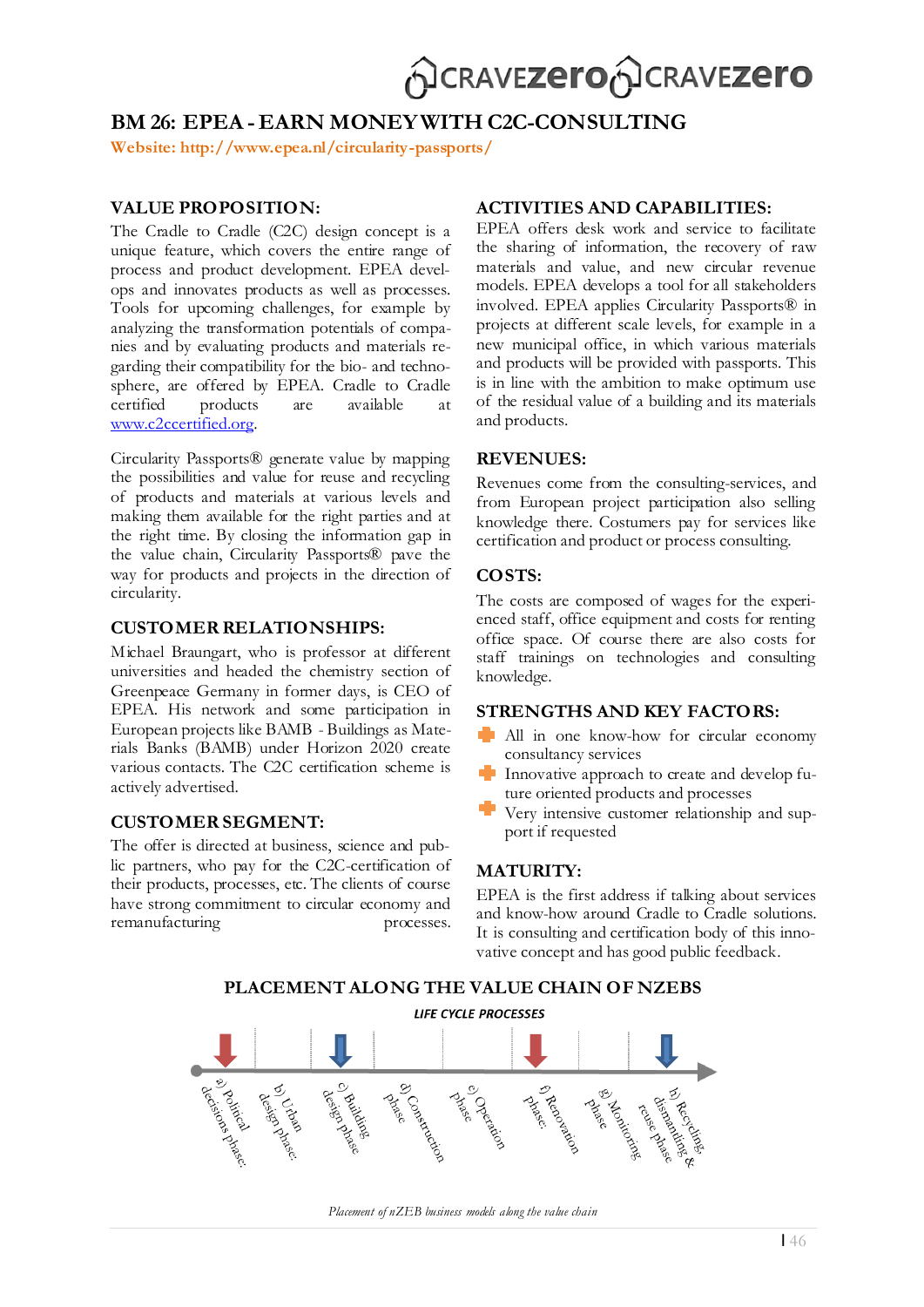

# **BM 27: ENGINEERING COMPANY - ELECTRICAL SERVICES**

**Website[: https://www.schneider-electric.com/en/about-us/company-profile/](https://www.schneider-electric.com/en/about-us/company-profile/)**

#### **VALUE PROPOSITION:**

The company offers complete solutions to increase comfort and productivity of occupants while maximizing energy efficiency and sustainability. The services are related to electrical distribution system, IT infrastructure, control devices, integrated facility management and energy solution. The purpose is to create a smart building that is outstanding operationally and environmentally.

#### **CUSTOMER RELATIONSHIPS:**

The customer can experience the latest technologies following the "Innovation Summit World Tour" and join leading conferences worldwide. A detailed website can answer to all the questions or it is possible to contact the customer support; the customer can find online catalogs or call a consultant. On the website are shown references of previous projects with description of the problem, solution adopted and benefits obtained.

#### **CUSTOMER SEGMENT:**

All technologies are designed for buildings: from a steelwork, to a hotel or a residential house. There are solution tailor made for all customers from all over the world.

#### **ACTIVITIES AND CAPABILITIES:**

The company delivers programmable control and 24/7 monitoring of HVAC, lighting, and metering; reduces energy waste and increases comfort. Moreover, are offered building management system, critical power, electrical distribution and industrial automation services. Finally consulting services can help the client to optimize energy, operate efficiently and maximize profitability.

#### **REVENUES:**

Revenues are made depending on the relevant contract. The company offers customer made services in residential markets with small building but also in industrial and construction markets, with different revenues. Moreover, there are additional revenues from consultancy, electric installations, maintenance and renovation.

#### **COSTS:**

The company produces their products for all solutions and this is the most expensive expenditure; another important part of costs is represented by personnel expenditures for the installation phase, consultancy and customer support.

#### **STRENGTHS AND KEY FACTORS:**

- Immediate energy savings, quick ROI and green contribution
- Reduced maintenance issues and repair costs
- Wireless technology with minimal interruption to business
- Clear and exhaustive website, with an important case history

#### **MATURITY:**

The company has a long history, born during the first Industrial Revolution it continues to deliver innovation at every level. Thanks to previous projects it is possible to use data from other buildings to improve future efficiency and to offer best solutions to new customers

#### **MATURITY:**



*Placement of nZEB business models along the value chain*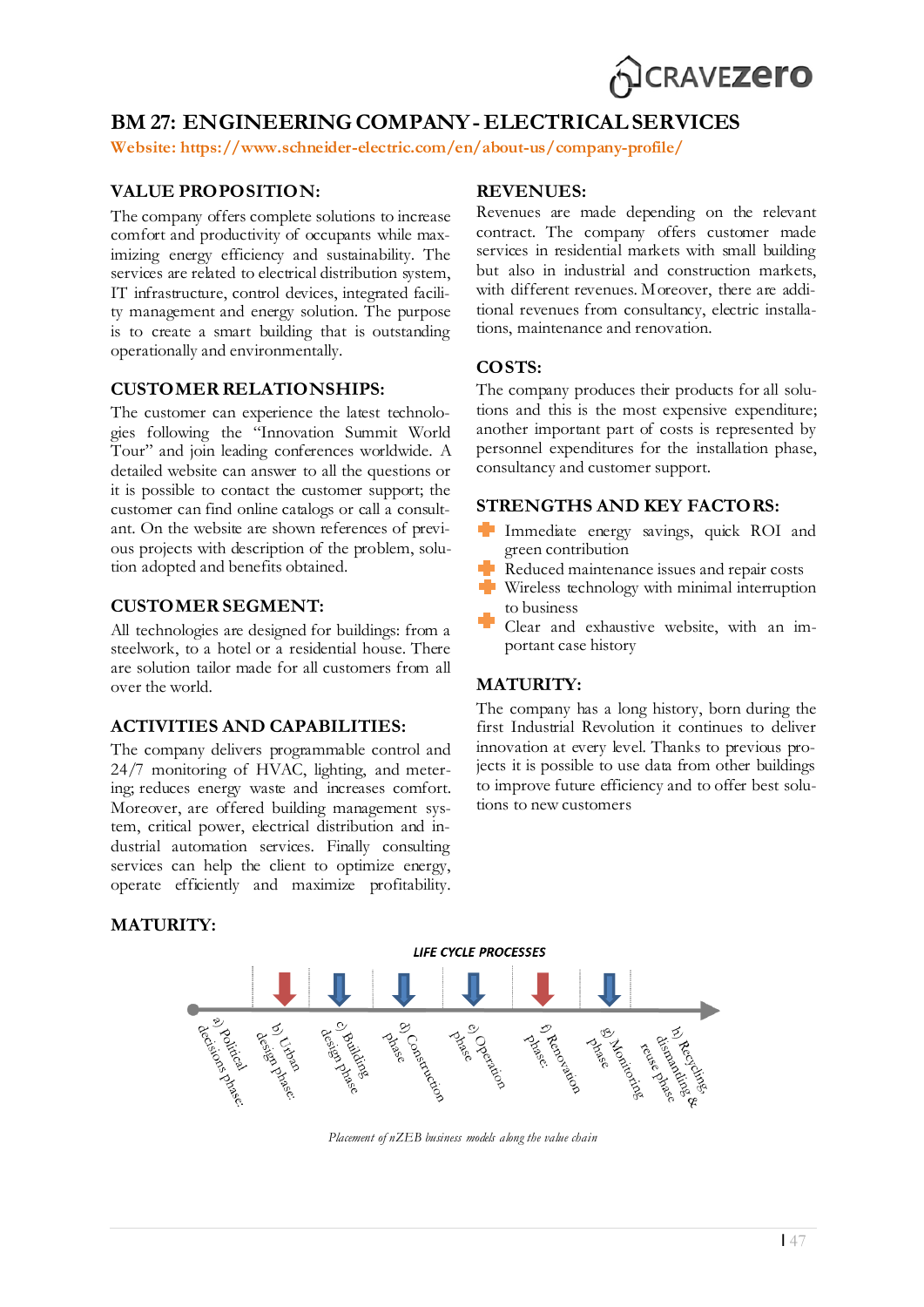

# **BM 28: POLITICAL ENTITY-LIFE CYCLE COSTING**

**Website: https://www.gsa.gov/**

#### **VALUE PROPOSITION:**

The company provides workplaces by constructing, managing, and preserving government buildings and by leasing and managing commercial real estate. Its acquisition solutions offer private sector professional services, equipment, supplies, and IT to government organizations and the military. Moreover, it promotes management best practices and efficient government operations through the development of government wide policies.

#### **CUSTOMER RELATIONSHIPS:**

It serves the public and makes government easier by offering free access to information about government programs with specific websites. There are some e-tools for citizens to make easier the sale. A live chat is available, or you can directly contact the staff via telephone hotline.

#### **CUSTOMER SEGMENT:**

The offer is mainly directed at federal agencies, state agencies and public organizations. Substantial savings are provided to the Government through specific services.

#### **ACTIVITIES AND CAPABILITIES:**

It supports reductions in federal government real estate costs and increases in workplace efficiencies by strategically integrating space, people, and technology solutions customized to different workplace needs.

#### **REVENUES:**

The company provides centralized procurement for the federal government, offering billions of dollars' worth of products, services and facilities that federal agencies need to serve the public. The majority of costs are recovered through intragovernmental sales of goods and services and only one percent is provided through direct congressional appropriations.

#### **COSTS:**

There are some operating expenses during building operations and acquisition services. The society pays for goods and services and provides capital maintenance.

#### **STRENGTHS AND KEY FACTORS:**

- Smart management of Federal real estate to save taxpayer money
- Buying experience
- Premier provider of efficient and effective acquisition solution across the Federal Government.
- **Customer loyalty**

#### **MATURITY:**

The company has a long history and thanks to its experience improves the way Federal agencies buy, build and use technology.



*Placement of nZEB business models along the value chain*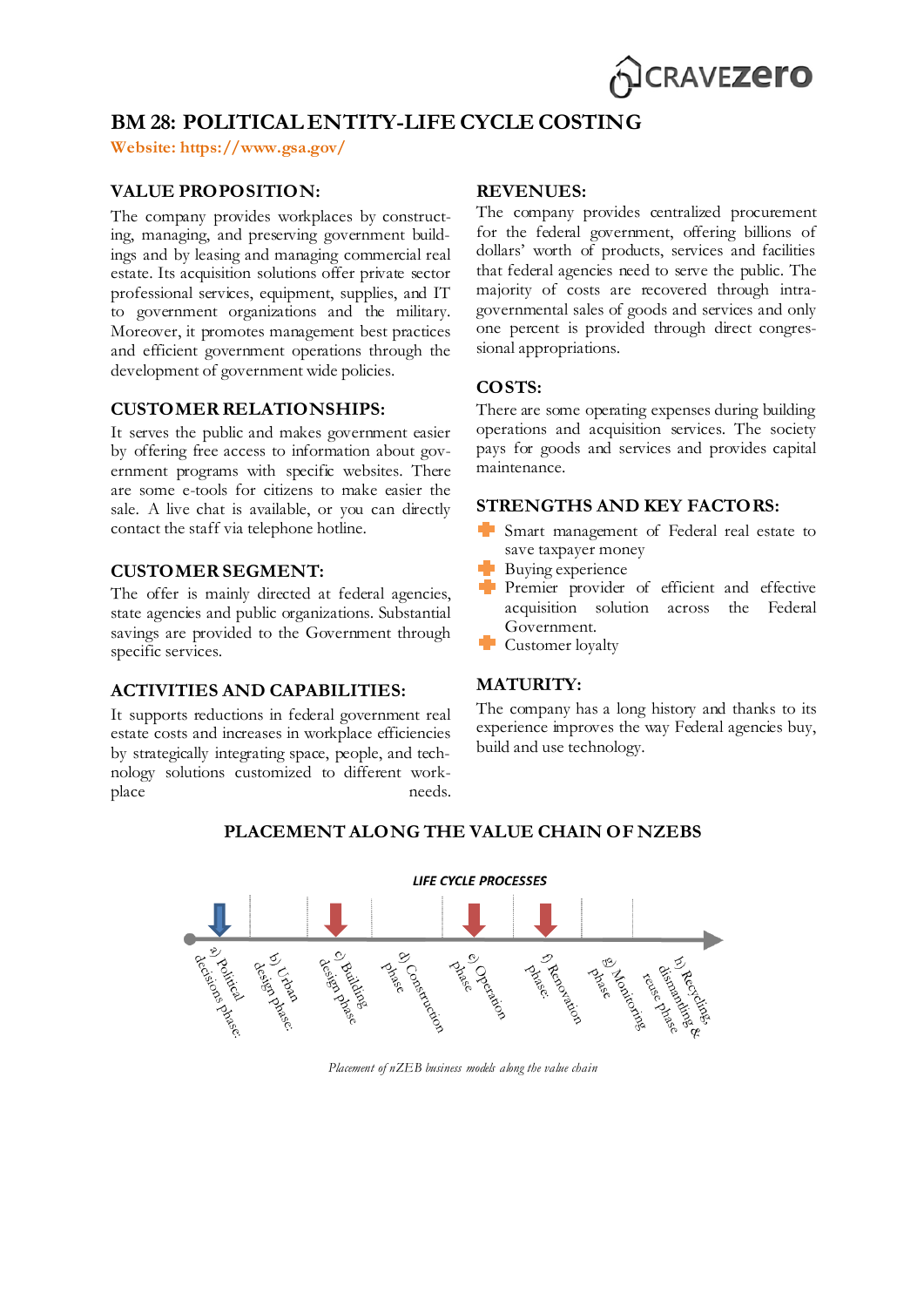

# **BM 29: VENDOR OF TECHNICAL EQUIPMENT**

Pending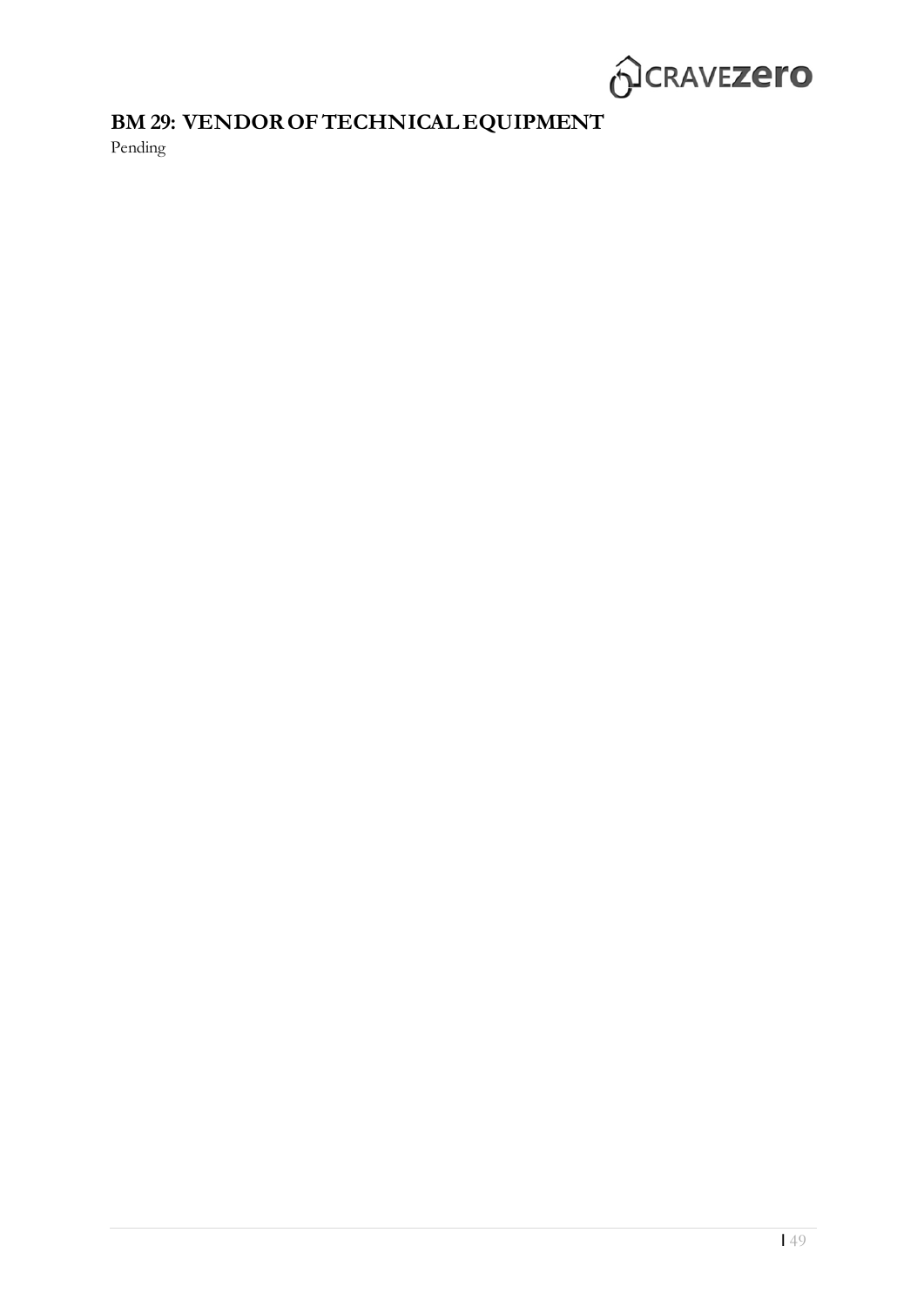# **BM 30: ENERGY SUPLIER-PV-SYSTEMS, STORAGE AND ELECTRI-CAL CLOUD SERVICE**

**Website[: https://www.enbw.com/solar](https://www.enbw.com/solar)**

## **VALUE PROPOSITION:**

Through the installation of a PV-system, battery storage and the use of a virtual electrical cloud account (excess energy in summer flows into a virtual power account, so if the system does not cover the power consumption in winter, energy will be taken from the grid) the company provides the customer a potential savings of electrical energy costs of about a quarter over a period of twenty years in the power consumption of a four-member family. Theoretically the client can use his cloud electricity at any charging station for electric cars.

#### **CUSTOMER RELATIONSHIPS:**

In order to get in touch with customers the company provides brochures, a detailed website with the possibility to get in contact with a regional personal consultant. References projects are shown on the web site. The company offers the whole process of engineering, installation, maintenance and guaranty during the whole life cycle of their products. Several offices overall in Germany proposes a timely service. Personal assistance, also via telephone hotline as well as internet and the offer of maintenance services helps building a longterm customer relationship.

#### **CUSTOMER SEGMENT:**

This offer is aimed at private households. Several possibilities for business clients are available.

### **ACTIVITIES AND CAPABILITIES:**

EnBW is one of the big energy suppliers in Germany. In an increasingly differentiated market with state-subsidized, decentralized and renewable energy generation, it is a challenge for large providers

to place adequate products and services. Among other things, this business model helps to cope with the changing market situation. It covers a large segment of the Life Cycle Process of the products. Meanwhile 18.000 plants are in operation and 500 partner companies are contact partners and provide support in Germany.

#### **REVENUES:**

Revenues are made depending on the relevant contracts. The company offers different contracts depending on the planed PV and battery size and the customer-chosen monthly paid cloud packages. The company provides the necessary information platform and billing logistics. The planning phase and component delivery takes place via a subsidiary [\(https://www.senec.com/\)](https://www.senec.com/)) and partners

## **COSTS:**

General administration costs; accounting channels of the main business can be used

#### **STRENGTHS AND KEY FACTORS:**

- Coordination of the Planning, construction and accounting from one hand
- Business model to enforce the customer loyalty
	- and built long term relationship
- **Customer** uncertainty is reduced by the complete package

#### **MATURITY:**

The company has a long history and experience as energy supplier. Distribution, marketing, account management and market acceptance are established.



*Placement of nZEB business models along the value chain*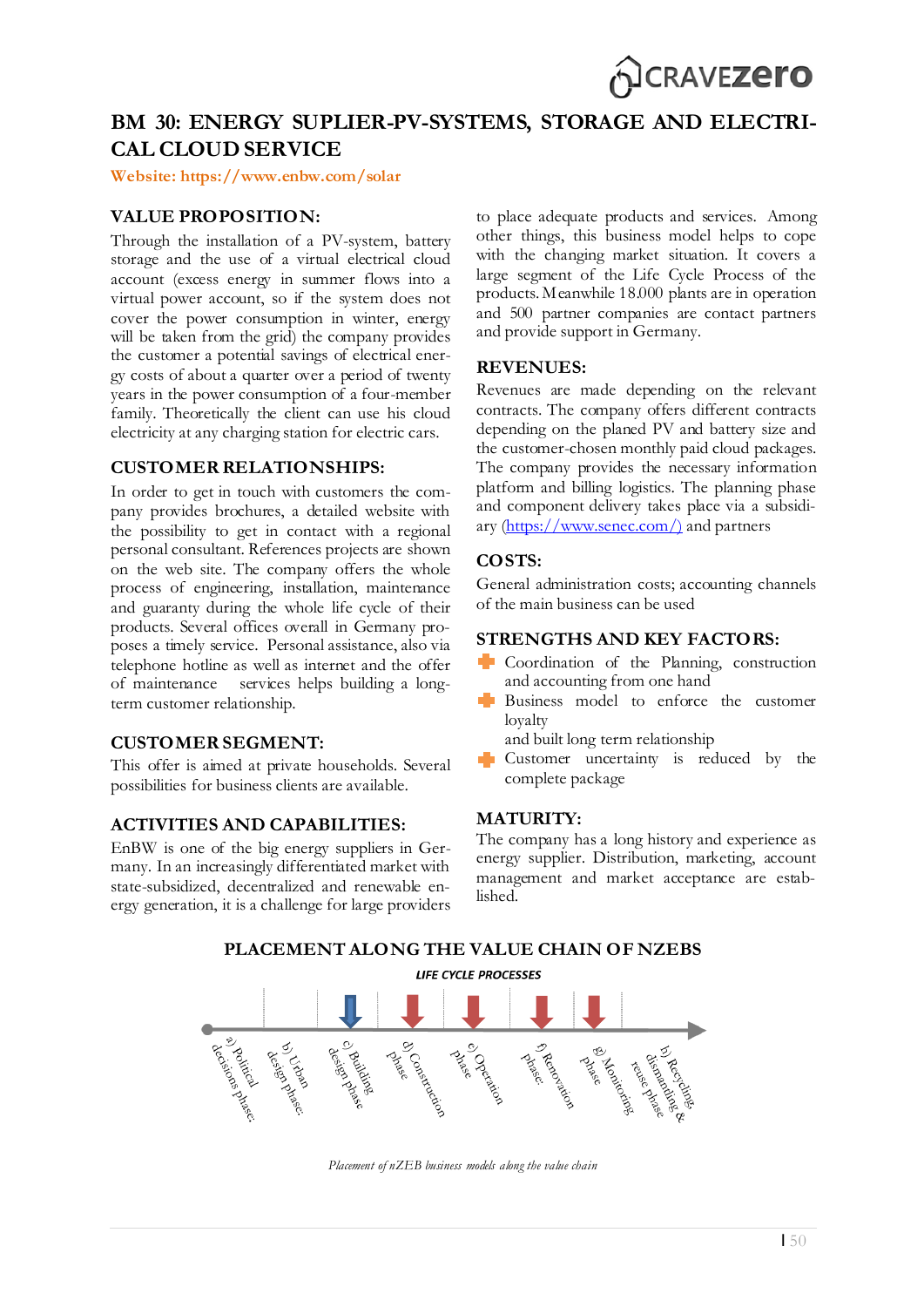

# **BM 31: WASTEWATER HEAT RECOVERY SYSTEM – EHTECH**

**Website[: https://www.ehtech.fr/home](https://www.ehtech.fr/home)**

## **VALUE PROPOSITION:**

The company offers a new solution to recover energy from the waste water coming from various sources. Obox is a heat recovery unit for your hot waste water: it allows you to save 63% to 80% of your hot water energy bill by heating the water that supplies the water heater (gas, electric or other) and the cold water of the mixer. The efficiency of the exchanger is maintained and guaranteed through innovative backflow self-cleaning system. The device is remotely supervised in order to detect any problem in the system before happening and for ease of maintenance.

#### **CUSTOMER RELATIONSHIPS:**

The company developed a business to business strategy, where they specified with consultancies firms performances and technical solutions for the implementation of their innovative product. They have also a direct client relationship through their monitoring and maintenance offer.

#### **CUSTOMER SEGMENT:**

The offer is dedicated for various type of customers with high hot water consumption rate. Several types of heat recovery are developed depending on the application; for example: residential houses, Hair dresser saloon, sports facilities, swimming pools, hotels and various industries with high hot water demand.

#### **ACTIVITIES AND CAPABILITIES:**

EHTech perfectly masters the design of highperformance exchangers and the automated maintenance of their performance over time, even under extreme operating conditions. Because EHTech's technology is new and innovative, EHTech has filed and obtained 7 patent Applica-

tions, extended in 9 countries including the United

States. EHTech's technological lead has been rewarded with 10 international awards in France, Europe and the United States.

#### **REVENUES:**

Revenues of the company will be made firstly by selling devices for small application (residential, hair dressing saloons...) and installation for large applications (hotel, swimming pools, industry…). In addition, supervision and maintenance contracts are proposed for the client to commit on the performance.

#### **COSTS:**

The box consists of several mechanical subsystems coming various suppliers and assembled together in one box by EHTECH. Additional costs are: administrative, R&D and manufacturing.

#### **STRENGTHS AND KEY FACTORS:**

- Energy saving up to  $80\%$  on hot water
- **Waranty of the performance during the whole** life of the system
- Short payback period <5years
- Online supervision IoT

#### **MATURITY:**

EHTech has been developing its heat recovery systems for more than 9 years. Seven heat recovery kinds for domestic, collective and industrial wastewater have been launched on the market and sold in excess of 400 units in 7 countries.

The obsession with efficiency consistency is EHTech's identity and the heart of its patented technology. And in 9 years, EHTech's customers have put their heat recovery systems to the test of the most severe and diverse fouling!

# **PLACEMENT ALONG THE VALUE CHAIN OF NZEBS LIFE CYCLE PROCESSES**



*Placement of nZEB business models along the value chain*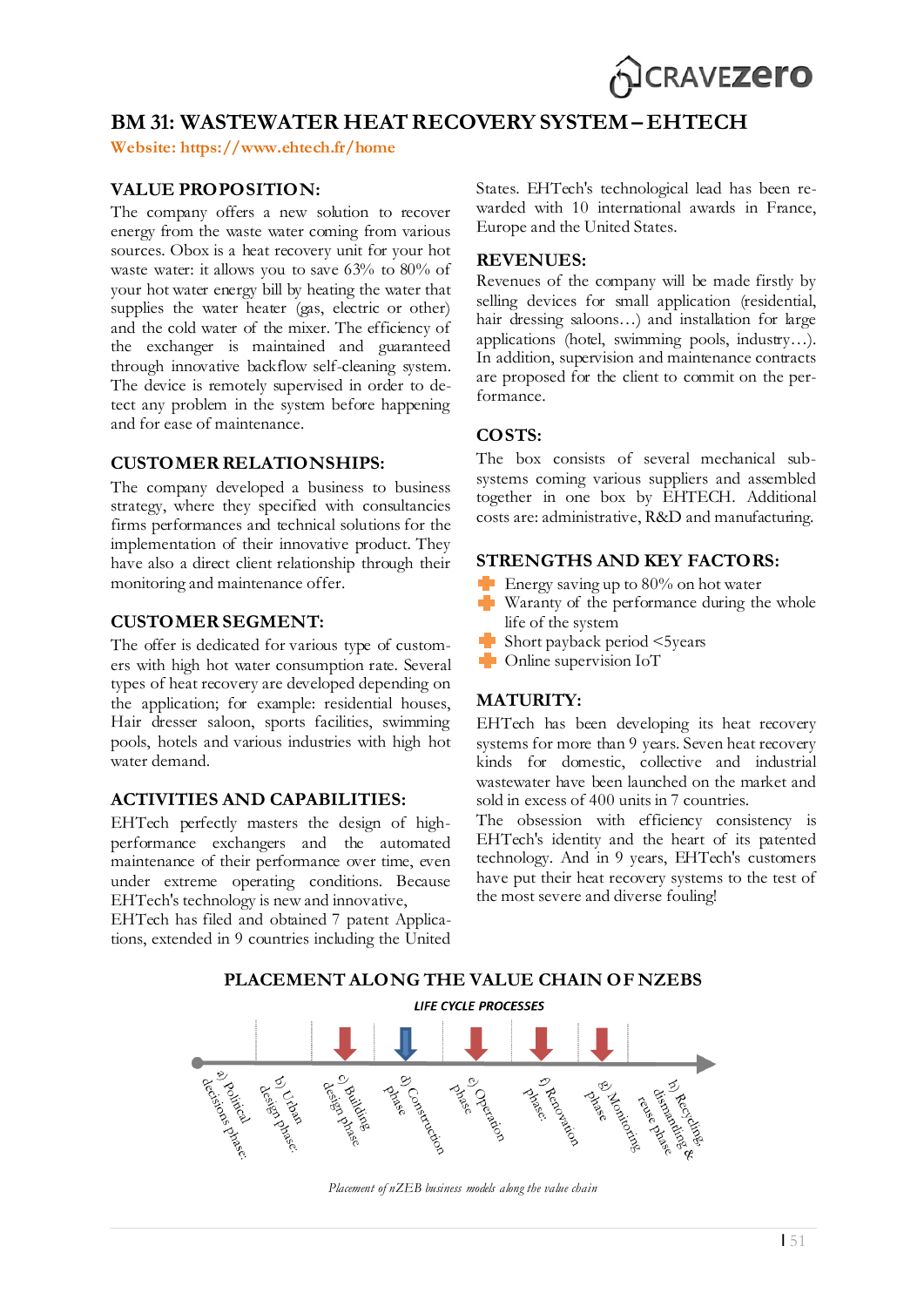

# **BM 32: VENDOR OF SOLAR HYBRID MODULES**

**Website[: https://dualsun.com/fr/](https://dualsun.com/fr/)**

#### **VALUE PROPOSITION:**

DualSun developed the first hybrid solar panel certified in the world that generates simultaneously electricity and hot water. It generates 3 times more energy than a standard photovoltaic panel. With zero risk of overheating and by optimizing rooftop space, the DualSun hybrid panel is the best solar technology for all types of buildings and applications: hot water production, pool heating, and space heating by coupling with heat pumps and/or geothermal. As a proud PV CYCLE member, the DualSun panels can be recycled up to 80% with an average lifetime of 30 years.

#### **CUSTOMER RELATIONSHIPS:**

DualSun is a manufacturer that works with integrators (other large manufacturers such as DAIKIN or Heliopac) to integrate DualSun technology into their offers. DualSun works closely with its integrator customers to co-develop offers and marketing material and to provide technical and sales training and support. The integrator customer will then promote and distribute the DualSun offer via its commercial distribution channel (integrator > installer > endcustomer).

#### **CUSTOMER SEGMENT:**

DualSun targets all homes and buildings with electricity and low-temperature hot water needs, however, distinguishes two main segments, which are residential: individual homes and commercial: apartment buildings, municipal swimming pools, campings, hotels, etc.

#### **ACTIVITIES AND CAPABILITIES:**

DualSun invests heavily in research, development and industrialization, and continually strives to improve its technology – increase performance and cut costs. DualSun also has a dedicated technical

team that works to improve system design and performances and costs to provide not just a panel, but full solutions that make sense. Finally, DualSun values and invests in quality customer service and marketing (press, web, lead generation) to build its brand and create demand from the enduser.

#### **REVENUES:**

DualSun's primary revenue stream is selling high volumes of panels to its integrator customers.

Other revenue streams include selling leads to partner integrators or installers and selling a simulation platform (MyDualSun) as a white label service to integrator customers.

#### **COSTS:**

Production and research and development.

#### **STRENGTHS AND KEY FACTORS:**

- **•** Performance: 3 times more energy than standard PV panel
- Optimized rooftop space
- Cost: most competitive hybrid solar panel on market
- Key solution for responding to new building regulations
- Low stagnation temperature: no risk of overheating, no negative impact on PV performance, simplified maintenance
- Quality and durability: European certifications, designed and assembled in France

#### **MATURITY:**

After 3 years of research and development, DualSun commercialized its first hybrid panel in late 2013. Over the past 5 years, nearly 1000 buildings have been equipped with DualSun installations.

LIFE CYCLE PROCESSES



*Placement of nZEB business models along the value chain*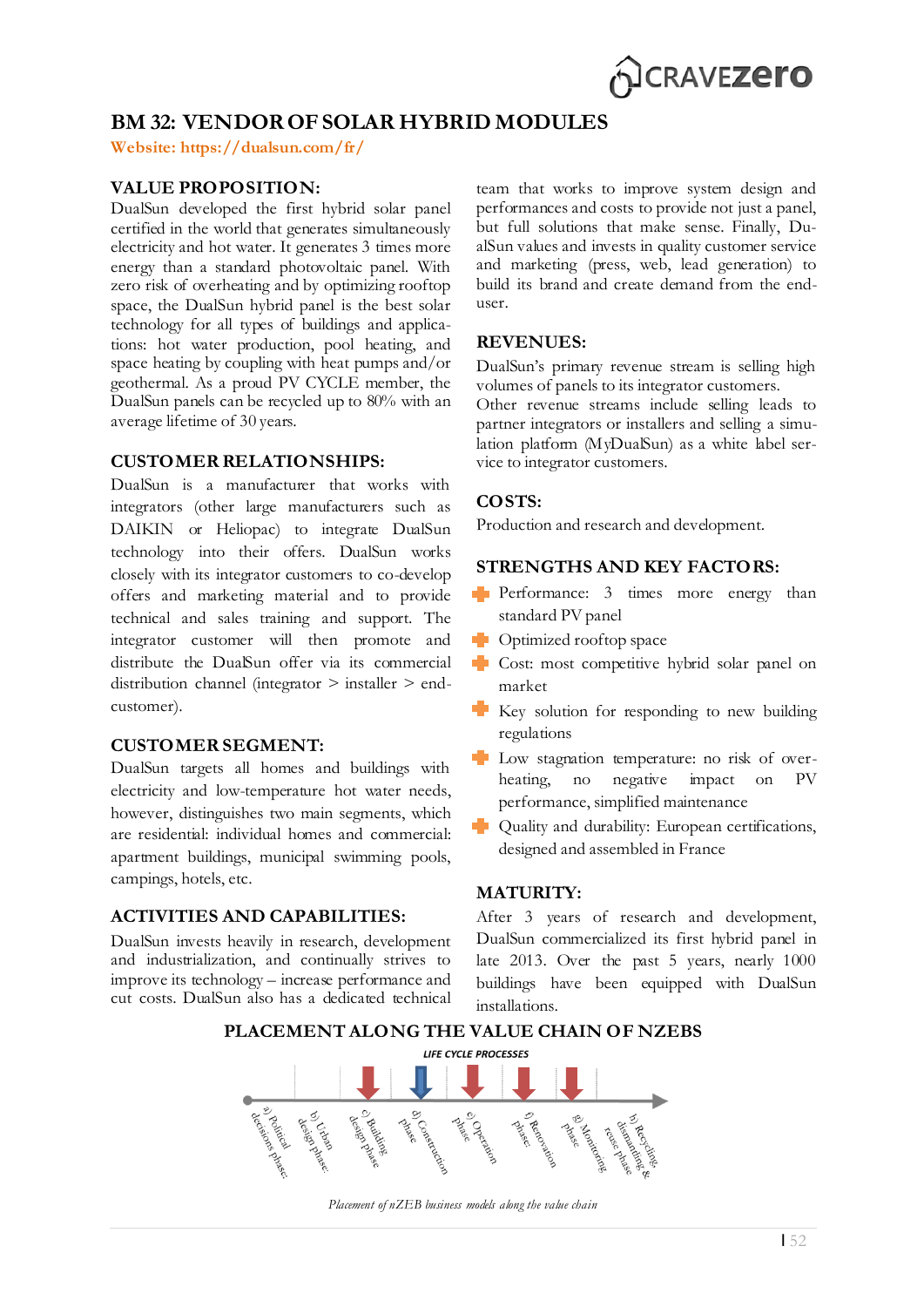

# **BM 33: ENGINEERING COMPANY**

Pending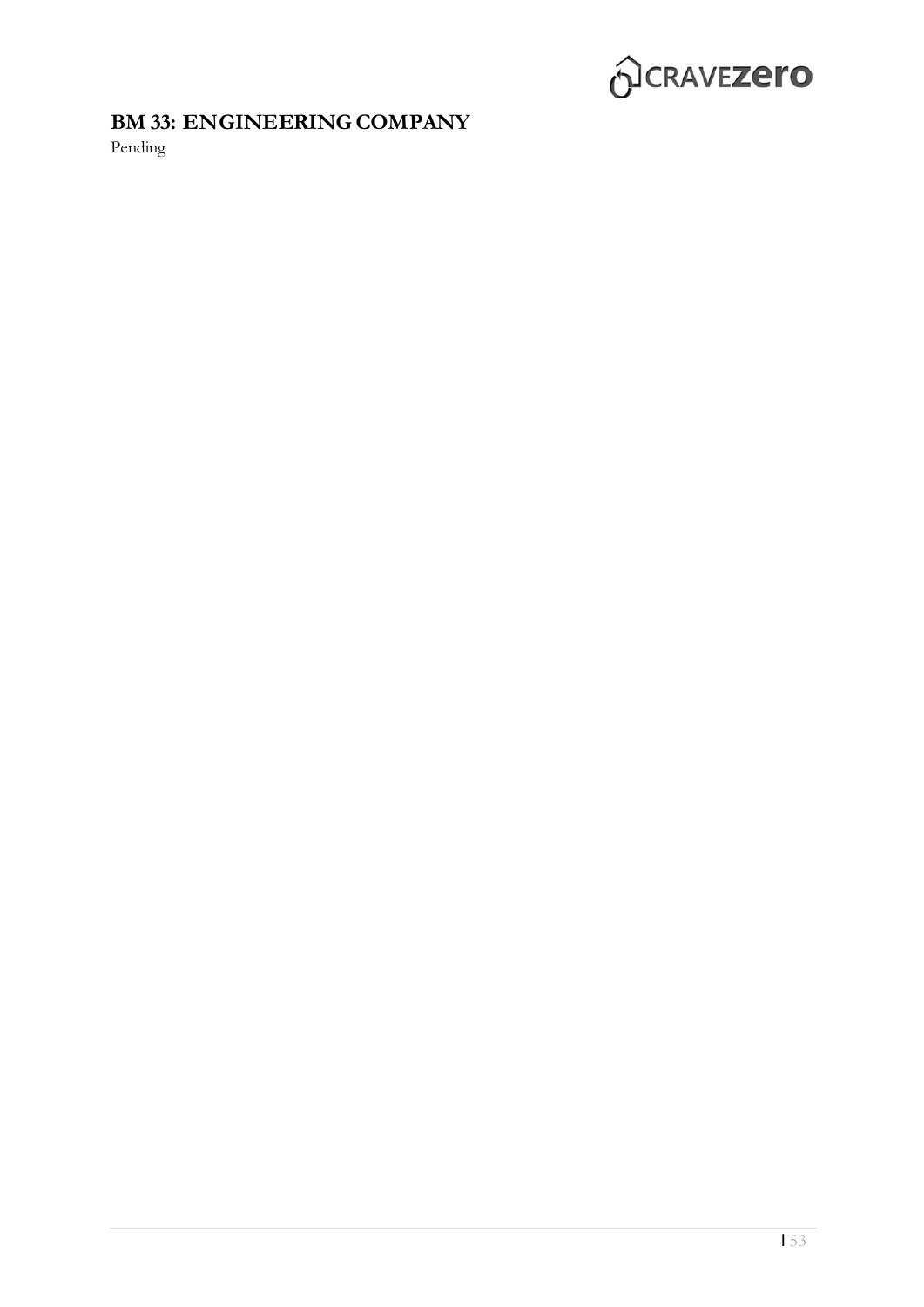# **BM 34: ONE-STOP ENERGY PROVIDER - VISHARE ENERGY COM-MUNITY**

**Website: https://www.viessmann.de/de/vishare-energy-community.html**

### **VALUE PROPOSITION:**

Viessmann not only sells products like heat pumps, PV- and battery storage systems, but also runs a so called "ViShare Community". It is operated by an own affiliate, the Digital Energy Solutions company, which was found together with the German BMW group. The purchase of Viessmann energy systems is the costumers' ticket to this ViShare Community. The ViShare flatrate and electricity from Viessmann for private customers is

- 100% sustainable
- $\bullet$  100% independent
- $\bullet$  100% cooperative

In ViShare, the Viessmann Energy Community private electricity producers and consumers - is joining forces to form a smart network that shares 100% of the jointly generated, sustainable energy.

#### **CUSTOMER RELATIONSHIPS:**

Viessmann offers the ViShare flatrate and a specific electricity tariff only to costumers buying a specific minimum equipment of their energy systems portfolio. That's the entrance to the "Community" using the advantages there. In order to get in touch with customers the usually marketing ways of Viessmann are used. The slogan: 'Produced together - supplied together'.

#### **CUSTOMER SEGMENT:**

The service is directed at mainly private households and building owners who want to share PVproduced power and be supplied with green power in times when the own PV-production fails.

#### **ACTIVITIES AND CAPABILITIES:**

The electricity that costumers generate but not consume or store is fed into the grid. This amount

of electricity benefits the other community members. At the same time, costumers are credited with this amount of electricity and get the same amount from the community for free at any time. This way one can use the electricity that the system produced during the summer without any additional costs in winter, although it may physically be totally different generated power.

#### **REVENUES:**

Revenues come from the feed-in tariffs, which are kept by the company, and by the individually calculated flatrate and specific household electricity tariffs, paid by the costumers. Additionally, more energy system products can be sold because of the marketing effect of the ViShare Community "spirit".

#### **COSTS:**

The costs are composed of production and/or assembling of the energy system products. A lot of person power runs into one-stop service and marketing. Some costs also go to the establishment of contracts and legal advice, handling of insurance and subsidies, training on technologies.

#### **STRENGTHS AND KEY FACTORS:**

- Fine-tuned one-stop energy system
- Processing of generation, consumption and feed in with a fixed monthly community tariff
- Perfect customer loyalty

#### **MATURITY:**

Viessmann is all in one supplier of the home energy system, selling affordable electricity via the own ViShare Community.



*Placement of nZEB business models along the value chain*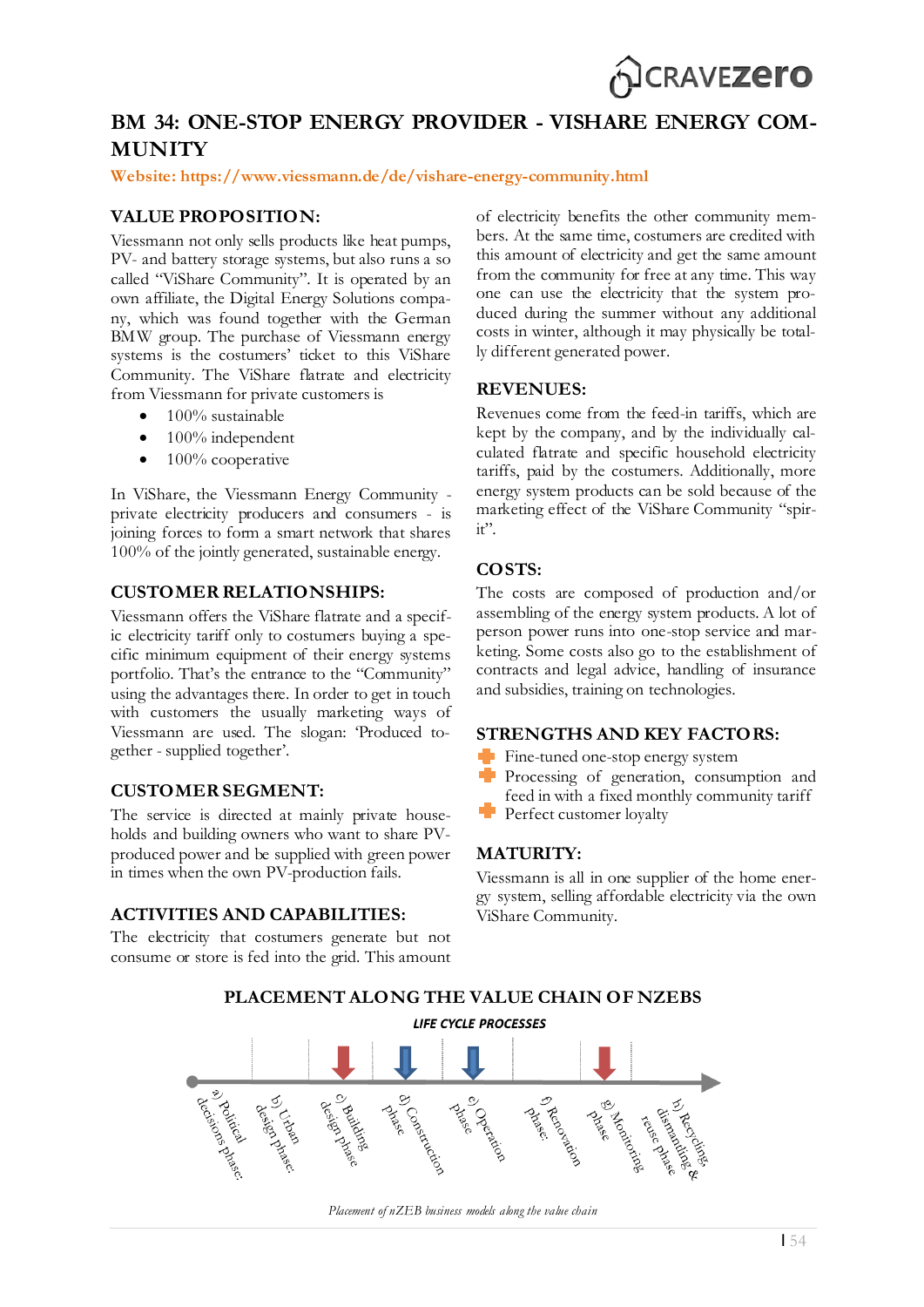# **BM 35: PUBLIC FINANCING SUPPORT FOR NZEB-BUILDUNGS, RENOVATION AND RENEWABLE ENERGIES**

**Website[: https://www.kfw.de/kfw.de.html](https://www.kfw.de/kfw.de.html)**

#### **VALUE PROPOSITION:**

#### **CUSTOMER RELATIONSHIPS:**

Public-sector financial service provider, distribution of state subsidies in the form of repayment subsidies and subsidized loans for new apartments / new housing and energy renovation of existing housing as well as installation or renewal of energy, heating and DHW systems. In the case of financing a new building, the amount of the subsidy is based on the calculated energy standard. The better the standard, the higher is the subsidy amount. Applications can be submitted through banks and agencies as part of a financing plan. The calculation of the energy standard is needed and requires a certified expert whose construction-related activity is also supported.

#### **CUSTOMER SEGMENT:**

The offer is wide spreaded. Both private, commercial and public builders benefit from the promotional offers.

#### **ACTIVITIES AND CAPABILITIES:**

The bank was founded in post-war Germany to accelerate the reconstruction of the economy, agriculture and the construction of housing. In addition to export, global environmental protection and national SME financing, the focus of activities is the subsidization of energy-efficient construction and renovation of buildings as well as the promotion of renewable or energy-saving energy systems. In this respect, the Bank is a means to support political goals and guidelines in the field of NZEB buildings through promotional offers. In the NZEB area the funding offers are linked to the participation of an accredited energy consultant. This advisory role is outsourced, but of great importance to meet the information needs and uncertainties of the client regarding the necessary measures and available technologies.

#### **REVENUES:**

Revenues are made through the interest earned on the contracts concluded and the state subsidies for certain public support measures.

#### **COSTS:**

The main costs are the general administrative costs of the bank. The tendering and release of funding is technically outsourced to the energy consultant and financially to the main financier of the projects. The procedure works for private customers, cost-reduced, online.

## **STRENGTHS AND KEY FACTORS:**

- Low credits (below the interest rate level of the "normal" capital market) for the establishment of higher-quality energy and technology standards in existing buildings and new buildings
- **Easy** access to web-based information and online finance calculation
- secure financing planning through the possibility of determining the term of the loan itself
- Subsidies are based on energetic and financial advisors

#### **MATURITY:**

The company has 70 years of tradition and experience in their field of work. The offer is regularly adjusted to market needs and political conditions.



*Placement of nZEB business models along the value chain*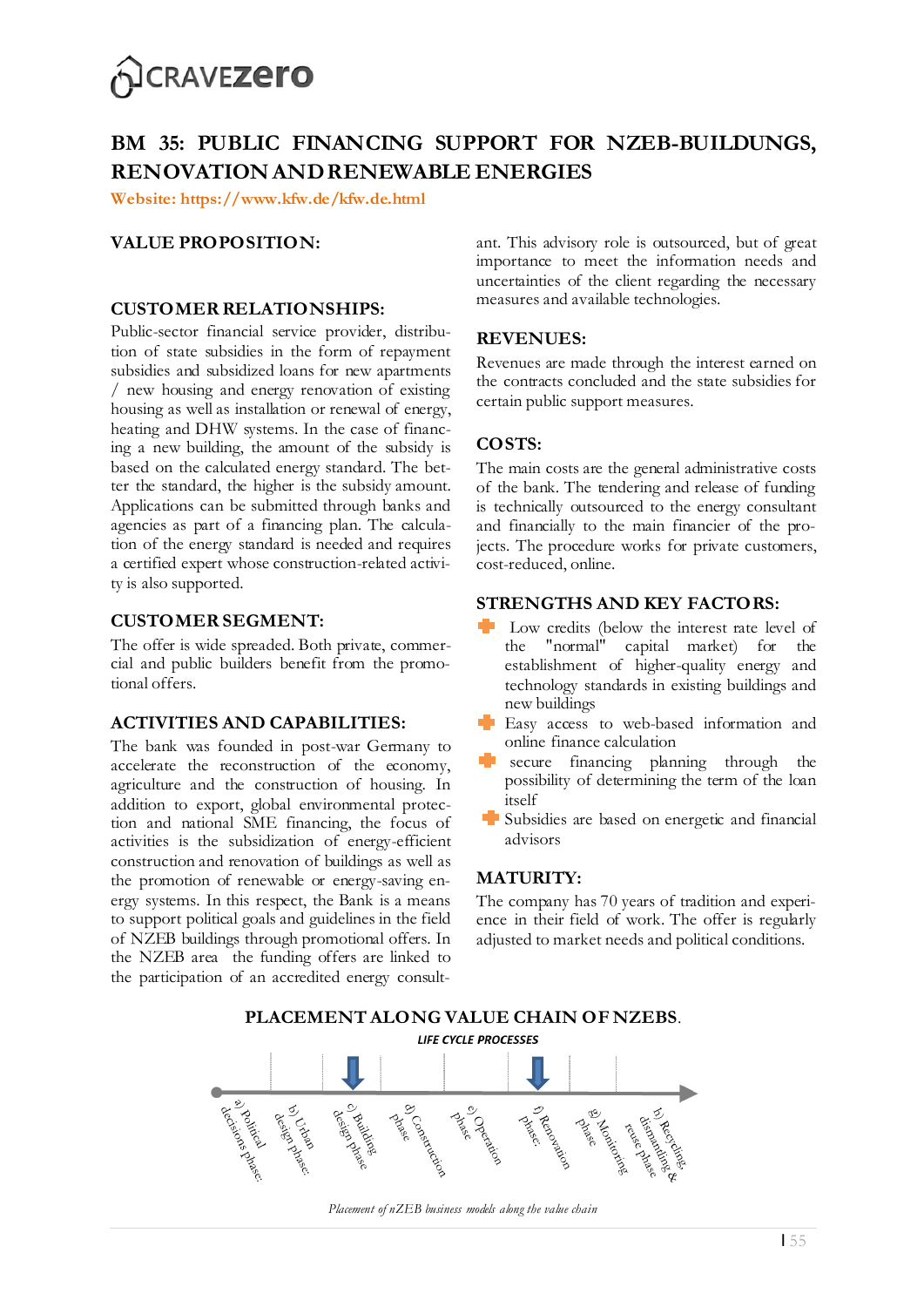# **BM 36: FEDERAL AGENCY-FUNDED EFFICIENCY PROGRAMS**

**Website: http: www.bafa.de/DE/Energie/energie\_node.html**

#### **VALUE PROPOSITION:**

The Federal Office of Economics and Export Control (BAFA) offers various funding programs in regard to energy in buildings. The main areas of funding are: Energy consulting (for various stakeholders), Energy efficiency measures (e.g. emobility, optimization of heating system, cooling devices, energy audits and management systems) and "heating with renewable energies" (such as biomass, solar thermal energy, heat pumps and very efficient conventional heating systems). Thereby customers are given incentives for investing into measures and technologies that will contribute to more efficient energy systems, less energy costs and  $CO<sub>2</sub>$  emissions and less dependency on fossil fuels with its' possibly rising costs.

#### **CUSTOMER RELATIONSHIPS:**

In order to get the funding needed, there are online processes possible that can be found on the website. Moreover, the Federal Ministry of Economic Affairs and Energy (BMWi), on which behalf the BAFA is operating, provides a customer support hotline and a list of approved consultancies that can help.

#### **CUSTOMER SEGMENT:**

The offer is directed at various different customer segments such as private households, companies, municipalities, and other institutions.

#### **ACTIVITIES AND CAPABILITIES:**

The BAFA is in charge of the administration of all funding programs designed by the Federal Ministry of Economic Affairs and Energy (BMWi). The Federal Ministry itself is in charge of the development and constant revision of the different funding programs as well as the supervision and evaluation of its' effects.

#### R**EVENUES:**

The German government provides 17 billion Euros between 2016 and 2020 for the funding of energy efficiency measures and programs as administrated by the BAFA.

#### **COSTS:**

Since it's a Federal agency, the costs are taken care of by the state. All programs are funded by the government.

#### **STRENGTHS AND KEY FACTORS:**

 $\blacksquare$  Financed by the state

Auditors who take care of the supervision

#### **MATURITY:**

In 2000 the BAFA was built with the former Federal Agency for Economics (BAW) and Export (BAFA). Due to the wide range of different tasks the BAFA is today a universal agency within the Federal Administration.



#### **PLACEMENT ALONG THE VALUE CHAIN OF NZEBS**

*Placement of nZEB business models along the value chain*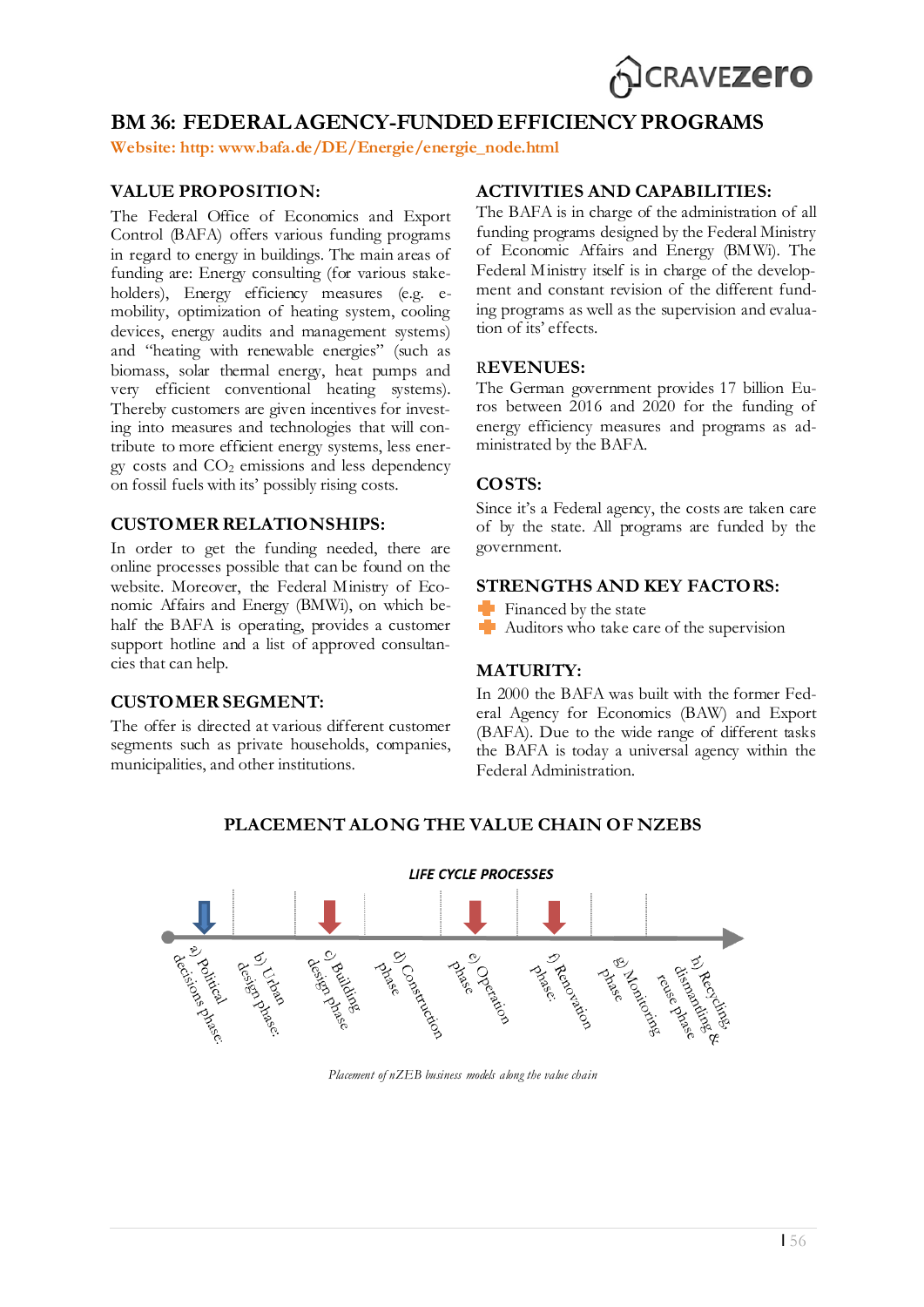# **BM 37: CERTIFICATION ENTITY - FOR SUSTAINABLE AND RESSOURCE EFFICIENT BUILDING**

**Website: http://bau-irn.de/**

#### **VALUE PROPOSITION:**

The institute offers the BNK-certificate (BNK=Evaluation system for sustainable small residential buildings). The support and consulting during the planning and construction phase of buildings is optional, reducing the risk of bad planning. The certification enables building owners to sell or rent their houses and flats at higher prices. Building part suppliers, architects and building developers that hold the certificate guarantee their customers high quality standards of their work. Projects that have been certified accordingly have a very high standard in terms of socio-cultural, functional, economical, ecological and process related quality.

#### **CUSTOMER RELATIONSHIPS:**

The institute seems trustworthy for customers as it is established by both a federal ministry and a university making it officially accepted and their concept based on throughout research. The customers moreover gain confidence in the offer as it includes guidance right from the beginning. The quality standard needed and the expertise required of auditors is another argument supporting customers in their purchase decision.

#### **CUSTOMER SEGMENT:**

Possible customers are building owners wanting to lower their long-term costs or increase the building's worth or suppliers, architects and developers wanting to proof their products/ projects/ services quality to customers.

#### **ACTIVITIES AND CAPABILITIES:**

The service portfolio includes guiding and consulting developers, owners and suppliers during the building process, giving seminars and training new BNK-auditors and drawing up the certificates. Moreover, the institute constantly works on the BNK-system and promotes sustainability in the built sector.

#### **REVENUES:**

The institute is financially supported by the University of Applied Sciences, Munich. Apart of that it generates revenues with the annual fees for giving BNK-auditor and supplier licenses and the required seminars. The main revenue stream is the price for the building's/project's BNK-certificate according to the contractual obligations agreed on.

#### **COSTS:**

The task of the institute is the guidance and consulting during the building process as well as the official draw up of the certificate. Accordingly, the main expenditures are of personnel nature.

#### **STRENGTHS AND KEY FACTORS:**

- Voluntary employees
- impartial, proficient, responsible
- certificates can be partly funded by KfW
- oficially accepted (BMUB) certificate
- includes more than ecological and energyrelated quaslity aspects

#### **MATURITY:**

The institute has been found in 2015 as a consequence of the development of the BNK-system co-created by the University of Applied Sciences, Munich. Due to their strong research background the maturity of the overall business model is already established.



*Placement of nZEB business models along the value chain*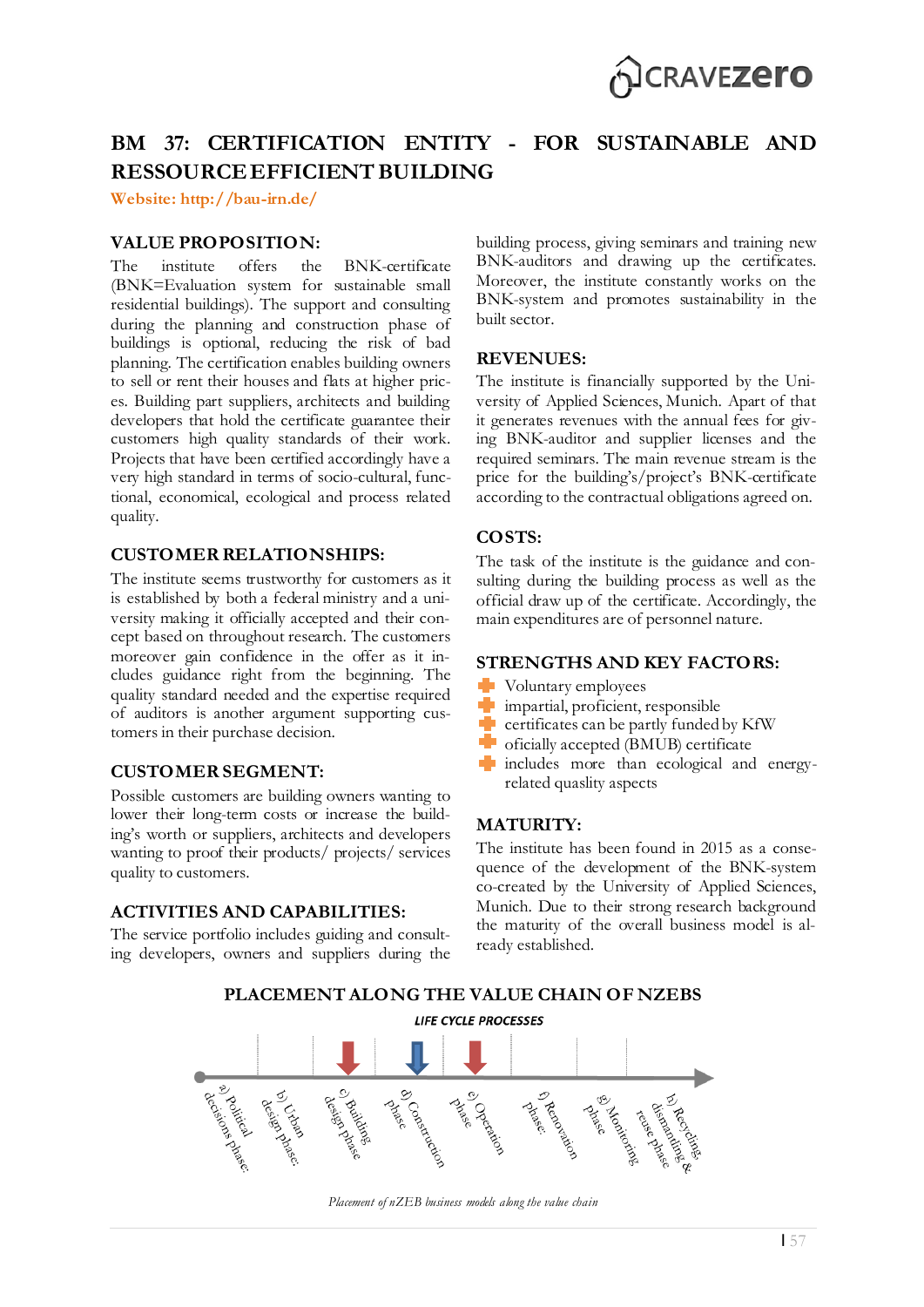# **BM 38: CONSTRUCTION COMPANY-PREFABRICATED HOUSES**

**Website: https://www.polarstern-energie.de/**

## **VALUE PROPOSITION:**

Ecological electricity (hydropower) and gas (biogas using organic waste products), making "Energiewende" possible for everyone: Engaging in projects in Kambodscha and Mali providing renewable energy solutions for the people. As a company, preparing the GWÖ every second year that evaluates a company's performance on solidarity, fairness, ecological sustainability, human dignity, transparency and co-decision. Offering different tariffs like "domestic electricity", "Car electricity", "renters electricity", "heat-pump", "high/low temperature" and "night storage electricity".

## **CUSTOMER RELATIONSHIPS:**

According to "ekomi", an independent provider for ratings and reviews, the company was rated the most customer friendly energy provider in Germany. Communication on an equal footing with customers, direct, honest. Personal. They take care of strong partnerships with emphasis on strong communication. Moreover a touring exhibition of pictures and information about their projects in kambodscha can be used to show, as a business partner, how socially responsible it is.

#### **CUSTOMER SEGMENT:**

- Both private and business customers
- People and companies who want to engage in climate protection not only in Germany but help poorer people engage too
- Companies who produce sustainably and want to start with their energy consumption
- Energy coupons

### **ACTIVITIES AND CAPABILITIES:**

The company's activities are customer support, energy concepts, special events to raise awareness and spread information such as Clean-ups, earthhour-events and open forums.

#### **REVENUES:**

Revenues for providing different electricity and gas options to private and business customers (height of the revenue depends on tariff).

- **COSTS:**
- purchase of gas and electricity
- customer support
- salaries
- 20  $\epsilon$ / customer and year to support renewable energy projects in Mali and Kambodscha

#### **STRENGTHS AND KEY FACTORS:**

Customer relationship and communication

- Good image due to social responibility
- $\blacksquare$  Strong partnerships

#### **MATURITY:**

The company has a long construction history and can provide clients with technical data from older buildings. These data can be used for e.g. future energy efficiency upgrades and design changes.





*Placement of nZEB business models along the value chain*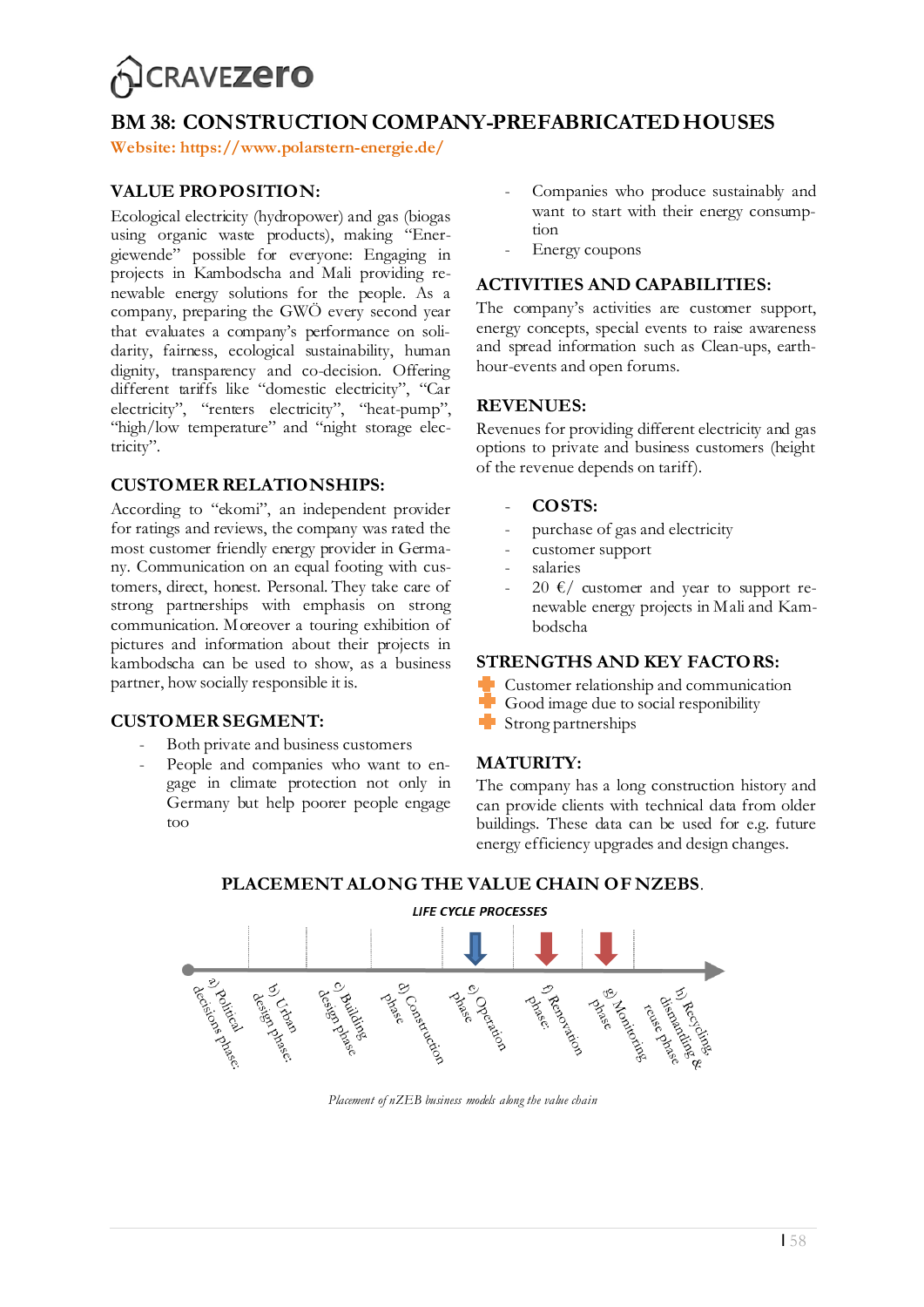# **BM 39: BATTERY STORAGE PRODUCER AND ENERGY SUPPLIER**

**Website: https://sonnen.de/**

### **VALUE PROPOSITION:**

The company produces solar energy battery storages since 2010. Since 2015 their core business has been extended by providing a sharing platform for renewable electricity. As an energy supplier they offer different kinds of energy tariffs in- and excluding their battery storage option. Thereby they built a decentralized energy community that provides electricity in a smart, sustainable and transparent manner that is affordable for everyone and makes the buyers independent of the big energy suppliers. Moreover, by becoming part of the community one can contribute to the grids load relief making the integration of renewable energies more efficient. The different tariffs, moreover, offer possible additional revenue streams for customers.

## **CUSTOMER RELATIONSHIPS:**

Customers have easy access to information via the company's website; not only in regard to different products and tariffs but also regarding background knowledge about topics in the energy sector. A digital map shows different current customers and gives access to their reviews on the energy community. Furthermore, the company has hotline and customer service via e-mail. Various awards proof the company's quality and innovative approach to current and future customers.

#### **CUSTOMER SEGMENT:**

The offer is typically directed at private households that emphasize on using affordable and 'clean' energy. Those people want to take part in the 'energy revolution' that organizes people of the same beliefs in decentralized communities making use of digital technologies rather than relying on big concerns. Customers might already have wind energy or PV installed and wish to increase their usage and economic performance.

#### **ACTIVITIES AND CAPABILITIES:**

The service portfolio includes the production, optimization and sale of battery storage systems, customer support and consultancy, optimization and dialog with partners to create attractive electricity tariffs for their customers and the provision of information on their website.

#### **REVENUES:**

Revenues are made by selling battery storages. Moreover, depending on the kinds of contracts made with customers, monthly community fees and the sale of electricity are typical revenue streams.

#### **COSTS:**

Costs incur for the production of the battery storages, R&D of tariffs and products, cooperation with partners and technical planners and personnel expenditures.

## **STRENGTHS AND KEY FACTORS:**

- **CE** central software for identiving demand and supply at each moment
- Control centre for balancing demand and supply
- Strong network of partners like TenneT and IBM
- Investors like eCapital and General Electric

#### **MATURITY:**

The company was found in 2010. Today it has seven sites worldwide end employs around 350 people. Coming from solely producing battery storages the portfolio has been extended with providing electricity. Therefore, the company has been awarded as one of the most innovative cones.



*Placement of nZEB business models along the value chain*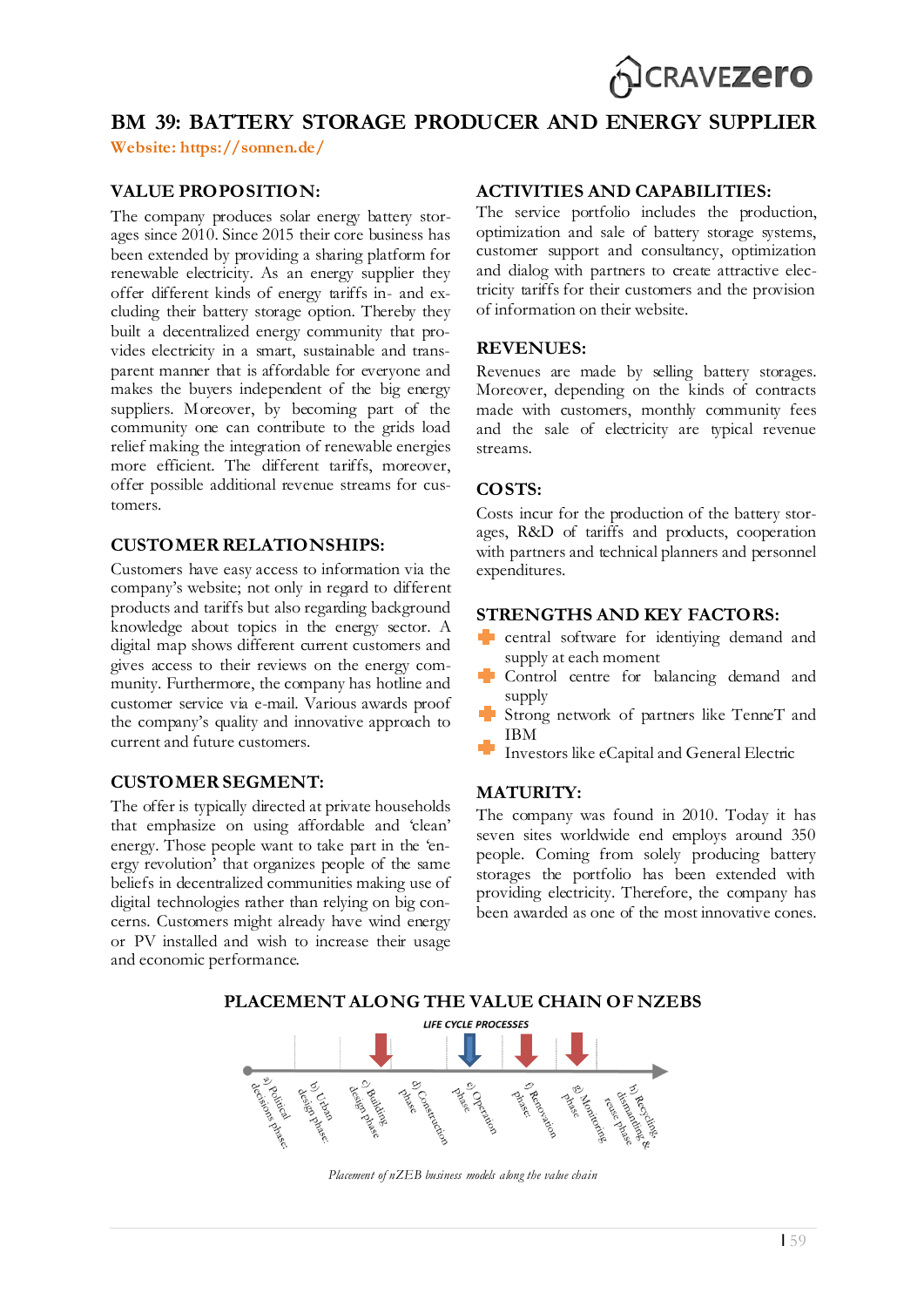# **BM 40: CONSULTANCY - MATERIALS PASSPORT, SERVICE FOR THE TRANSITION TO CIRCULAR ECONOMIES**

**Website:** <https://www.madaster.com/en>

# **VALUE PROPOSITION:**

The company's mission is to eliminate waste by providing materials with an identity. Its platform is designed as a public, online library of materials in the built environment and facilitates registration, organization, storage and exchange of data.

# **CUSTOMER RELATIONSHIPS:**

In order to get in touch with customers the company provides brochures and a detailed website: it is possible to find there all subscription details with prices and descriptions. There is a partner program, intended to create value for customers, partners and the company itself. In case of any problem it is possible to contact the company via email, phone, social networks or filling their contact form.

# **CUSTOMER SEGMENT:**

The offer is directed at real estate owners, property administrators, designers, builders, public sector and private individuals.

# **ACTIVITIES AND CAPABILITIES:**

The company simplifies customer's internal and external communications. All relevant information is at customer's fingertips during the planning and execution phases of building administration and maintenance activities, when preparing tenders for renovation, demolition or new housing developments, as well as for certification, sale or lease purposes. For every building it creates an up-todate and detailed materials passport, with information about the quality of materials, their location and their monetary and circular value.

### **REVENUES:**

Revenues are made depending on the relevant contract. The company offers different contracts depending on the number of users and the total gross square meters of the building and on the customer segment. For private individuals there is only one cheap solution, instead, for real estate owners, designers and public sector there are four different subscriptions with different prices.

# **COSTS:**

The company offers consulting services and an online platform and focuses on privacy, security and continuity: this part represents the main expenditure. These costs are followed by personnel expenditures for customer support and consultancy.

## **STRENGTHS AND KEY FACTORS:**

- Easy and everywhere available platform
- Rich and growing library of building specific information
- Services for all segments
- Support of important partners

## **MATURITY:**

The company is a young actor and improves continuously its services with new features and functions, extending its product range and entering new markets and industries. This is possible thanks in part to new partners.



*Placement of nZEB business models along the value chain*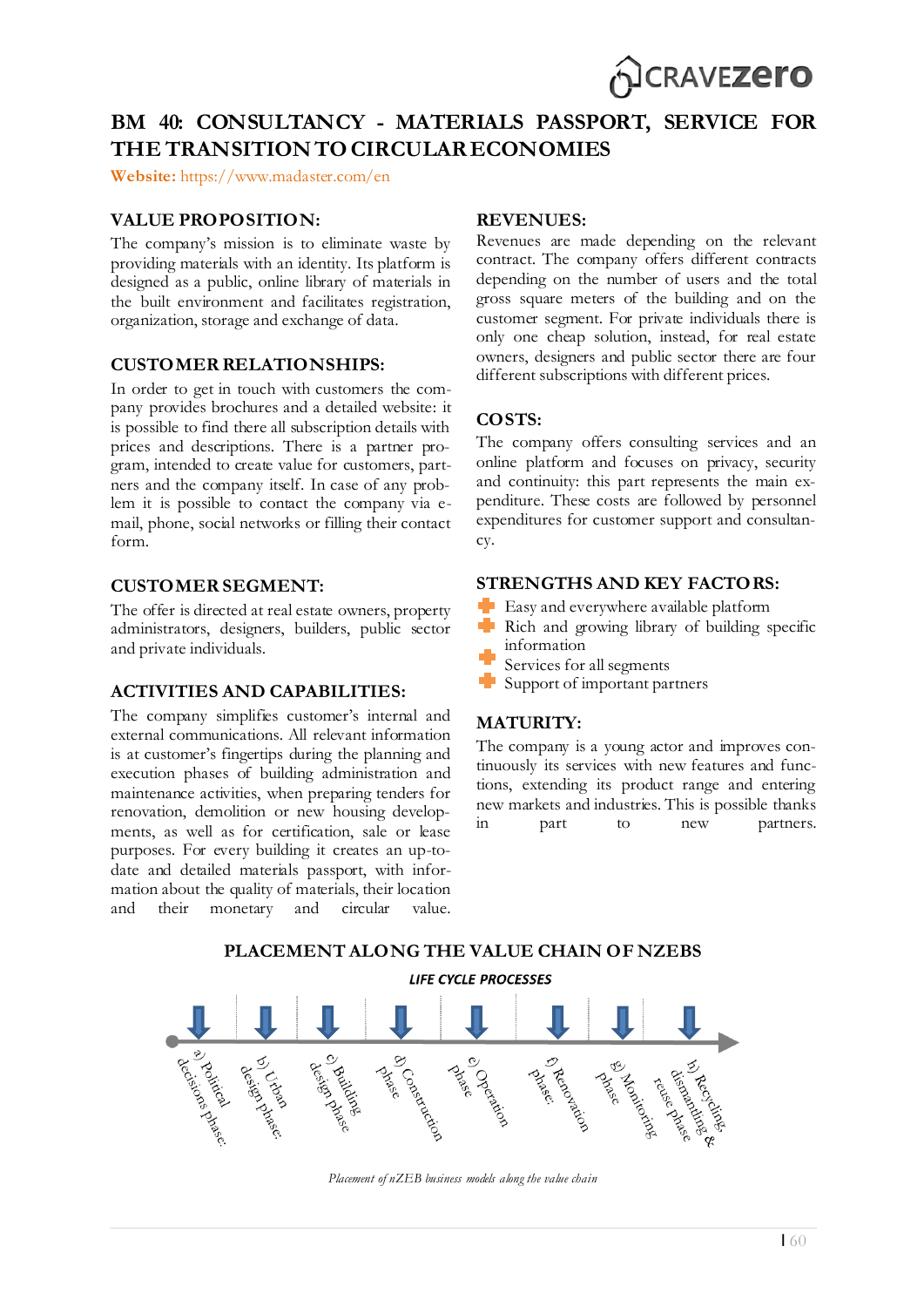# **BM 41: MAINTENANCE COMPANY - FACILITY MANAGEMENT**

**Website:** <https://openworksweb.com/>

## **VALUE PROPOSITION:**

The company is a leading facility services company and innovator in the industry. They don't provide only to maintain the facility but add also value to the client's business by improving it. Through their services they create a safer, healthier and more productive work environment. Moreover, they also offer a cleaning service.

## **CUSTOMER RELATIONSHIPS:**

In order to get in touch with customers, the company provides a website, where are shown some customer success stories: for the client it is enough to check previous projects and find one similar case to his need. It is possible to contact the vendor or to go directly in one office. The company gives franchise opportunities.

#### **CUSTOMER SEGMENT:**

The business model is focused on creating solutions for commercial and industrial companies across U.S. and internationally.

### **ACTIVITIES AND CAPABILITIES:**

The company provides maintenance services for a wide variety of businesses and facilities; it improves efficiency, savings and reduces costs for the client's company. The results are measurable and add value to the customer's bottom line. Moreover, the cleaning solutions are all sustainable and reduce overall operating costs. Finally, the compa-

ny implements a comprehensive Environmental Management System to facilities to pursue LEED certification.

#### **REVENUES:**

Revenues are made depending on the service given to the client. The company offers customized solutions that fit the specific needs of the client; therefore, costs depend on the level and complexity of service required and on the customer wishes.

## **COSTS:**

The company uses its own products during maintenance and cleaning, that is the main cost; it is followed by personnel expenditures and customer support.

#### **STRENGTHS AND KEY FACTORS:**

- $\blacksquare$  Clean for health and environmental quality
- **Continuous improvement for efficiencies and** cost savings for long - term
- Benchmarking for overall savings relating to facility maintenance
- Measurable results and transparency

## **MATURITY:**

As a leader with over 25 years of experience in facility services across the U.S.; the most innovative processes, highly trained people and a leading technology are provided.



*Placement of nZEB business models along the value chain*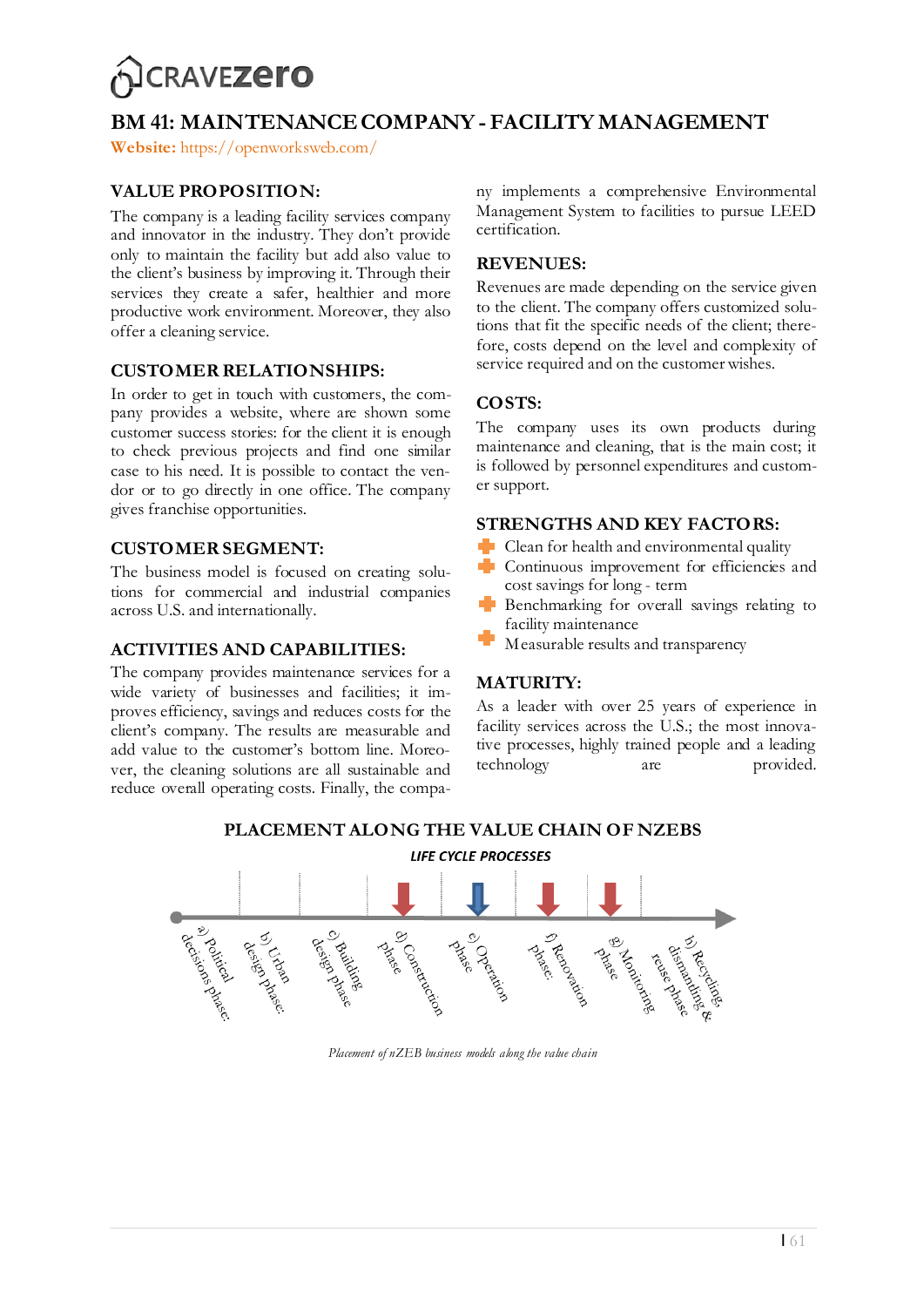

# **BM 42: CONSTRUCTION COMPANY**

**Website: http://www.biohaus.it/**

### **VALUE PROPOSITION:**

The company offers prefabricated wood houses, which are designed with a strong attention to sustainability and energetic efficiency; the projects are, usually, very expensive. It offers the possibility to design not only the house itself, but also the garden, the spa and the [Ambient Assisted Living.](https://context.reverso.net/traduzione/inglese-italiano/Ambient+Assisted+Living+%28AAL) Every house is custom-made and provided with certification like Casaklima, Minergie and Passivhaus.

#### **CUSTOMER RELATIONSHIPS:**

The company uses website and social media to promote its projects. It, also, participates to exhibitions, such as Klimahaus and Made EXPO. Moreover, at the end of each single work, it provides the costumer with a mobile phone and a SIM card in order to guarantee an efficient after-sales service. There is also a fidelity card through which the customer is always informed about the latest proposals. The company shows its certificates of quality in order to build trust.

#### **CUSTOMER SEGMENT:**

The offer is directed at very wealthy costumers who are looking not only to a very competent team of architects and designers, but also to a sustainable and technological house.

#### **ACTIVITIES AND CAPABILITIES:**

The company offers a complete service in the construction of houses. In the end, the client can enter the final house. The project is oriented not only in the realization of the building, but also in the design of the garden, the spa and the installment of the Ambient Assisted Living.

#### **REVENUES:**

Revenues are made depending on the size of the project. Costs depend on the customers' wishes such as type of building, architectural style, technical equipment etc.

#### **COSTS:**

The company produces their building materials and prefab parts itself which is likely to be the most expensive expenditure (resources) followed by personnel expenditures for the construction phase, consultancy and customer support.

## **STRENGTHS AND KEY FACTORS:**

- Prefab buildings for faster construction
- Sustiantability and technology
- **Certifications of quality**
- Customer support
- Custom-made houses

#### **MATURITY:**

The company was founded in 1998 by an architect who had been working in this field for 30 years. It has acquired know-how through the collaboration with the most innovative German companies.



*Placement of nZEB business models along the value chain*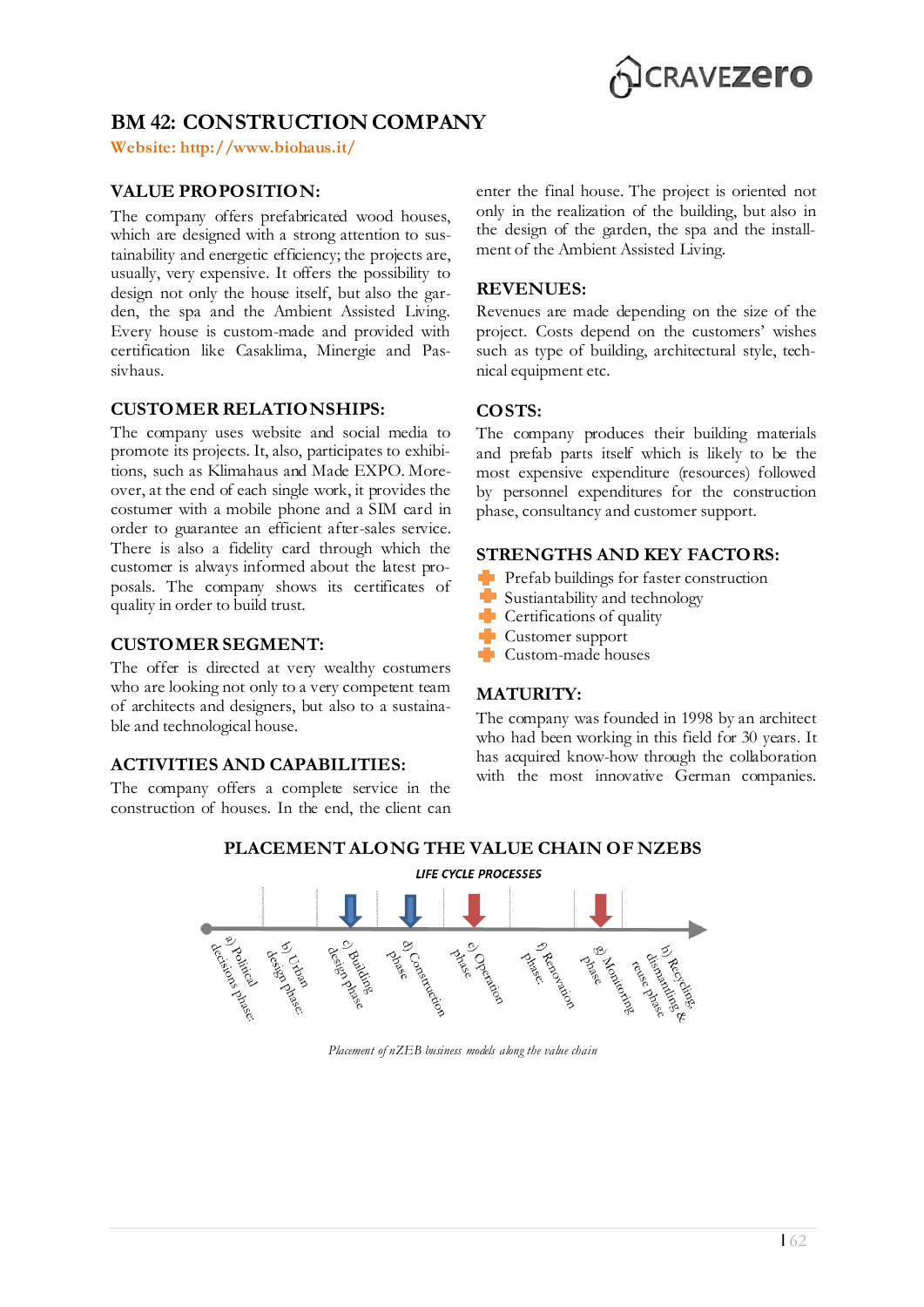# **BM 43: CONSTRUCTION COMPANY - DOMUS GREEN**

**Website: https://www.domus-green.com**

### **VALUE PROPOSITION:**

The company offers prefabricated houses with very high energetic standards. The realization is entirely in wood and it is very fast. Moreover, the company assures earthquake-proof buildings. The costumer can choose between different models of houses or can ask the architects for a personalized project.

## **CUSTOMER RELATIONSHIPS:**

The company uses social media and the website to show prospective buyers its products and its prices. It, also, explains its building methods in order to make the customer understand the high energetic standards that the company has acquired in the years. Moreover, client reviews are visible on the website in order to build trust.

#### **CUSTOMER SEGMENT:**

The offer is directed at families wishing to build their own modern and ecological wood house, in a very short time.

### **ACTIVITIES AND CAPABILITIES:**

The company builds prefabricated wood houses, which are constructed with modern techniques, such as X-Lam and Platform Frame. The buildings are earthquake-proof and can be passive. The customer can choose between different models of houses or can personalize the project with the advice of expert architects.

#### **REVENUES:**

Revenues are made depending on the size of the project. Costs depend on the customers' wishes such as type of building, architectural style, technical equipment etc.

#### **COSTS:**

The company produces their building materials and prefab parts itself which is likely to be the most expensive expenditure (resources) followed by personnel expenditures for the construction phase.

#### **STRENGTHS AND KEY FACTORS:**

- **Very fast construction**
- High energetic standards and passive houses
- $\blacksquare$  Modern building techniques
- **Explanatory website**

## **MATURITY:**

The company is in the construction field for more than ten years and builds both in Italy and abroad.



*Placement of nZEB business models along the value chain*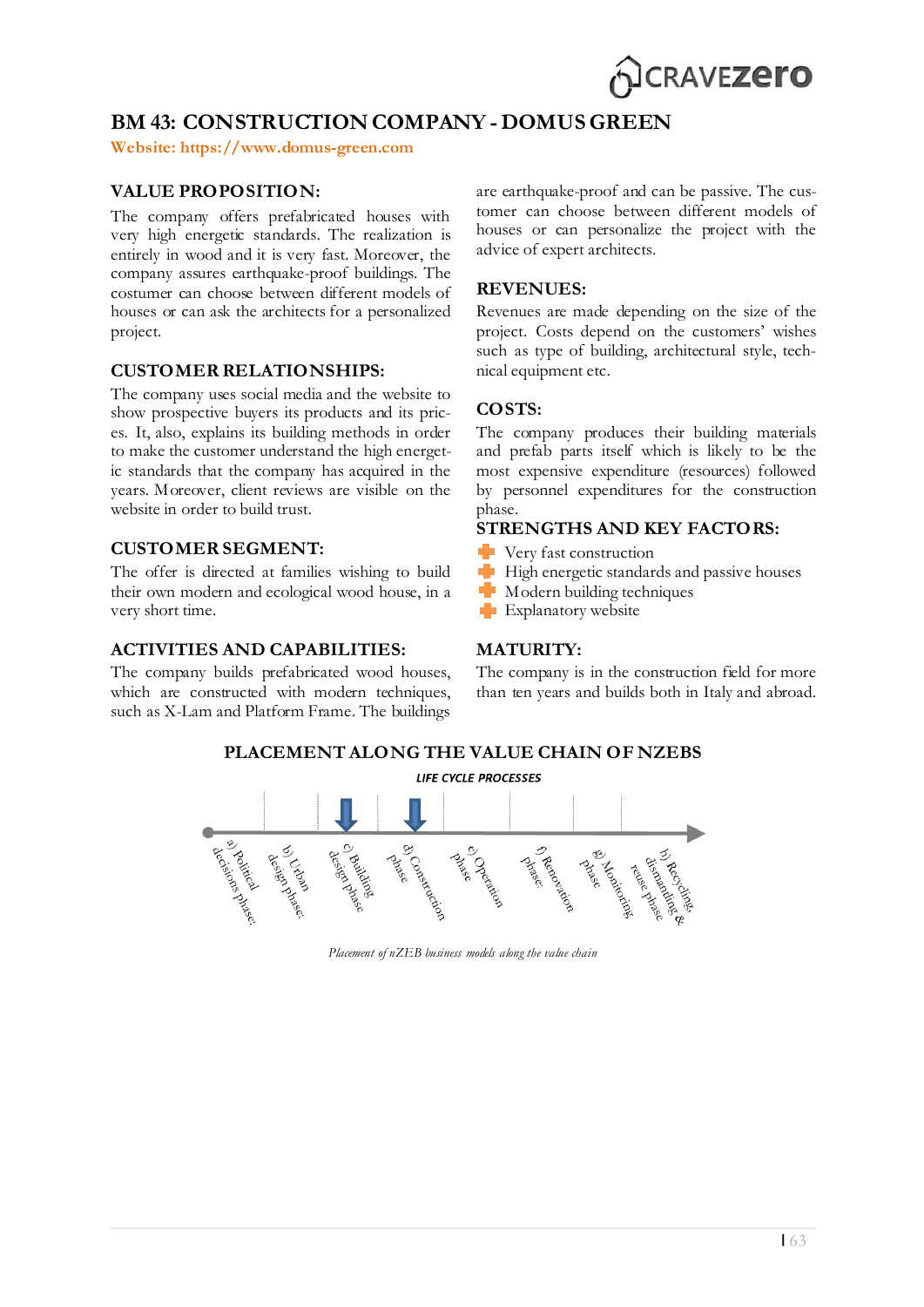

# **BM 44: CONSTRUCTION COMPANY-HAUS IDEA**

**Screenshot: https://www.kampa.it/**

## **VALUE PROPOSITION:**

The company offers prefabricated wood houses with very high energetic standards. The realization of the house includes foundations and it is custommade and oriented to satisfy the needs of the customers. The team, also, provides assistance in finding the right place where to build, in obtaining financing and permits.

## **CUSTOMER RELATIONSHIPS:**

The company is not very active on social media and on the website. However, it assists the client in obtaining financing and permits and it is provided with software for 3D rendering, in order to show easily the client how the house will be in the end. It participates to exhibitions and it has open houses that clients can visit.

#### **CUSTOMER SEGMENT:**

The offer is directed at families wishing to build their own modern and ecological wood house.

#### **ACTIVITIES AND CAPABILITIES:**

The service portfolio includes providing the necessary information for customers, consultancy, intermediation of architects, construction and its supervision as well as optional financing services and customer support. Additionally, the company is provided with a 3D software for rendering.

#### **REVENUES:**

Revenues are made depending on the size of the project. Costs depend on the customers' wishes such as type of building, architectural style, technical equipment etc. Moreover, additional revenue streams for financial consultancy are possible.

#### **COSTS:**

The company produces their building materials and prefab parts itself which is likely to be the most expensive expenditure (resources) followed by personnel expenditures for the construction phase, consultancy and customer support.

#### **STRENGTHS AND KEY FACTORS:**

- Prefab buildings for faster construction
- High energetic standards
- 3D software for rendering
- Assistance for financing and permits
- Custom made houses ÷

## **MATURITY:**

The company is partner of Haas, which has recently stopped building in Italy and which allows Haus Idea to sell its products. The company belongs to Kampa group and it produces, more or less, 50 houses every year.



*Placement of nZEB business models along the value chain*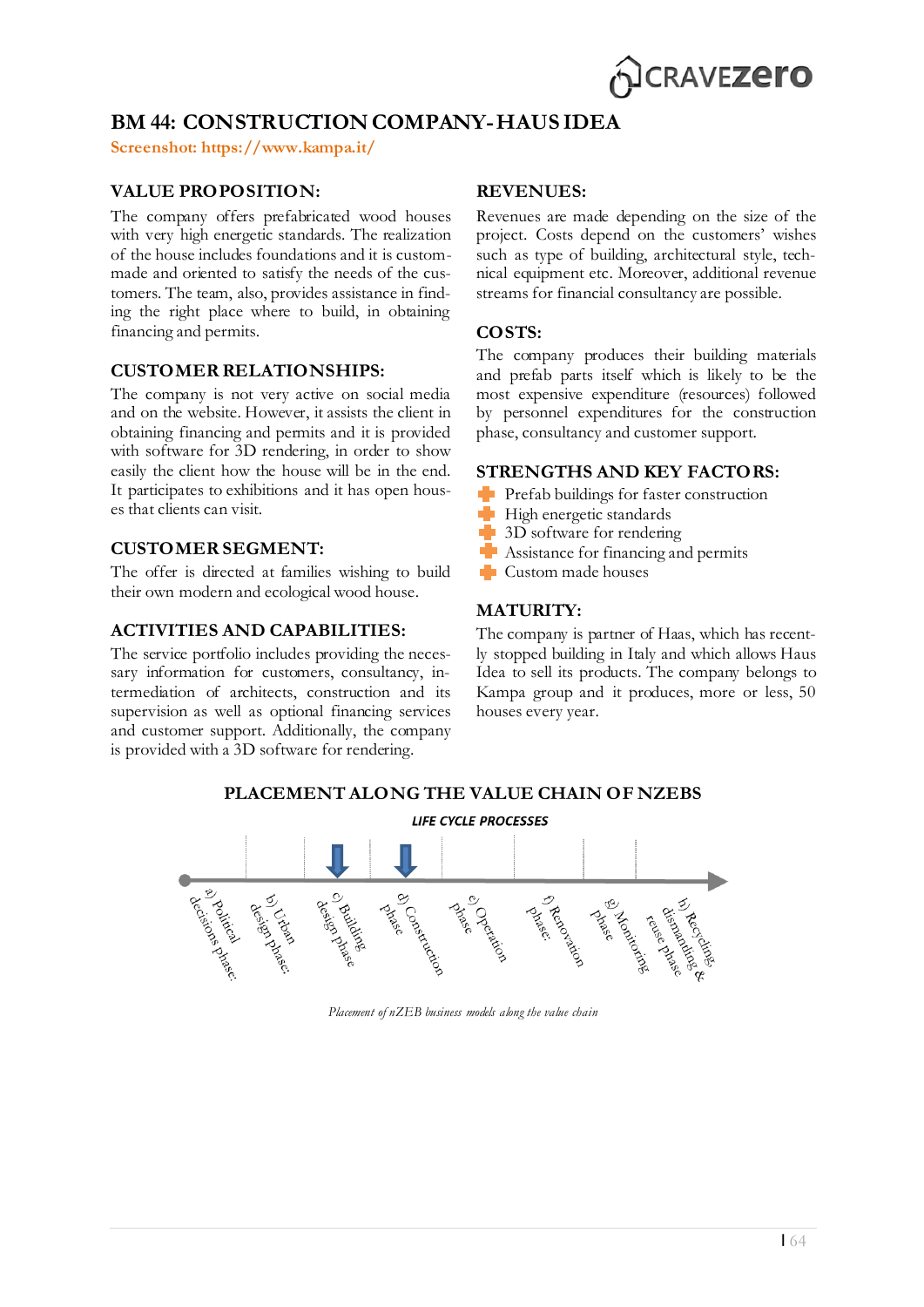

# **BM 45: CONSTRUCTION COMPANY: PARTNERING -KRONODAL**

**Website: https://www.skanska.se/vart-erbjudande/vara-projekt/218987/Kronodal-Omtankenshus,-Hollviken/?Query=kronodal**

## **VALUE PROPOSITION:**

Partnering, is a form of cooperation during the building process where the construction company, i.e. Skanska, ensures that experiences and competences are utilized. Through early contractor involvement the key actors cooperate to find the best solutions and opportunities for the client. The overall difference compared to business as ususal is the form of procurement, where the contractor is chosen very early, before any major plans or architectural drawings are made. So the procurement decision is based on the key competences and preparedness to do a good job and the profit (percentage of the contract sum)

The Kronodal project (a health care center) is a good example of a partnering project where Skanska could use its green competences firstly to win the contract, but also to influence the client to choose a much more energy efficient and green building than originally planned. The partnering process made a prestudy possible, so that the client could have early information on solutions and costs before starting the design phases, thus setting goals for Deep Green and NetZEB with a budget that would cover the extra investment.

#### **CUSTOMER RELATIONSHIPS:**

In partnering Skanska, together with the client, design and calculate the price for the building/project in full transparency throughout the project.

#### **CUSTOMER SEGMENT:**

The clients are usually property owners, municipalities, government etc.

#### **ACTIVITIES AND CAPABILITIES:**

Skanska has a defined partnering process called "The first 100 days". During the first 100 days, Skanska intensively work to build the team and to understand client expectations. In short, Skanska partnering is based on:

- Setting collective goals for the entire team
- A concerted and transparent economy

The project is divided in two phases:*Phase 1:* The project is designed and calculated together with the client.*Phase 2:* If the client is happy with the design and price, construction works starts.

#### **REVENUES:**

In a partnering project, all costs are accounted for and presented the client. Within the contract. Skanska has a predefined proft which is added to all costs as a percentages of the contract sum.

#### **COSTS:**

Superstructure, HVAC and PVs are the largest cost in Kronodal. Over 1 300 m2 of photovoltaics made sure that the total energy for heating, hot water, operational electricity etc was covered by the solar energy onsite. The total extra costs for reaching Deep Green and NetZEB was 6 % of the contract sum.

#### **STRENGTHS AND KEY FACTORS:**

- Prefab buildings for faster construction
- Partnering
- A trusting client, interested in green solutions.

#### **MATURITY:**

Skanska has 15 years of partnering experience. Kronodal was Skanska's fifth Deep Green project, and experienced specialists helped the project to set and fulfill the goals.



*Placement of nZEB business models along the value chain*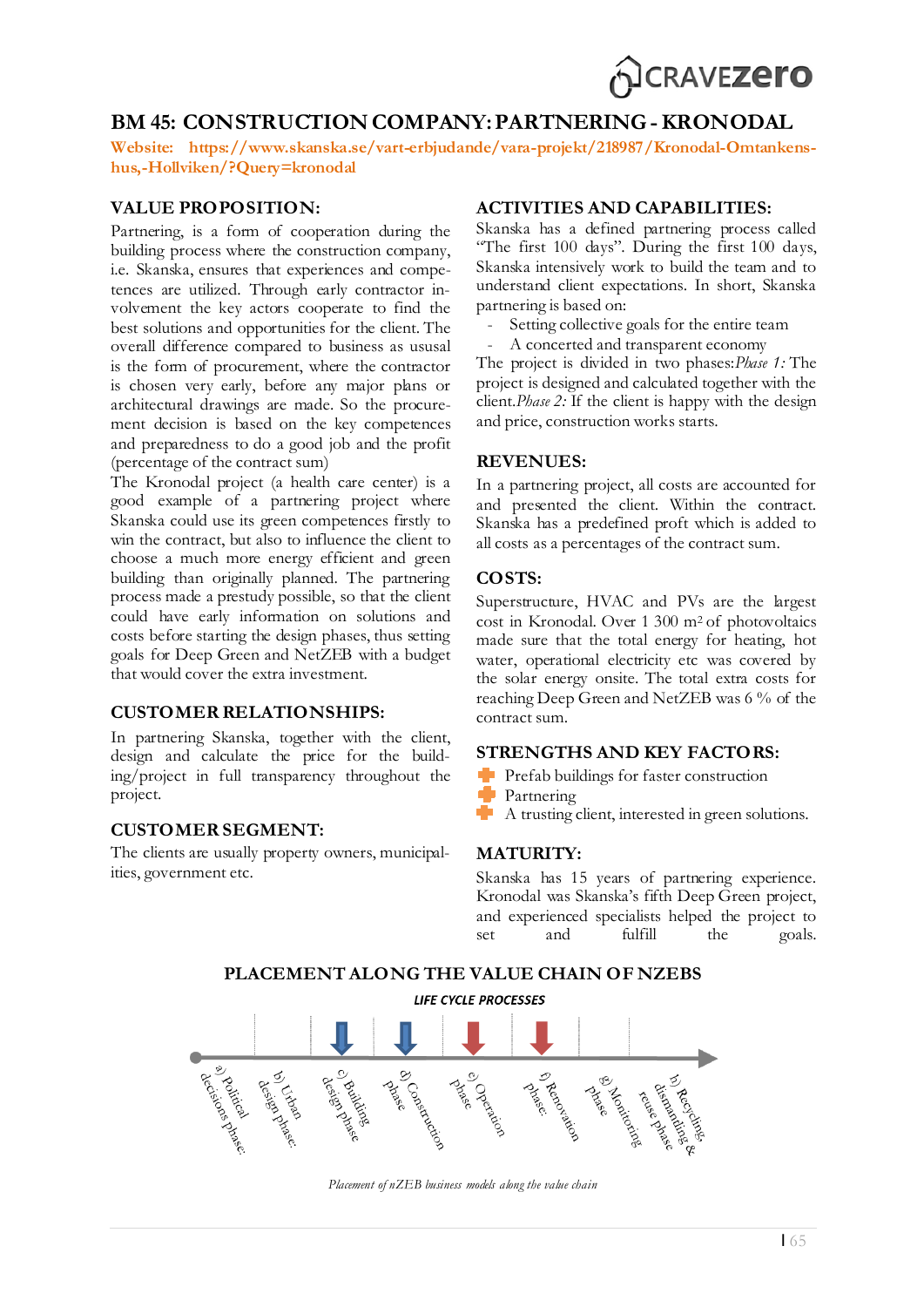

# **BM 46: CONSTRUCTION COMPANY: BOKLOK**

**Website: https://www.boklok.se/**

### **VALUE PROPOSITION:**

With the BoKlok houses you get quality accommodation for a very competitive price. .A single parent with one child should afford to buy and live in a BoKlok dwelling. The BoKlok offer is attractive to many as the two companies behind are wellknown and popular: IKEA and Skanska.

Lately the Boklok offer has changed, from being just affordable and good-enough in energy efficiency, to achieving 35 % lower energy requirements compared to the national code, while still maintaining the affordable offer.

#### **CUSTOMER RELATIONSHIPS:**

Ongoing residential projects are displayed on the BoKlok website and in IKEA stores. All who are interested are invited to a sales meeting where a lottery determines who is given the opportunity to buy a home.

#### **CUSTOMER SEGMENT:**

The offer is directed to anyone, but it is especially suitable for young families or couples, or couples who want to move from a big villa etc. The apartments are area-efficient and not addressing those who want volume and luxury surface materials etc. On the other hand, more focus than normal is put on the outdoor environment, with barbeque places, greenery, small plots for cultivating etc.

#### **ACTIVITIES AND CAPABILITIES:**

The houses are prefabricated in factories owned by BoKlok, and the design is not changed very often. The production is continuously reviewed to identify possible improvements. Almost all actors involved are inhouse – the business developer, the market people, the architect, the design consultants, the energy and sustainability experts, the

factory staff, the builders on site (Skanska) the suppliers of indoor material, (IKEA). Recently, BoKlok has started initiatives to offer even greener apartments, and has made the decision to install PV-panels on all BoKlok-dwellings from 2019. They have also built a BoKLok neighbourhood that is a Net Zero Energy building, and fulfils the rest of Skanska's requirements for "Deep Green", the toughest level in Skanska's environmental classification of housing projects. The combination makes up for a very cost-efficient NetZEB concept that might be produced in large volume the coming years.

#### **REVENUES:**

The dwellings are normally sold before they are built, creating a positive cash flow and good business.

#### **COSTS:**

The company produces their prefab modules (including ventilation, plumbing etc.) itself, and thereby they have good control of all costs.

#### **STRENGTHS AND KEY FACTORS:**

- **Repetition**; industrialized and lean thinking creating cost-efficient buildings.
- No deviation from the concept/design
- Own production of complete prefab modules
- Financal service and indoor deisgn choices like kitchen styles offered together with IKEA; taking advantage of IKEA's competetive prices

#### **MATURITY:**

The BoKlok concept started 1997 and BoKlok is currently building more than 1000 dwellings per year.



*Placement of nZEB business models along the value chain*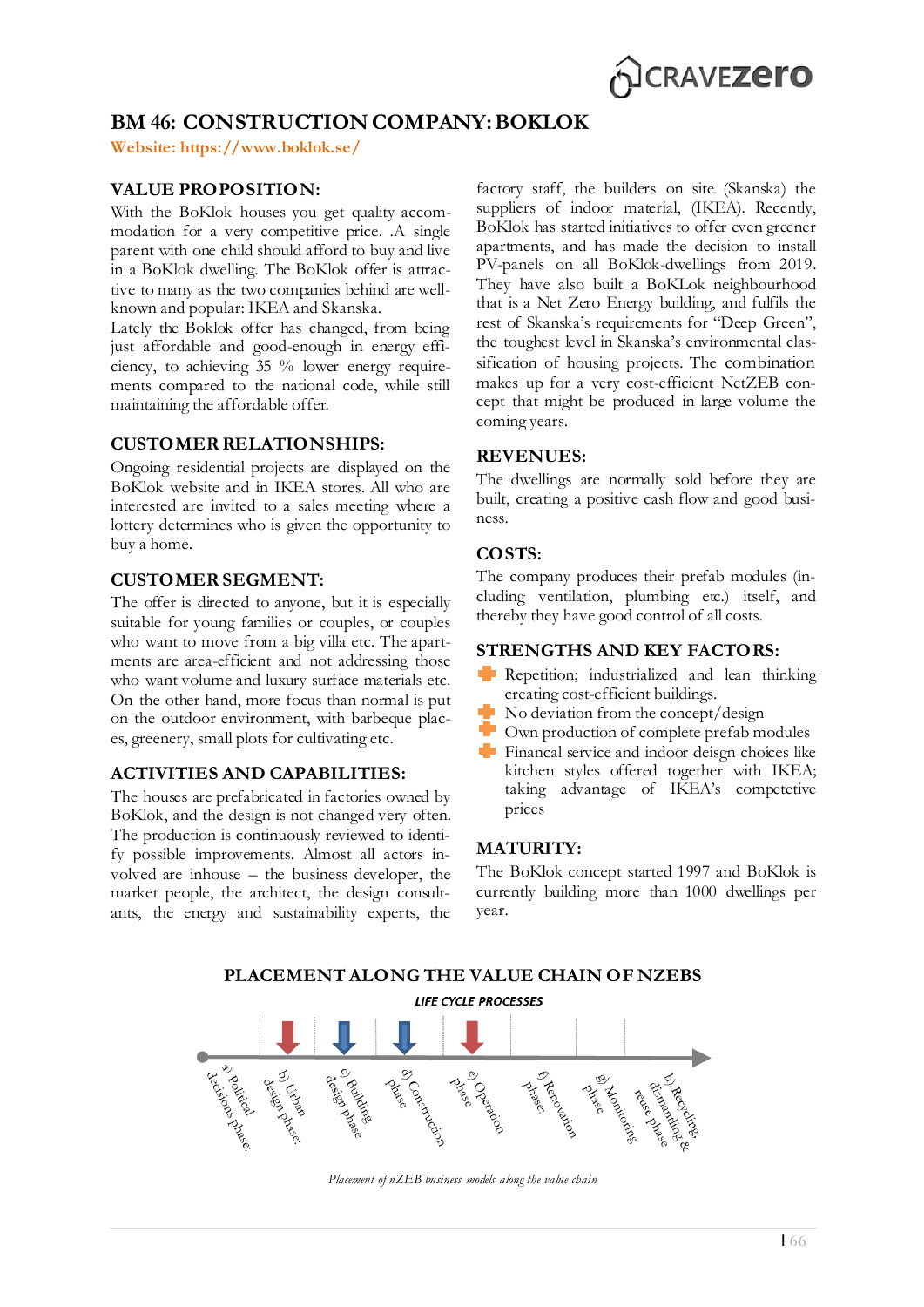

# **BM 47: RUBNER HAUS**

**Website: haus.rubner.com**

#### **VALUE PROPOSITION:**

The company offers different wood houses with high ecological and energetic standards. The realization of the houses covers the individual requirements of each customer and is adapted to the climate zone. They provide three expansion stages: the shell of the house, turnkey solutions and turnkey solutions with basement.

#### **CUSTOMER RELATIONSHIPS:**

The company has a direct purchasing relationship to the customer. An after sales service is offered. Informative events take place at the so called Rubner Centre where consultation programs are provided. Further a personal consultation is within the portfolio.

#### **CUSTOMER SEGMENT:**

The offer is suitable to families or building owners who attach value to sustainable housing and are interested in individually planned and realized single-family houses.

#### **ACTIVITIES AND CAPABILITIES:**

Defined activities and capabilities are product marketing, product development, installation, customer information, customer service and the selection of key partners.

#### **REVENUES:**

Für den Verkauf (gemäß Auftrag, Ausbaustufen und Bemusterung)

Revenues are made through the sale in accordance to the order and the several expansion stages.

#### **COSTS:**

The largest expenditures are qualified personnel, planning, pre-fabrication and installation.

#### **STRENGTHS AND KEY FACTORS:**

- Automated 3D planning
- **Pre-fabrication**
- Rubner value-chain from the tree to the house
- **High-value products and construction**
- Rubner Centre as information centre
- ۰ Durability

#### **MATURITY:**

With more than 60 years of experience within wooden buildings there is a high maturity level.



*Placement of nZEB business models along the value chain*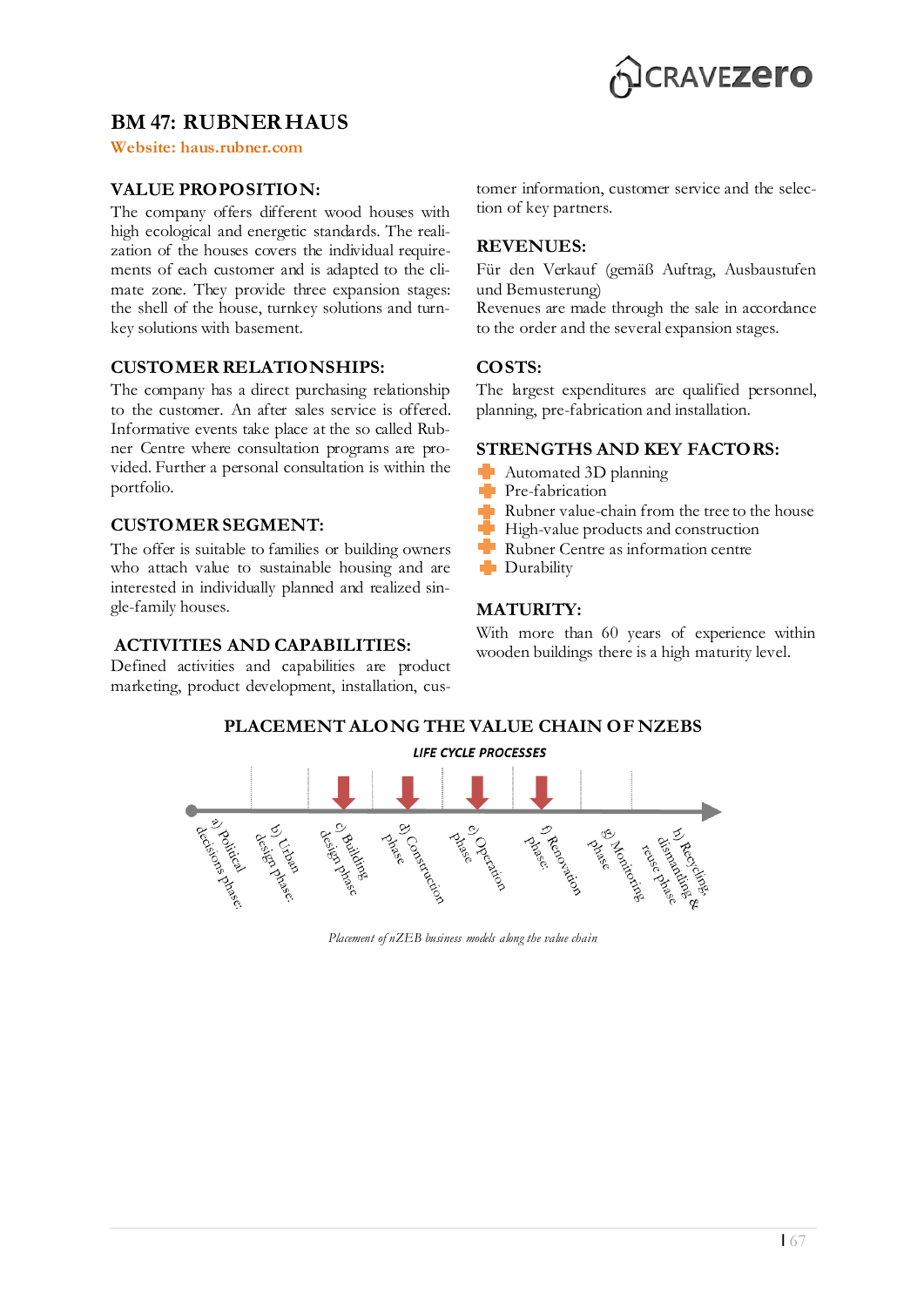

# **BM 48: DIGITAL BOILER - STIMERGY**

**Website: https://stimergy.com/en/**

### **VALUE PROPOSITION:**

The company offers a new solution to harvest fatal energy coming from data centers directly into your building. This solution allows the production of hot water by offsetting the carbon footprint of this process. The cost of energy will reduced comparing to heat produced by gas or fuel. A compact or modular types of installation of digital boilers are available depending on the required heat production. A warranty will be provided to produce heat on a yearly basis. These integrated servers warms the buildings' water all year round. As a result, a coverage up to 60% of the hot sanitary water needs.

#### **CUSTOMER RELATIONSHIPS:**

The company developed a business to business strategy, where they specified with consultancies firms performances and technical solutions for the implementation of their innovative product. They have also a direct client relationship through their monitoring and maintenance offer.

#### **CUSTOMER SEGMENT:**

The offer is dedicated for various type of customers with high hot water consumption rate. Several types of heat recovery are developed depending on the application; for example: collective residential houses, sports facilities, swimming pools and hotels with high hot water demand.

#### **ACTIVITIES AND CAPABILITIES:**

Stimergy perfectly organizes with the data center deployment a match for calculation capacity requirements and cooling associated activities (distributed data centers).

The company speeds up its development in France before going international. In an urban environment, Stimergy works with housing buildings of at least 20 apartments, or buildings that welcome the

public, like swimming pools, hotels...

Stimergy finds an echo in smart cities, where the territory's stakeholders and the companies embrace an innovative and voluntarist approach to change their ways of consuming and recycling energy while having a high requirement level about the computing power they need for their growth.

#### **REVENUES:**

Revenues of the company will be made firstly by selling the digital boiler as a CAPEX investment, secondly by selling the digital boiler under Power Purchase Agreement (PPA) contract and finally by supervision and maintenance contracts which are proposed for clients. Another revenue stream comes from data center's owners who will rent computational and calculation capacities.

#### **ACTIVITIES AND CAPABILITIES:**

The digital boiler consists of several integrated small data centers. Main costs will be the different parts of the boiler, the electrical connection and consumption and some administrative & R&D.

#### **STRENGTHS AND KEY FACTORS:**

- Energy saving up to 60% on hot water
- Waranty of the performance during the whole life of the system
- Most competitive renewable energy
- **Constant renewable energy production**
- No variation of energy cost

#### **MATURITY:**

Stimergy has been developing its distributed data centers since 2013. Currently, more than 20 buildings representing 500 dwellings are equipped with data boilers. Stimergy is developing their consultancy to identify the various credits and taxes subsidies which will help to develop further the business.

#### **PLACEMENT ALONG THE VALUE CHAIN OF NZEBS LIFE CYCLE PROCESSES**



*Placement of nZEB business models along the value chain*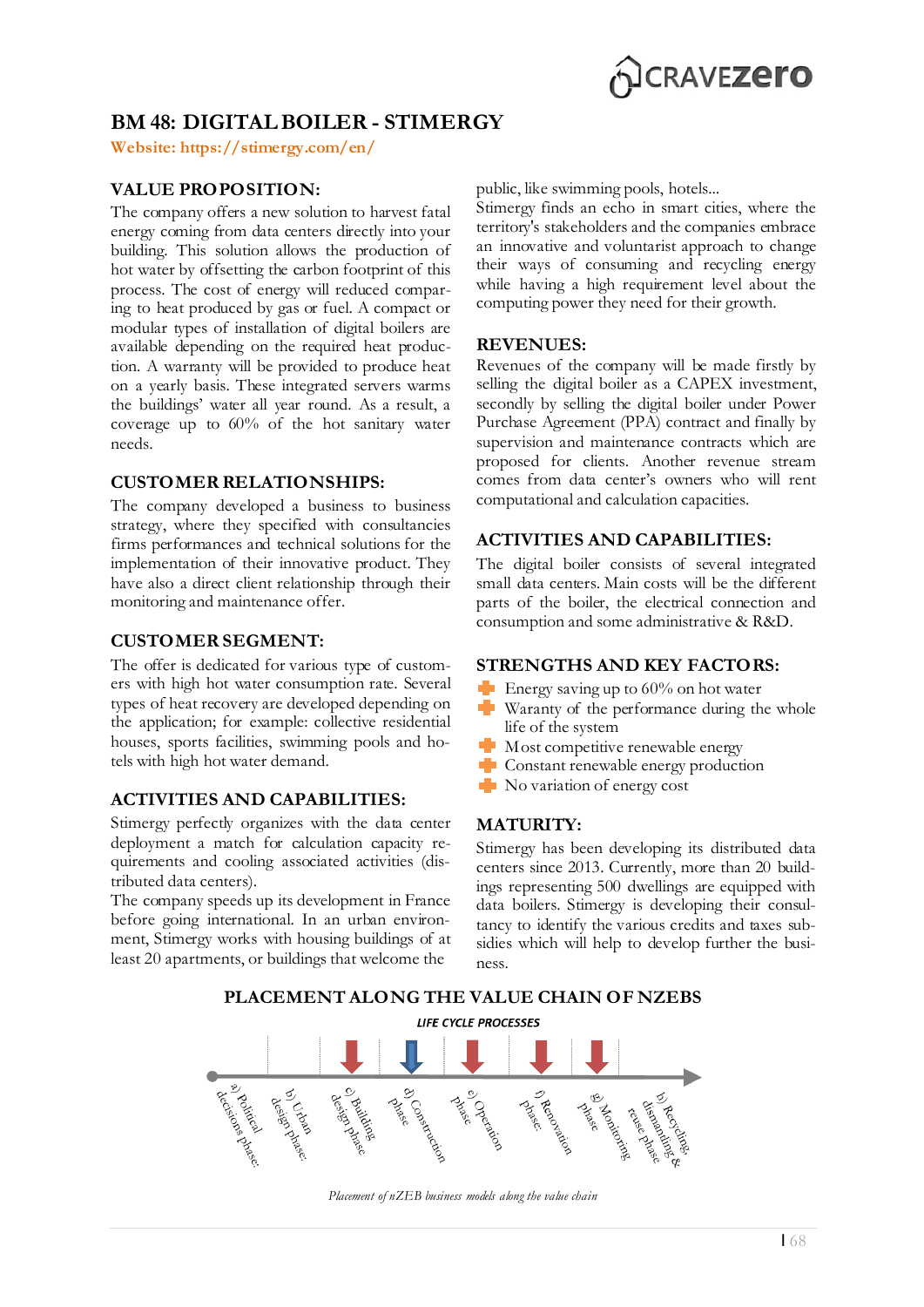

# **BM 49: INDIVIDUAL SELF CONSUMPTION - ENEDIS**

**Website: https://www.enedis.fr/english**

## **VALUE PROPOSITION:**

The grid supplier "Enedis" and the energy producer "EDF" will offer the possibility to consume the produced renewable energy onsite. The private energy producer has two options: the first one is the auto-consumption of the whole energy produced without re-injection on the electrical grid. On the other hand, the second choice is to selfconsume only a part of the produced renewable energy and re-inject the remaining part.

#### **CUSTOMER RELATIONSHIPS:**

The association of these two companies developed a business to customer strategy, where they provide the connection services to the existing grid and the billing system to buy the produced energy and encourage PV installation by offering incentives. Enedis is also in charge to manage the relationship between customer and energy producer "EDF". EDF buy the energy produced on a 20 years basis contract.

#### **CUSTOMER SEGMENT:**

The offer is dedicated for all type of building. It depends on the capacity of the photovoltaic with various threshold.

#### **ACTIVITIES AND CAPABILITIES:**

Enedis manages the public electricity distribution network for 95% of continental France. Every day, its 38,507 employees oversee the operation,

maintenance and development of a nearly 1.3 million km network.

Enedis carries out the grid connections, the maintenance, the metering and all the technical intervention.

#### **REVENUES:**

Since Enedis is a public company, so its revenues are defined by the French government.

## **COSTS:**

Dedicated cost are related to maintenance, supervision, extension and renovation of the grid.

#### **STRENGTHS AND KEY FACTORS:**

- Source of revenues for the non-consumed part of the produced energy
- ÷ A simplifed relationship between Enedis/EDF and customer due to a smart meter "Linky"
- Encourage energy saving with money reward<br>Decentralized energy production and
- **Decentralized** energy production and distribution (no line losses)
- Low variation of energy cost (mainly taxes:TURPE)

#### **MATURITY:**

This new business model was launched recently (2017). 20,000 apartments have selected the individual auto-consumption contract. For nonresidential, the percentage is very low.



## **PLACEMENT ALONG VALUE CHAIN OF NZEBS**

*Placement of nZEB business models along the value chain*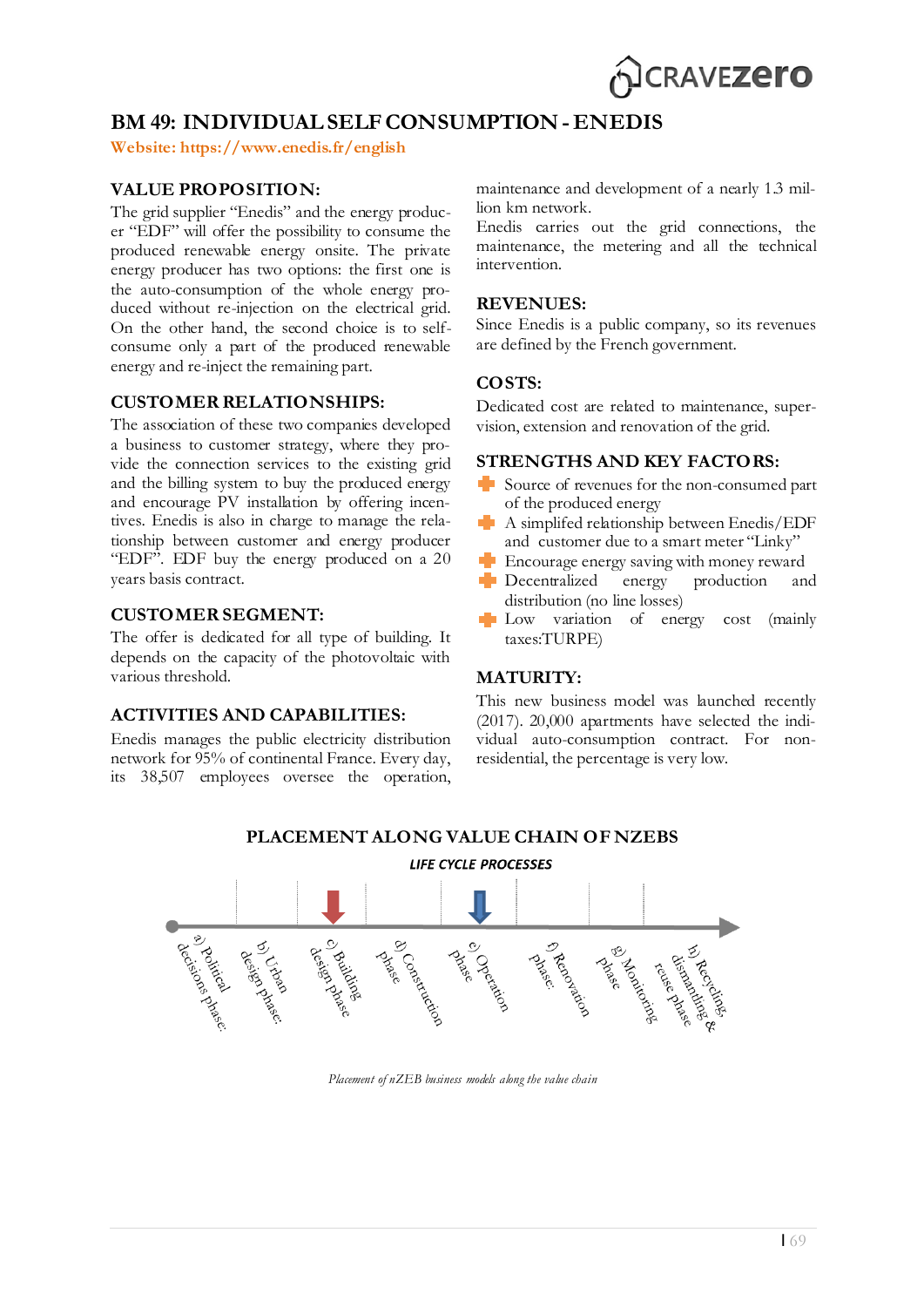# **BM 50: COLLECTIVE SELF CONSUMPTION - SUNCHAIN**

**Website: https://www.sunchain.fr/en**

## **VALUE PROPOSITION:**

Based on blockchain & IoT technologies, Sunchain's solution manages the energy exchanges within local energy communities, gathering producers, consumers and prosumers.

This solution promotes local green energy cooperative projects by providing a solution that optimizes self-consumption rates and lowers electricity bills.

Power production and consumption data are encrypted, signed and recorded in the blockchain directly from the smart meters. The energy allocation between all involved participants is securely processed and certified.

#### **VALUE PROPOSITION:**

The company developed a business to business strategy, where they contract with firms, local authorities and communities for the implementation of their innovative products and solutions.

#### **CUSTOMER SEGMENT:**

The offer is dedicated for various type of customers: social and private landlords and communities, as well as local authorities and can be implemented for a single building or for a whole district.

#### **ACTIVITIES AND CAPABILITIES:**

Regarding blockchain applications to the energy sector, Sunchain has been a leader. The company developed its own blockchain specifically designed for small energy exchanges.

It's a consortium blockchain, using no mining process, that benefits from a very low electricity consumption. This 'tokenless' blockchain, not

linked to cryptocurrency, meets trust and scalability requirements.

Sunchain also develops its own IoT modules that are plugged on smart meters and collect electrical data. A web app enables users to follow their energy consumption, from the traditional retailer and from the local solar plants.

#### **REVENUES:**

Revenues of the company are made firstly by selling the IoT module and by implementing the solution as a CAPEX investment. Secondly, service operation and maintenance are assured.

#### **COSTS:**

Costs are R&D expenses, mainly composed by internal workforce. Along with that, electronic components supply, IoT modules manufacture, and cloud service build company's global costs.

#### **STRENGTHS AND KEY FACTORS:**

The main strengths are as follow:

- Collective self-consumption management
- Electricity bills reduction,
- Dynamic sharing of energy,
- Near real-time vizualisation via a web app,
- ♦ Trust in data, security and certification

#### **MATURITY:**

Sunchain has been developing its solution since 2016. Currently, this solution is implemented on two 30 kWc collective PV projects: in a social housing building and in a small district of 7 building, representing 30 users.

In 2019, 4 projects would be set up with a total power of 425 kWc PV.



*Placement of nZEB business models along the value chain*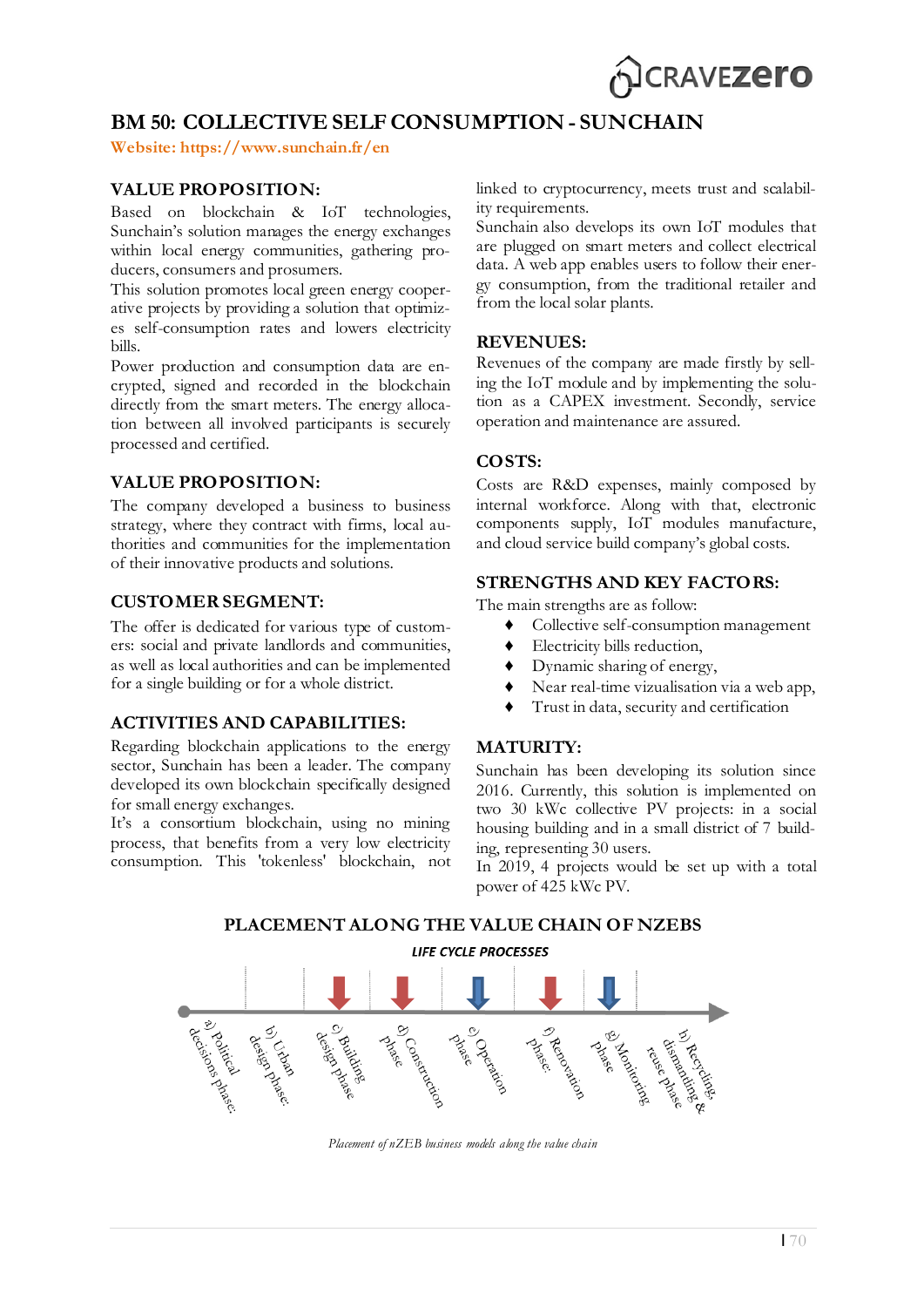# **BM 51: FACILITY MANAGEMENT - PRODUCT-SERVICE SYSTEMS**

## **VALUE PROPOSITION:**

In this Business Modell the producer remains the owner of the product. This fact encourages him, to design the product in such a way, the it is easy to repair and has a maximum residual value. The result is that optimum use is made of products components and raw materials, and users are better served.

#### **CUSTOMER RELATIONSHIPS:**

The provider has a contractual relationship about the service to be delivered (e.g.: light on the workplace). The building owner is usually not the owner of the product but only benefits from the service. Due to this business model, manufacturers do not have a short-term relationship with the customer (sale of the product) but have a long-term relationship due to the contractually assured performance of services.

## **CUSTOMER SEGMENT:**

The offer is aimed at building owners who always want to have a functioning building without having to resort to external services (not from the manufacturer).

## **ACTIVITIES AND CAPABILITIES:**

The manufacturer can offer a better service for the longevity and functionality of the products as he determines the exact construction himself. The manufacturer has full documentation of the product, which makes it easy to maintain and service the product.

### **REVENUES:**

Predictable cash flow due to constant flow of lease payments (income at regular intervals).

#### **COSTS:**

Companies offering product-service systems are increasingly obtaining finance and this is becoming more straightforward. Lease constructions or principles originating in project financing are used. Costs for:

- Producing the product
- Product maintenance and repair
- Product disposal

#### **STRENGTHS AND KEY FACTORS:**

**Perfect service for users** 

- Smarter use of the product due to better designs, maintenance and reuse
- More information on the materials and the product because the product returns to the producer

### **MATURITY:**

The Construction & Real Estate sector is already experimenting a great deal with product-service systems, for high-tech products such as lights, lifts and photocopiers, but also for carpets, inventory and even entire buildings. This trend can also be seen in other sectors, such as the automotive, ICT and textile industries.

## **PLACEMENT ALONG THE VALUE CHAIN OF NZEBS**



*Placement of nZEB business models along the value chain*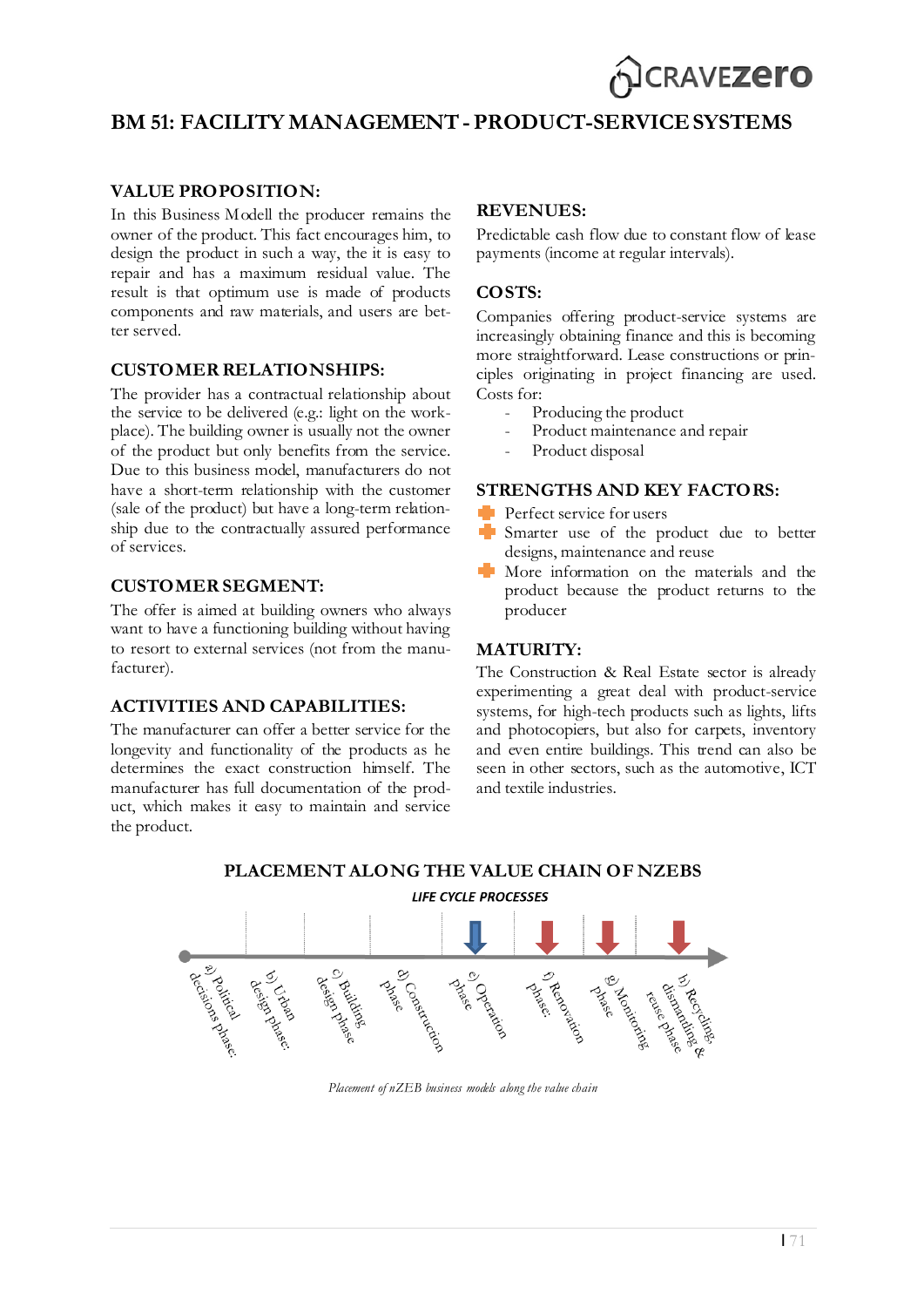

# **BM 52: MANUFACTURER- LIFETIME EXTENSION**

#### **VALUE PROPOSITION:**

The user is offered an increased value of a product based on an integrated long-term view. The manufacturer does not focus on the cost-oriented demand side but develops strategies to extend the service life, thereby creating long-term value.

#### **CUSTOMER RELATIONSHIPS:**

The provider has a contractual relationship about the service to be delivered (e.g.: light on the workplace). The building owner is usually not the owner of the product but only benefits from the service. Due to this business model, manufacturers do not have a short-term relationship with the customer (sale of the product) but have a long-term relationship due to the contractually assured performance of services.

#### **CUSTOMER SEGMENT:**

The offer is aimed at building owners who have a building with a high long-term value.

#### **ACTIVITIES AND CAPABILITIES:**

By monitoring the products with IoT and Big Date, costs can be saved for the user and manufacturer, and maintenance can be planned intelligently. Lifetime optimization gives the customer a cost advantage and a better product, while the manufacturer can learn more about the phase the product is in use.

#### **REVENUES:**

Maintenance provides opportunities to minimize costs. Thanks to data collection, more and more is known about the properties of the materials and the products, and about how users handle the products. Refurbishment and remanufacturing let a manufacturer improve and upgrade products based on information about their use and performance.

If buildings are constructed flexibly and adaptively to simplify maintenance, renovation or a change of function, this will benefit the financing.

## **COSTS:**

Manufacturers can get higher prices for a product because it has a longer life and can be easily maintained throughout its lifecycle. To prove this costeffectiveness, the life cycle costs must be considered during the planning process.

## **STRENGTHS AND KEY FACTORS:**

- Better data basis on the behaviour of the products in the usage phase
- High value retention for the user
- Consideration of the residual value of a product at the end of its life

#### **MATURITY:**

Because of the shift towards leasing services in the construction industry, the focus is shifting to the consideration of the service life of products.



*Placement of nZEB business models along the value chain*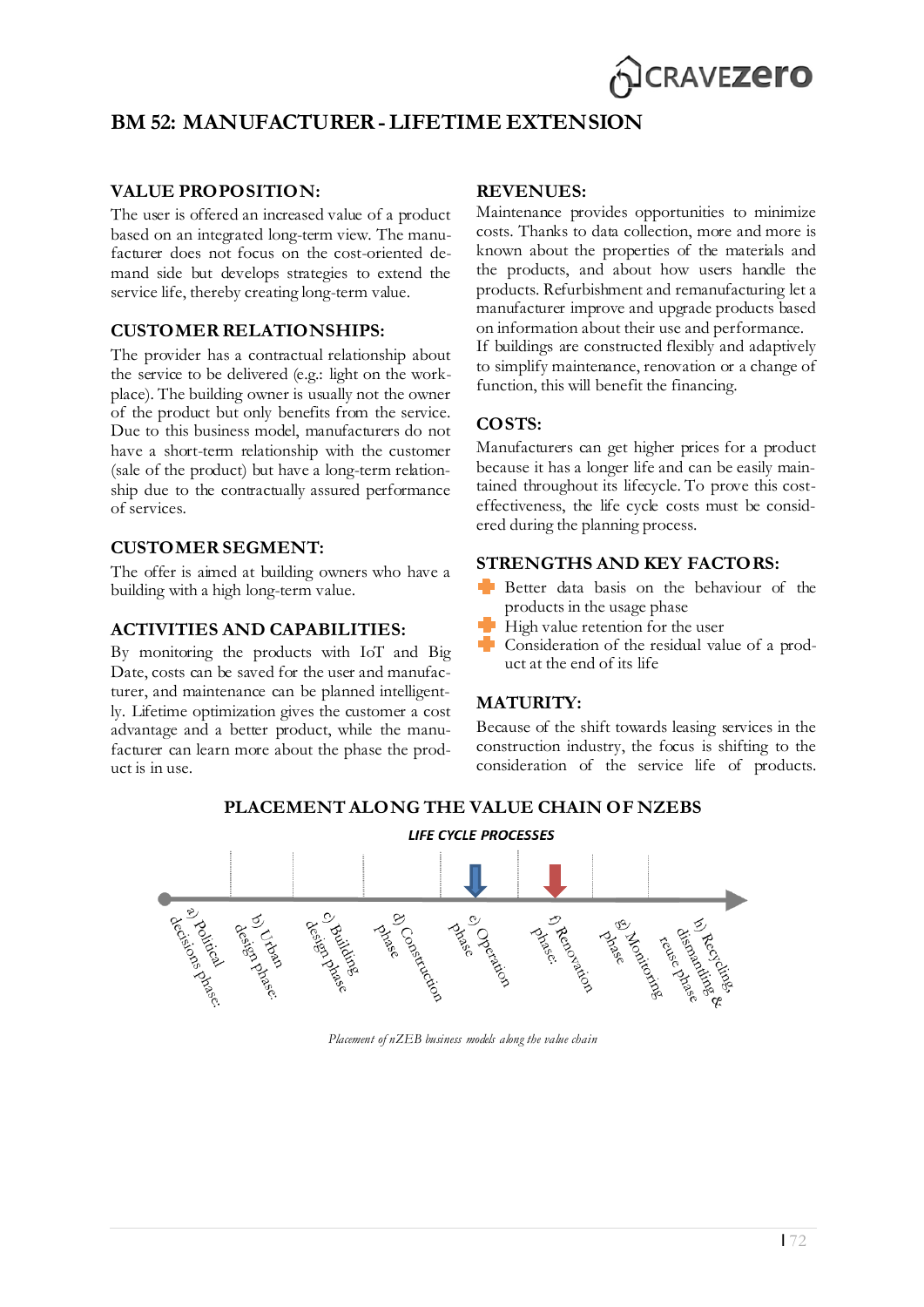# **BM 53: DECONSTRUCTION COMPANY -VALUE RECOVERY**

## **VALUE PROPOSITION:**

The consideration of the residual value of a building structure makes it possible for the owner to include not only the value of the property and the rental income to be generated for a profitability analysis, but also the material value at the end of life.

Through this view of a WLC assessment, revenues can be generated by the demolished materials. At the same time, the idea of recycling is promoted, and the environment is protected by the reduced consumption of primary resources.

#### **CUSTOMER RELATIONSHIPS:**

By taking back the products, the manufacturer can bind the users to him in the long term.

## **CUSTOMER SEGMENT:**

The offer is aimed at building owners who always want to have a functioning building without having to resort to external services (not from the manufacturer) and also to manufacturers who are interested in returning the products they install to their production chain at the end of their life cycle.

#### **ACTIVITIES AND CAPABILITIES:**

There are currently numerous initiatives that enable high-quality recycling ("upcycling"), a core component of the circular-flow economy. However, these solutions are often very innovative and require the use of new (almost untested) technologies.

## **REVENUES:**

- Residual value of products that will be sufficient to start a new construction cycle
- Being prepared for a shortage of raw materials. New policy/regulations to meet the objectives of the government-wide programmed
- Lower transport costs (use what is already there, if possible on site)
- No costs for waste removal; instead, revenue for new raw materials

## **COSTS:**

At the beginning of a product cycle, industry partners and owners must consider higher investment costs, which justifies lower operating costs and a higher final value of the components.

#### **STRENGTHS AND KEY FACTORS:**

- **Reduction of environmental impact for the** extraction of primary raw materials
- Determining the residual value of a property
- Development of high-quality recycling processes

## **MATURITY:**

The solutions are often very innovative and require the use of new (almost untested) technologies.



#### *Placement of nZEB business models along the value chain*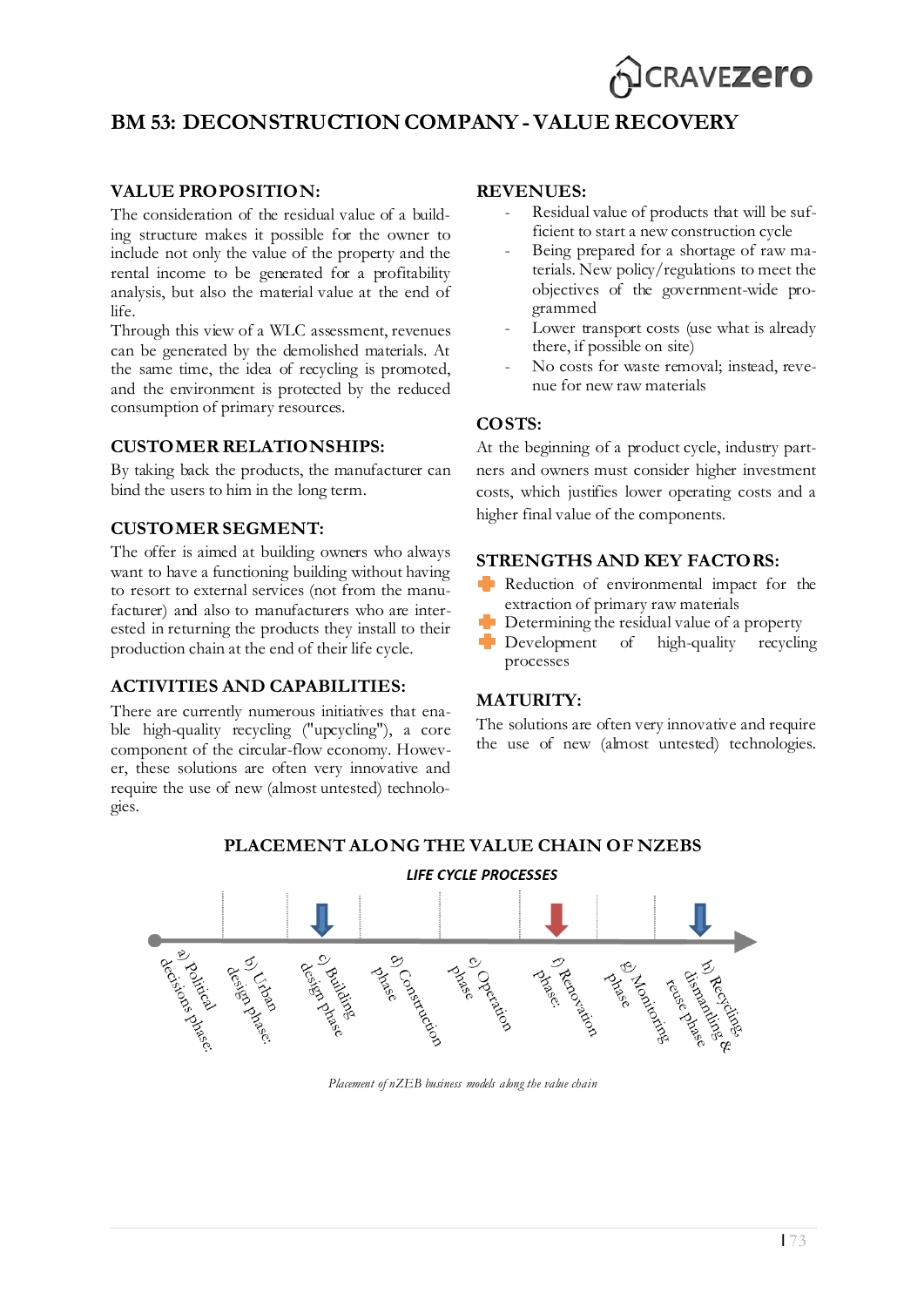# **BM 54: CONSULTANT COMPANY - ENERGY SAVING CALCULA-TION AND CONSULTANT**

**Website[: http://www.enev-aktuell.de/index.html](http://www.enev-aktuell.de/index.html)**

#### **VALUE PROPOSITION:**

As a service provider, the company offers the energy calculations required in Germany for new buildings and serious renovation activities in order to prove the Heat Insulation Ordinance (EnEV). As an accredited engineering office, the calculations and design descriptions for higher-quality energy standards and therefor higher subsidies (KfW 40+, 40, 55) are possible. The customer can use the construction supervision and final acceptance. This benefit is subsidized by KfW Bank. Through the detailed thermal bridge calculation and a recognized calculation model, the required standards are achieved with less material (and thus less financial) effort.

#### **CUSTOMER RELATIONSHIPS:**

As an established consulting service provider, the company has developed its reputation over the years. As a listed contact of KfW Bank, it is named on the homepage as a regional consultant. Web site and lectures in professional circles are added.

#### **CUSTOMER SEGMENT:**

Due to the fact that all building activities and thus all clients are affected by the presentation of the heat protection calculation (EnEV), the customer segment is highly diversified. Architects and customers which emphasize on sustainable and energy efficient buildings are main customers.

## **ACTIVITIES AND CAPABILITIES:**

The service portfolio includes providing the necessary information for customers, consultancy, intermediation of architects, construction and its supervision as well as optional financing subsidies by the KfW-Bank , renovation and customer support. Additionally, the company benefits from

#### **REVENUES:**

Revenues are made depending on the relevant contracts made with the client and the remuneration of consultancy work by KfW Bank.

#### **COSTS:**

General administrative costs

#### **STRENGTHS AND KEY FACTORS:**

- $\blacksquare$  individual customers consultancy
- **own certified software**
- $\blacksquare$  Construction supervision from the planning phase to final acceptance

#### **MATURITY:**

The company has many years of experience in its field of work. Due to the detailed calculation of the building parts and thermal bridges, they generally achieve better values than generated in standard programs.



## **PLACEMENT ALONG THE VALUE CHAIN OF NZEBS**

*Placement of nZEB business models along the value chain*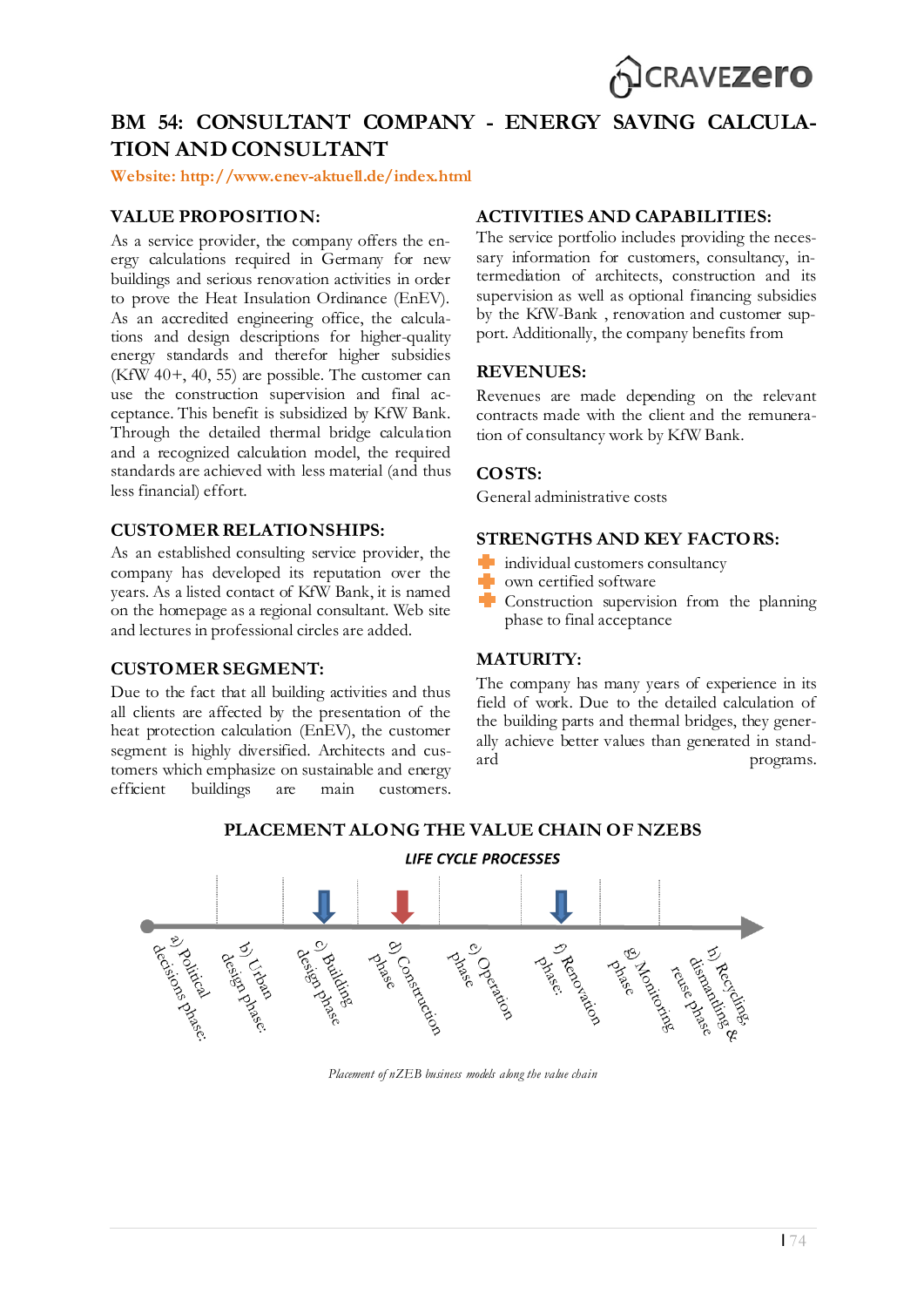# **BM 55: RENEWABLE ENERGY SYSTEMS: CHP- PLANTS (COM-BINED HEAT AND POWER PLANT)**

**Website[: https://www.senertec.de/die-dachs-familie/](https://www.senertec.de/die-dachs-familie/)**

### **VALUE PROPOSITION:**

The company offers CHP plants for maximum energy efficiency. For all products subsidy from national providers (e.g. KfW-Bank) are available. Through the production of electricity and the feed in the public grid the customer has an additional income. The waste heat is used for heating and DHW. Additional services such as the integration of photovoltaic systems in a superior energy concept and accounting models with the energysupplier are also available.

## **CUSTOMER RELATIONSHIPS:**

In order to get in touch with customers the company provides brochures, a detailed website with the possibility to get in contact with a regional personal consultant. References of different projects in all sizes are shown on the web site. The company offers the whole process of engineering, production, installation and maintenance during the whole life cycle of their products. Several offices overall in Germany proposes a timely service. Personal assistance, a customer service reachable via telephone hotline as well as internet and the offer of maintenance services helps building a long-term customer relationship.

## **CUSTOMER SEGMENT:**

The offer is widely spread from single family homes, apartment buildings and quarter solutions to industry clients. Several possibilities, services and configurations are available

# **ACTIVITIES AND CAPABILITIES:**

The service portfolio includes providing the necessary information for customers, consultancy, renovation and customer support. Additionally, the company benefits from having their own production sites for the main building parts.

#### **REVENUES:**

Revenues are made depending on the sold technical equipment and maintenances services. The company offers various contract models.

## **COSTS:**

The company manufactures the major system components itself. General operating costs

## **STRENGTHS AND KEY FACTORS:**

- own fabrication of major system elements
- continiously improvement of the products using technical date from former models
- Differentiated offers to the customer's needs and additional offers and services through the company partners

#### **MATURITY:**

The company has a long experience in their working field. They installed und maintained more than 36.000 plants. A continuous flow of product information, during the whole LC-process, makes a regular improvement of the products understandable.





*Placement of nZEB business models along the value chain*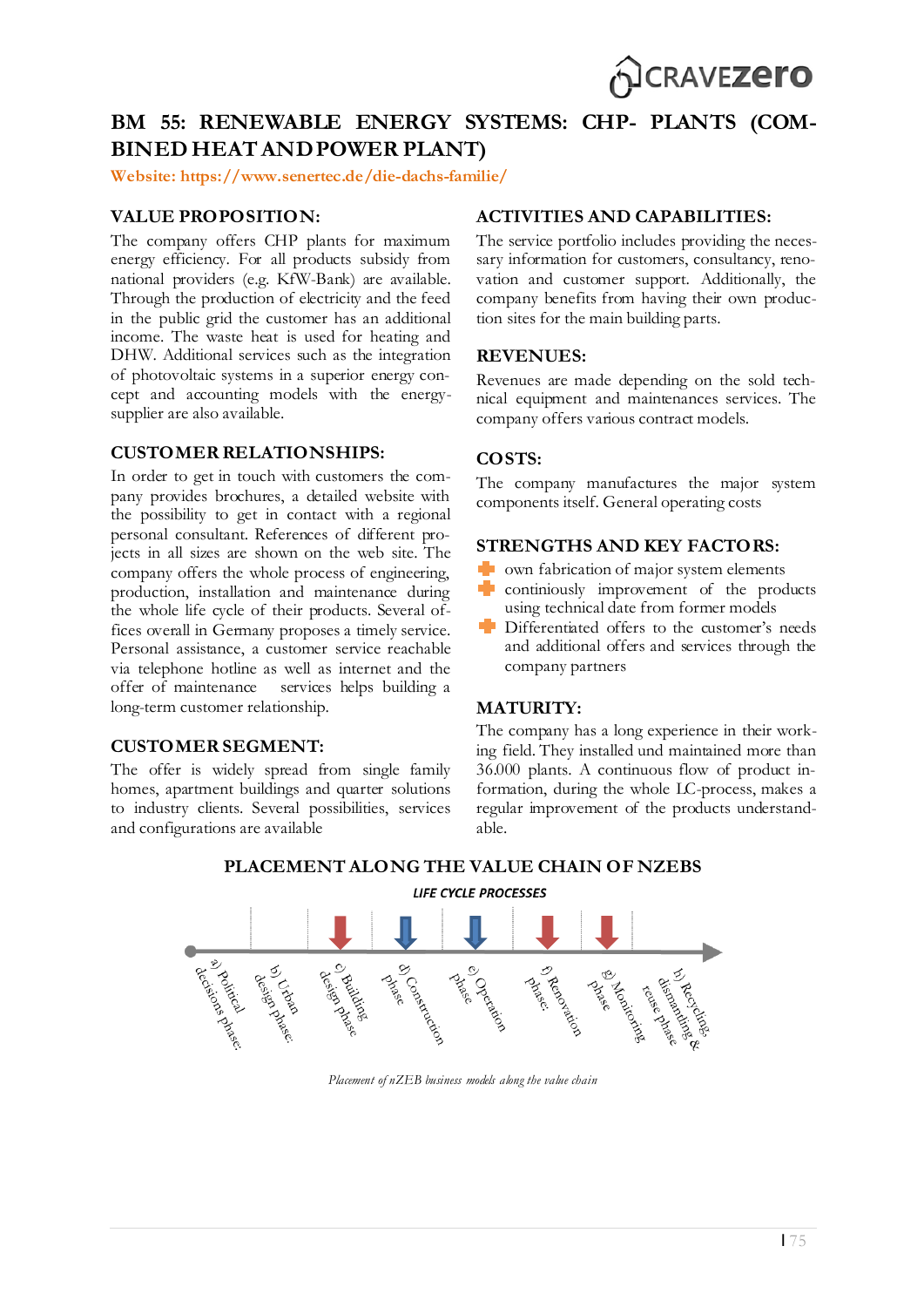# **BM 56: DATABASED ONLINE SEARCH FOR FUNDING OPPORTU-NITIES, SERVICE PROVIDER FOR THE COMPLET APPLICATION AND SETTLEMENT PROCESS**

**Website[: http://foerderdata.de/](http://foerderdata.de/)**

#### **VALUE PROPOSITION:**

The company provides access to almost all grant programs available nationally, regionally or from local energy providers in Germany. A continuously updated and extended database offers an overview and search functions on approximately 6000 funding programs in the field of energetic construction and heating renovation as well as in the construction or purchase of new buildings or apartments. As a service provider, the company offers for a fee, the search for the best funding opportunities and the complete application and settlement process.

#### **CUSTOMER RELATIONSHIPS:**

In order to get in touch with customers the company provides a detailed website. The customer is directed to the corresponding funding programs via an input mask in which the individual details of the desired funding object can be entered. Here he can decide whether he wants to personally contact the respective funding institution or whether he wants to pay and entrust the company with the handling of all formalities.

#### **CUSTOMER SEGMENT:**

The offer is wide spread. The platform can be used as a search engine by all customers (private and public investors) interested in new construction or purchase of single-family homes, flats or apartment buildings, renovation of heating systems, energetic refurbishment of buildings etc. The main focus is on supporting the search for tailor-made funding offers for the respective project mostly on sustainable and energy efficient systems, buildings and products.

#### **ACTIVITIES AND CAPABILITIES:**

The portfolio includes a quick and comprehensive overview of existing promotional and loan offerings, which extend to offers from regional energy suppliers. With the possibility to award the whole process of finding the best deals, mediation of a local energy consultant, who accompanied the whole grant and loan applications in the complete planning and construction work, up to the contract management by the company, the customer benefits from the knowledge and the experience. By commissioning the customer receives the security of the professional processing of his request.

#### **REVENUES:**

The use of the platform is primarily free. The revenues for the company arise from the contracts when customers use the takes over of the company for the search for appropriate funding offers and the complete processing with the funding institutions.

#### **COSTS:**

General administration costs.

#### **STRENGTHS AND KEY FACTORS:**

- constantly updated and extended overview of almost all available funding programsholesaler for most parts
- professional processing through the whole process
- Accompanied by a consultant possible

#### **MATURITY:**

The company has a meanwhile 20 years history and can proof its possibilities. It is shown that the company had promoted about 15.000 heating sys-



*Placement of nZEB business models along the value chain*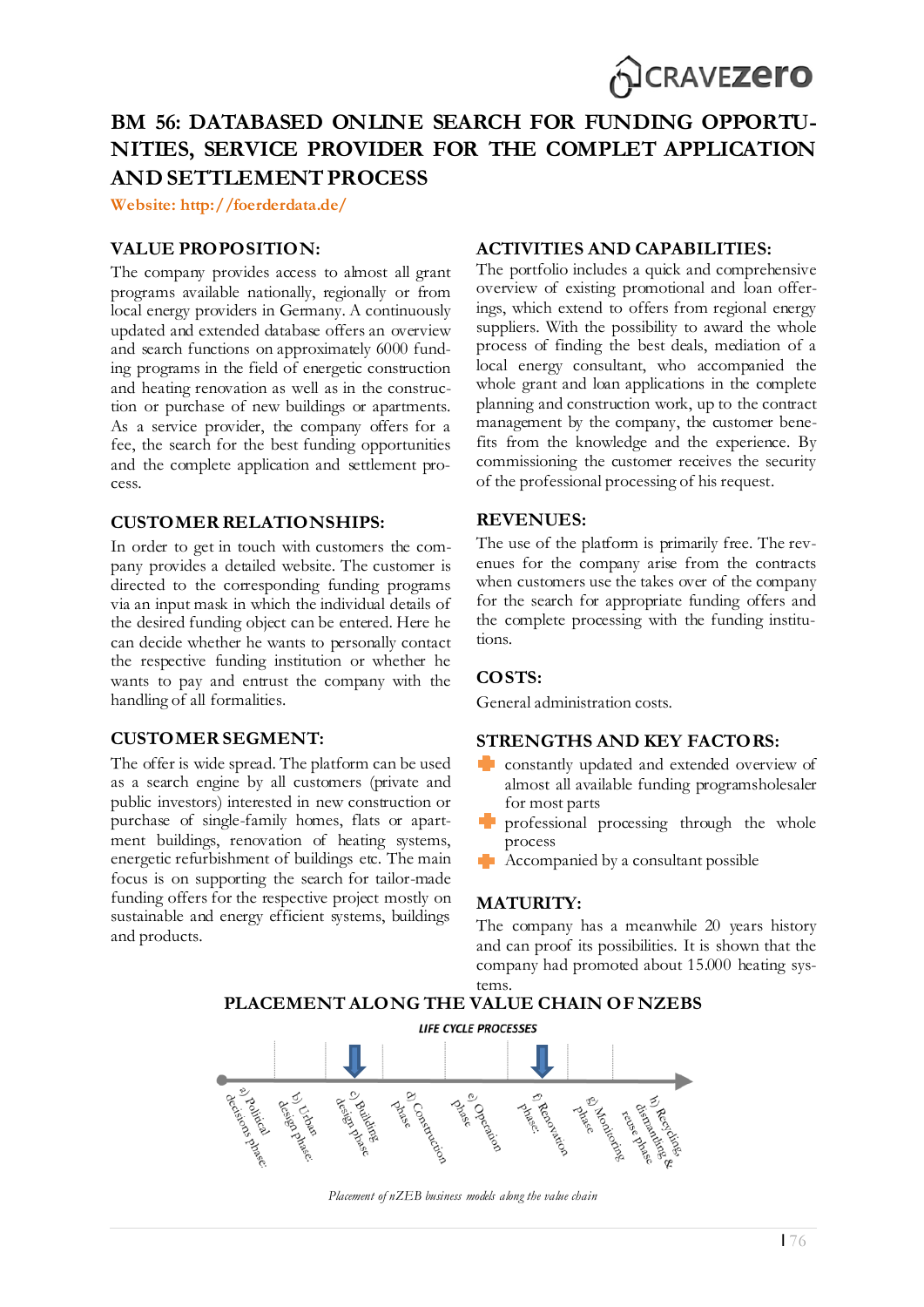

# **BM 57: ENGINEERING COMPANY: CONSULTANCY**

**Website[: https://www.3isrl.it/](https://www.3isrl.it/)**

#### **VALUE PROPOSITION:**

The company offers integrated engineering, planning, consultancy and training services. Their strong point is multidisciplinarity of competences and an effective integration of different skills of the team. Some of services offered by the company are: structural and facilities planning, energy efficiency, fire safety, safety of building sites, customer training and management systems.

#### **CUSTOMER RELATIONSHIPS:**

In order to get in touch with customers the company provides digital brochures and a detailed website, participates at conferences and organizes events, for example related to energy such as science fair for schools. References of previous projects and all services offered by the company are shown on the website. For a consultancy the customer can get in touch with the company going directly to their office, by email, social networks or by phone.

#### **CUSTOMER SEGMENT:**

The offer is directed at every kind of customer: residential, industrial, public sector and private individuals. There are solutions tailor made for all customers and all different needs.

## **ACTIVITIES AND CAPABILITIES:**

The company offers consultancy for a wide variety of businesses and facilities. It provides solutions for the planning, construction and follow-up phase of a building as well as renovation, customer support and optional financing services. The office of energy improves efficiency, savings, reduces costs for the client's company and submits the applica-

tions for access to the incentives. Moreover, the company provides certifications of management systems and planning of fire safety engineering. Finally, they spread their knowledge and experience trough effective trainings.

#### **REVENUES:**

Revenues are made depending on the relevant contract. The company offers customer made services in residential markets with small building but also in industrial and construction markets, with different revenues. Costs depend on the customers' wishes and on the complexity of the project and of the system.

#### **COSTS:**

The company offers consulting services, so the main cost is represented by personnel expenditures for the planning, construction, processes analysis and customer support.

#### **STRENGTHS AND KEY FACTORS:**

- Services for all customer segments;
- Immediate energy savings and green contribution;

**Continuous** skills' updating and field experience;

**Customer loyalty;** 

#### **MATURITY:**

The company has a long consultancy history and can provide clients with technical data from older projects. These data improve their experience and can be used with future clients.



*Placement of nZEB business models along the value chain*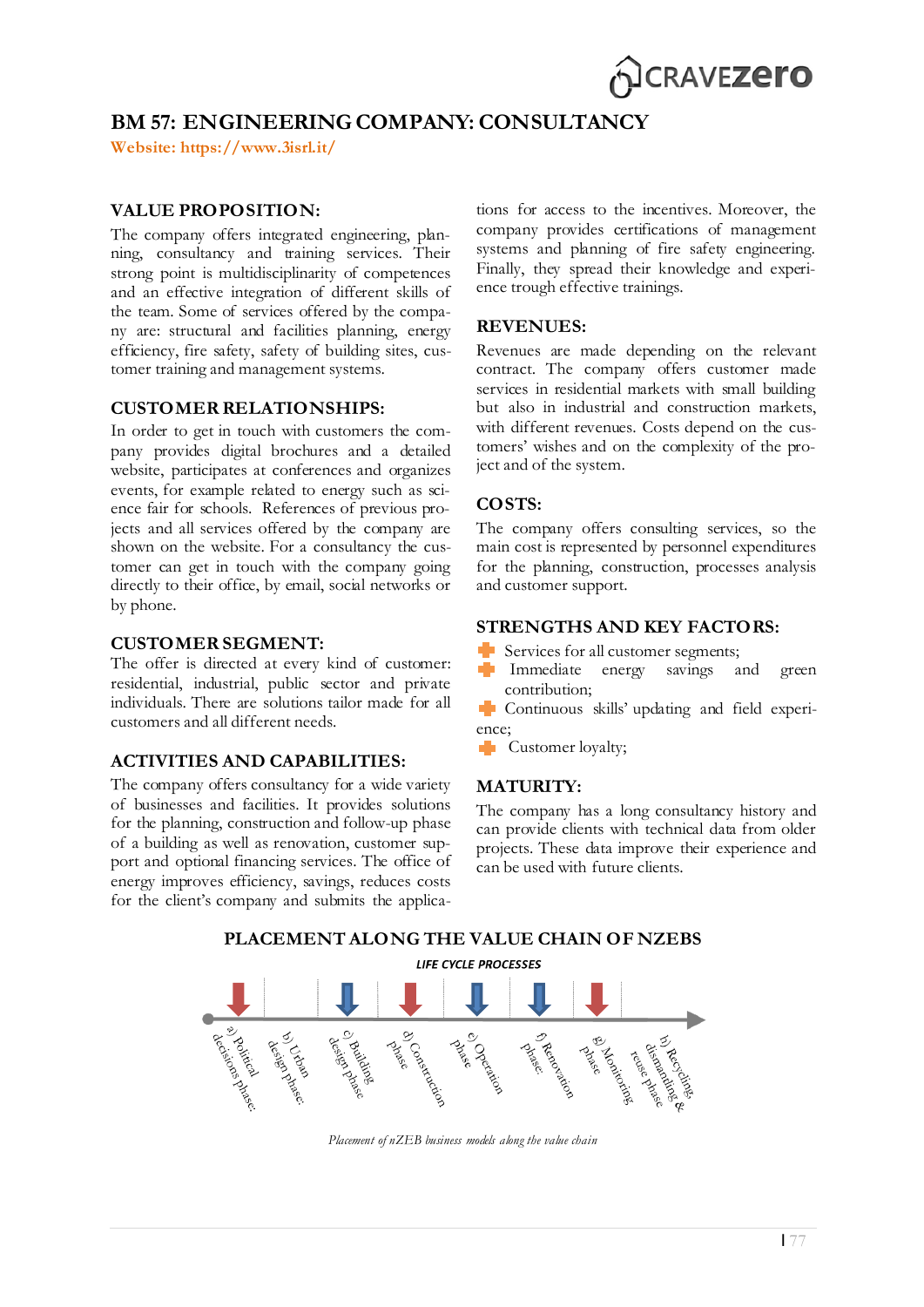# **BM 58: EURAC INSTITUTE FOR RENEWABLE ENERGY**

### **VALUE PROPOSITION:**

Develop knowledge and innovation in the field of renewable energy and energy efficiency

- (Coordinated) publicly funded research projects
- Third party funded research (industry)
- Commissioned R&D projects
- Technical consultancies
- Testing campaigns for complex building products and energy systems
- Networking with main market player associations (e.g. technical working groups)

The institute leverages on the relevant technical experience acquired in research projects to propose clients the most innovative technical approaches, both in product and method development.

#### **CUSTOMER RELATIONSHIPS:**

Research projects.

## **CUSTOMER SEGMENT:**

Building components producers, engineering design firms, designers, contractors, public institutions and real estate asset developers/owners.

#### **ACTIVITIES AND CAPABILITIES:**

R&D, technical consultancy, modelling, prototyping, laboratory testing, definition of business cases.

#### **REVENUES:**

Revenues are generated by coordinated and noncoordinated research projects (public funding) and by the execution of industry cooperation projects, as well as technical consultancy and laboratory testing.

## **COSTS:**

Staff costs, infrastructure cost, laboratory materials and staff costs, marketing costs, communication costs, commercial activity costs (e.g. participation in construction sector, energy fairs).

#### **STRENGTHS AND KEY FACTORS:**

Key player in innovation in the field of Renewable Energy and Energy Efficiency

- Able to manage complexity in technical and process issues
	- Clear technical content, high specializa-
- tion and multidisciplinarity are an asset to the clients
- Several research staff members are associate to relevant professional networks
	- Several research staff share the same set
- of tools, so there is a critical mass expertise in the field of energy efficiency and simulation

#### **MATURITY:**

EURAC research started its research activity in 1992, the Institute for Renewable Energy initiated later on in 2005, but is nowadays a reference player and trend-setter in many research areas related to Energy Efficiency in Building and Systems, integration of Renewable Energy Systems also in infrastructure and industrial processes.

## **PLACEMENT ALONG THE VALUE CHAIN OF NZEBS**

**LIFE CYCLE PROCESSES** 



*Placement of nZEB business models along the value chain*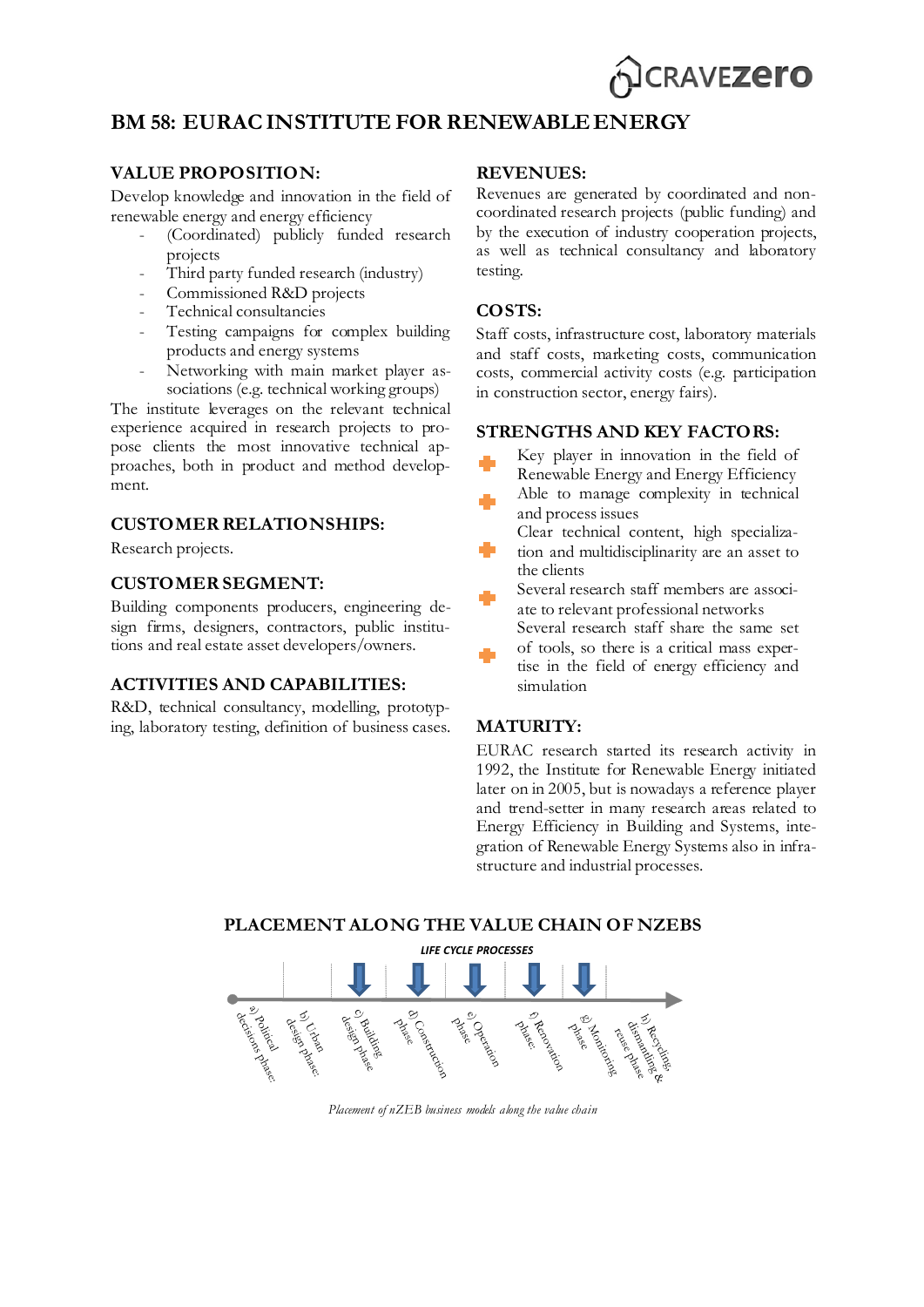

# **BM 59: NON-PROFIT**

**Website: https://living-future.org/** 

#### **VALUE PROPOSITION:**

Nonprofit working to build an ecologicallyminded, restorative world for all people. Using principles of social and environmental justice, seeks to counter climate change by pushing for an urban environment free of fossil fuels. It runs several rigorous programs addressing buildings, communities and companies' performances under sustainability, social equity, justice and transparency perspectives. These programs develop a green framework for living in a 21st-century world. The goal is to establish worldwide vibrant communities that are socially just, culturally rich and ecologically restorative.

#### **CUSTOMER RELATIONSHIPS:**

The nonprofit gets in touch with people providing many resources and with different means: website, downloadable materials, including technical guides, templates and research reports, books, at least biweekly newsletters, social media, on-line platform and technical support available for project teams, education programs, three annual flagship conferences, events and workshops worldwide, also through the work of tireless local communities of trained volunteers and in collaboration with partner organizations and manufacturers.

#### **CUSTOMER SEGMENT:**

Target customers are professionals (architects, engineers, sustainability consultants), private and public owners for residential, commercial, buildings for communities, municipalities, developers, manufacturers and companies.

#### **ACTIVITIES AND CAPABILITIES:**

The nonprofit has many initiatives, including programs focused on sustainability at a building, community and products scale, zero energy, zero carbon and transparency labels for products, companies and building energy performance. Moreover, it is the publisher of a blog, and produces books with beautiful case studies and technical guidance on the topic of regenerative design.

#### **REVENUES:**

Revenues come from different channels: individual donations, annual memberships, sponsors, foundations, donation of goods and services, government grants, fees for registration, audit and certification of projects and labels.

#### **COSTS:**

Costs are mainly related to personnel costs, services and materials related to the organization and management of the different activities and events.

#### **STRENGTHS AND KEY FACTORS:**

- Help communities to create a future that is socially just, culturally rich, and ecologically restorative.
- Development of the most advanced and rigorous sustainability programs and labels for the built environment.
- Valuable tools and resources for professionals, companies, manufacturers.
- Advocacy and impact in transforming policies.

#### **MATURITY:**

The nonprofit celebrates 10 years of activity, with 500+ registered projects, 1000+ trained volunteers distributed in 125 communities in 70 nations.



*Placement of nZEB business models along the value chain*